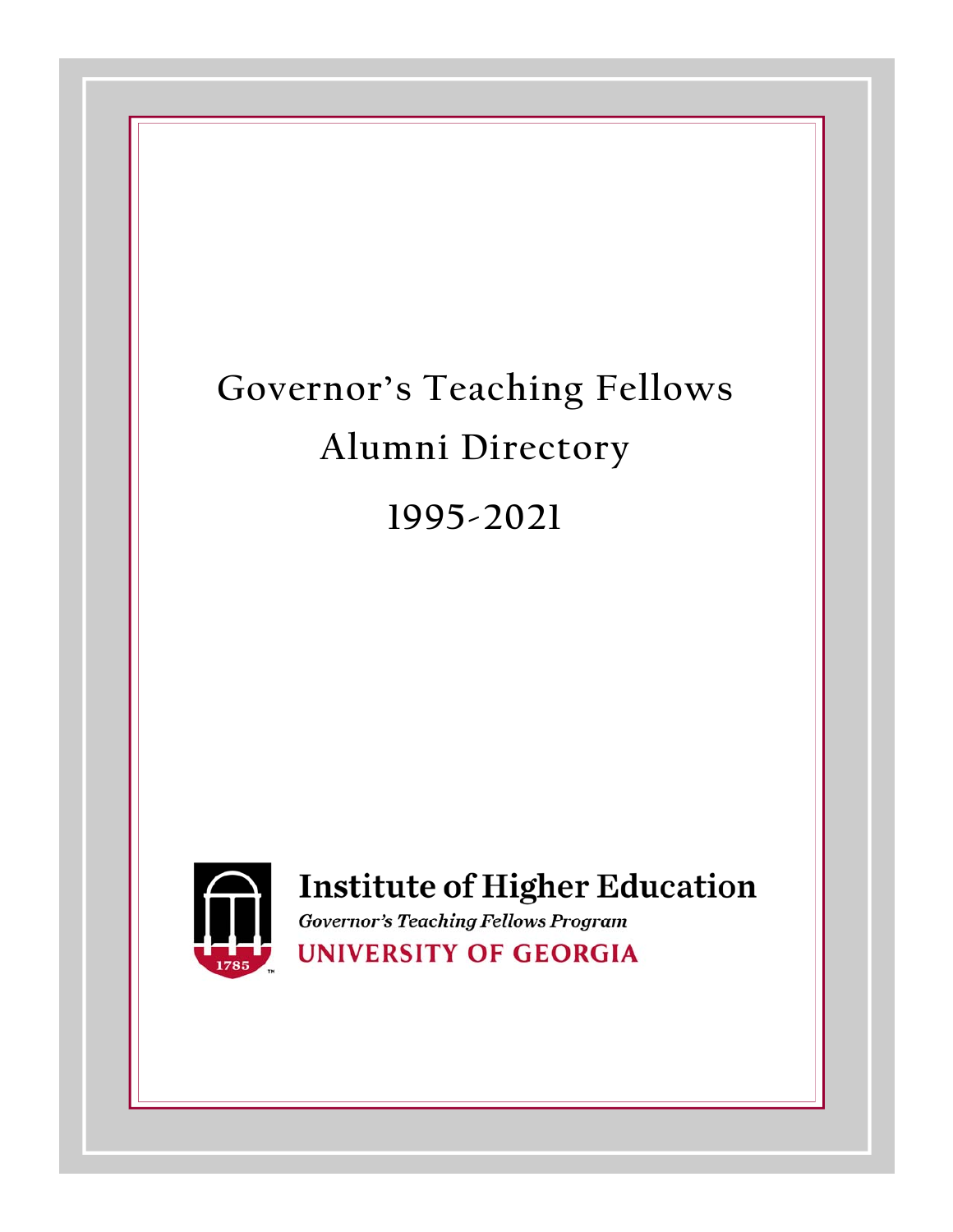# **Governor's Teaching Fellows Alumni Directory**

# **Table of Contents**

*To update information in this directory, please contact our staff at 706-542-3464 or email [\(gtf@uga.edu\)](mailto:gtf@uga.edu).*

*For Information on upcoming sessions please visit the GTF web page through the Institute of Higher Education's website a[t http://ihe.uga.edu/governors-teaching-fellows](http://ihe.uga.edu/governors-teaching-fellows)*



**Institute of Higher Education Governor's Teaching Fellows Program UNIVERSITY OF GEORGIA**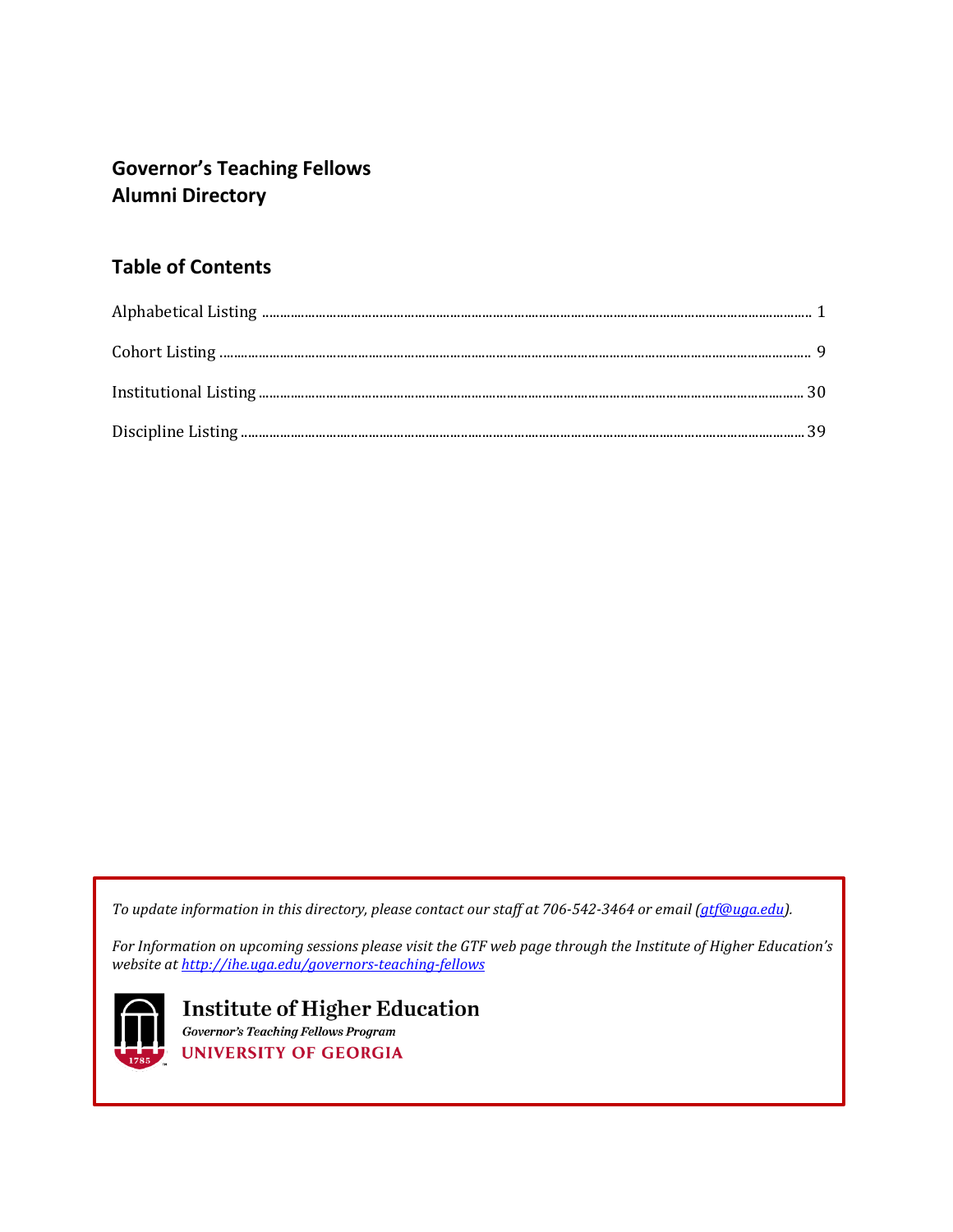

**Governor's Teaching<br>Felllows Program<br>Institute of Higher Education**<br>UNIVERSITY OF GEORGIA

| 2020                                          |  |
|-----------------------------------------------|--|
| Adams, Aisha<br>Serafin, Christopher<br>2020  |  |
| Donmoyer, Deidra<br>2020                      |  |
| Clark, Jasmine<br>2020                        |  |
| Call, Marlene<br>2020                         |  |
| Paproth, Matthew<br>2020                      |  |
| 2020                                          |  |
| Tijan Drammeh, Sheikh<br>Hegde, Ashok<br>2020 |  |
| Ranjan, Davesh<br>2020                        |  |
|                                               |  |
| Parra, Erika<br>2020                          |  |
| 2020<br>Baumann, Kristen                      |  |
| Hipps, Matthew<br>2020                        |  |
| Apanovich, Nataliya<br>2020                   |  |
| Caughran, Tashia<br>2020                      |  |
| Pearson, Tony<br>2020                         |  |
| Tripp, Winston<br>2020                        |  |
| Nicholson, André<br>2020-21                   |  |
| 2020-21<br>Holcomb, Anna                      |  |
| 2020-21<br>Palmer, Debbie                     |  |
| Turner, Joseph<br>2020-21                     |  |
| Pinder, Kamina<br>2020-21                     |  |
| Dolan, Kathy<br>2020-21                       |  |
| 2020-21<br>Adams, Latasha                     |  |
| 2020-21<br>Smith, Andrea                      |  |
| Lynn, Candace<br>2020-21                      |  |
| Fenton, Flavio<br>2020-21                     |  |
| 2020-21<br>Al Bukhari, Jaman                  |  |
| Keib, Katherine<br>2020-21                    |  |
| Kellett, Kimberly<br>2020-21                  |  |
| Poss, Lauren<br>2020-21                       |  |
| 2020-21<br>Behizadeh, Nadia                   |  |
| Haberlin, Steve<br>2020-21                    |  |
| Miller, Nicholas<br>2020-21                   |  |
| Luther, Vicki<br>2020-21                      |  |
| Hagan, Dr. Samuel<br>1998                     |  |
| Josten, Dr. Denice<br>1998                    |  |
| Kassem, Dr. Cherrie<br>1998                   |  |
| Ledman, Dr. Robert<br>1998                    |  |
| Luper, Dr. Michael<br>1998                    |  |
| McCarty, Ms. Joan<br>1998                     |  |
| Mobley, Dr. Lawrence<br>1998                  |  |
| Okpara, Dr. Rosa<br>1998                      |  |
| Shrout, Dr. Michael<br>1998                   |  |

| Swetman, Dr. Daniel      | 1998 |
|--------------------------|------|
| Brown, Dr. Victoria      | 1999 |
| Busch, Dr. Beverly       | 1999 |
| Butler, Dr. Judy         | 1999 |
| Engram, Dr. Ann          | 1999 |
| Gahr, Dr. Allan          | 1999 |
| Gillespie, Dr. Michele   | 1999 |
| Hebestreet, Mr. John     | 1999 |
| Heydari, Dr. Shahryar    | 1999 |
| Perry, Dr. Jan           | 1999 |
| Pruitt, Dr. Randall      | 1999 |
| Steele, Dr. Kandis       | 1999 |
| Tate, Dr. Benjamin       | 1999 |
| Tronsgard, Ms. Barbara   |      |
| Ann                      | 1999 |
| Wilson, Dr. Mary Ellen   | 1999 |
| Yang, Dr. Nini           | 1999 |
| Kundu, Dr. Gautam        | 2000 |
| Lester, Dr. Army         | 2000 |
| Lynn, Dr. Michael R.     | 2000 |
| Panu, Dr. Al M.          | 2000 |
| Pearce, Dr. Robert J.    | 2000 |
| Schultz, Dr. Gretchen R. | 2000 |
| Sumners, Dr. Ann D.      | 2000 |
| Taylor, Dr. Lea Marcile  | 2000 |
| Aziz, Hassan             | 2001 |
| Ferguson, Glenda         | 2001 |
| Guinn III, John          | 2001 |
| Haimes, Korn, Kim        | 2001 |
| Howard, Phil             | 2001 |
| Keskula, Doug            | 2001 |
| Kokkala, Irene           | 2001 |
| Laird, Tracey            | 2001 |
| Newell, Julie            | 2001 |
| Rhoads, Tim              | 2001 |
| Wieshofer, Ingrid        | 2001 |
| Chatto, Charlotte        | 2002 |
| Copeland, Cassandra      | 2002 |
| Dibble, Valerie          | 2002 |
| Doherty, Gayle           | 2002 |
| Donovan, Barbara         | 2002 |
| Fegley, Jon              | 2002 |
| Grady, Helen             | 2002 |
|                          |      |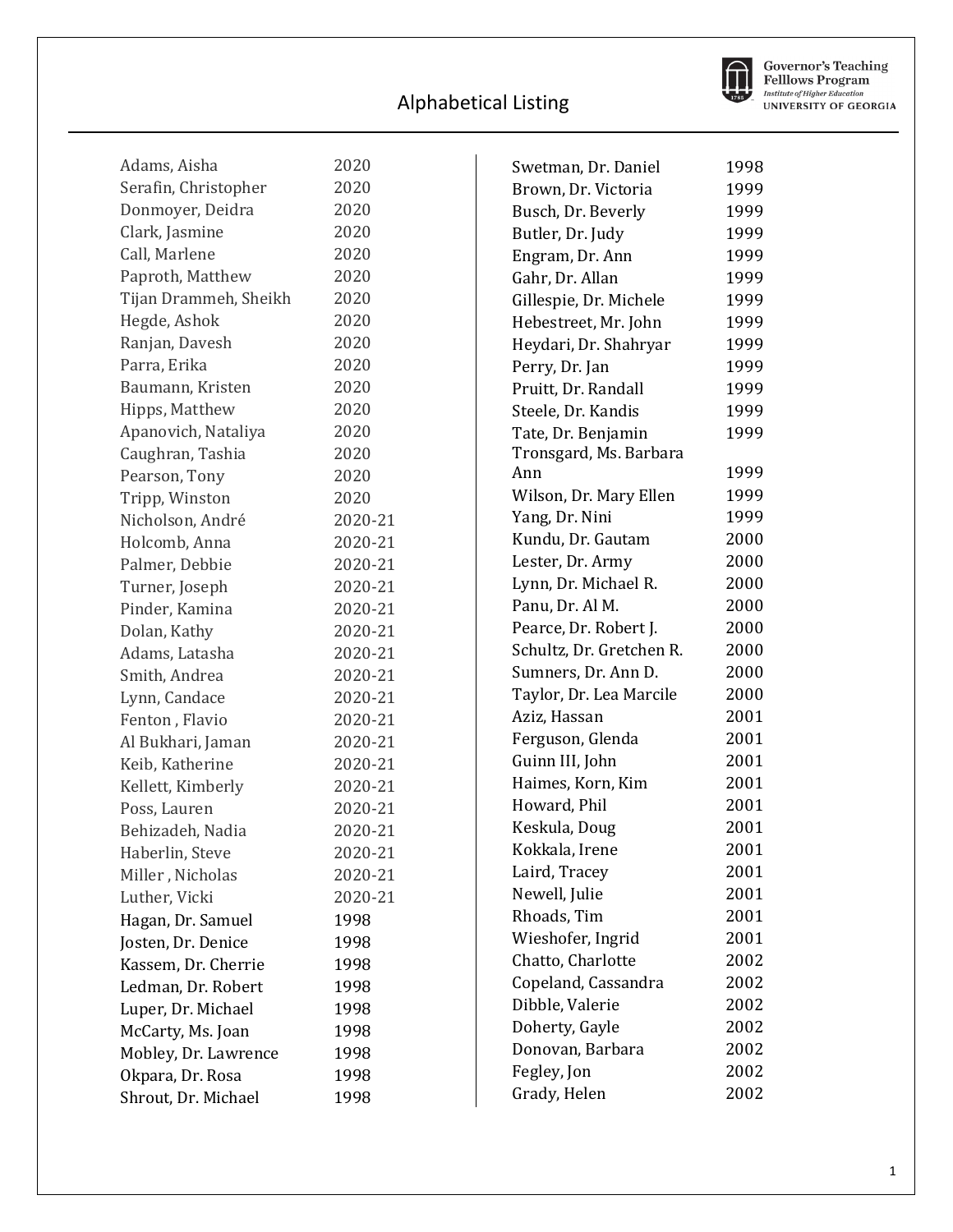| Janssen, David        | 2002 | Copeland, Susan          | 2006 |
|-----------------------|------|--------------------------|------|
| Johnson, Cal          | 2002 | Ference, Ruth            | 2006 |
| Makidi, Ku-Ntima      | 2002 | Ferrari, James           | 2006 |
| Tapia, Martha         | 2002 | Fuller, John             | 2006 |
| Thompson IV, Ben      | 2002 | Hopper, Keith            | 2006 |
| Vasa-Sideris, Sandra  | 2002 | Sezgin, Pamela           | 2006 |
| Archetto, Maria A.    | 2003 | Shipman, Peter           | 2006 |
| Bressette, Andrew R.  | 2003 | Shippey, Herbert         | 2006 |
| Cain, Mary C.         | 2003 | Shrikhande, Seema        | 2006 |
| Carpenter, Suzanne    | 2003 | Thomas, Pamela           | 2006 |
| Chen, Fang            | 2003 | Wu, Shu-chin             | 2006 |
| Hoerrner, Keisha      | 2003 | Atteya, Maher            | 2007 |
| Maddox, Timothy D. F. | 2003 | Brandon Jr., Christopher | 2007 |
| Mizell, Jill A.       | 2003 | Carter, Terry            | 2007 |
| Nzeh, Okoroafor       | 2003 | Dail, Jennifer           | 2007 |
| Palumbo, Carmine D.   | 2003 | Ekong, Donald U.         | 2007 |
| Wadley, T.            | 2003 | Felton, Lori             | 2007 |
| Wells, Cassandra D.   | 2003 | Goldfine, Ruth           | 2007 |
| Cox, John             | 2004 | Kalathingal, Sajitha     | 2007 |
| DeRocher, Cecile      | 2004 | Mincer, Andi Beth        | 2007 |
| Flynn, Robert         | 2004 | Reynolds, Billy          | 2007 |
| Gillies, Ralph        | 2004 | Schilbrack, Kevin        | 2007 |
| Hizer, Todd           | 2004 | Summerville, John        | 2007 |
| Lewin, Myrtle         | 2004 | Zayac, Marc              | 2007 |
| Lyke, Liane           | 2004 | <b>Barry Rhoades</b>     | 2008 |
| Martin, Matt          | 2004 | Bunker, Nancy            | 2008 |
| Matthews, Mona        | 2004 | Coia, Lesley             | 2008 |
| Newbury, Jeffrey      | 2004 | George, Bagie            | 2008 |
| Ojo, Philip           | 2004 | Guzman, Juan Carlos      | 2008 |
| Shepard, Suzanne      | 2004 | Herd-Clark, Dawn         | 2008 |
| Van Tassell, Darin    | 2004 | McCreanor, Philip        | 2008 |
| Bailey, Libby         | 2005 | Mullen, Linda            | 2008 |
| Barnes, Chris         | 2005 | Pritchard, Patrick       | 2008 |
| Bendersky, Karen      | 2005 | Rowe, Brenda             | 2008 |
| Campbell, Erin E.     | 2005 | Usher, Carlton           | 2008 |
| Carroll, Brian        | 2005 | Wilson, Anthony          | 2008 |
| Geyerman, Chris       | 2005 | Burstein, Alan           | 2009 |
| Hart, Lynn            | 2005 | Clemons, Lynn            | 2009 |
| Hopkins, June         | 2005 | Farrar, John             | 2009 |
| Jones, Robert         | 2005 | Hammond, Barry           | 2009 |
| Ma, Jianmin           | 2005 | Lilly, Tom               | 2009 |
| Rosema, Pamela        | 2005 | Onisegun, Adeleri        | 2009 |
| Winterhalter, Teresa  | 2005 | Pilgrim, Mark            | 2009 |
| Yang, Guibao          | 2005 | Rux, Julia               | 2009 |
| Anderson, Jeffrey     | 2006 | Sajwan, Kenneth          | 2009 |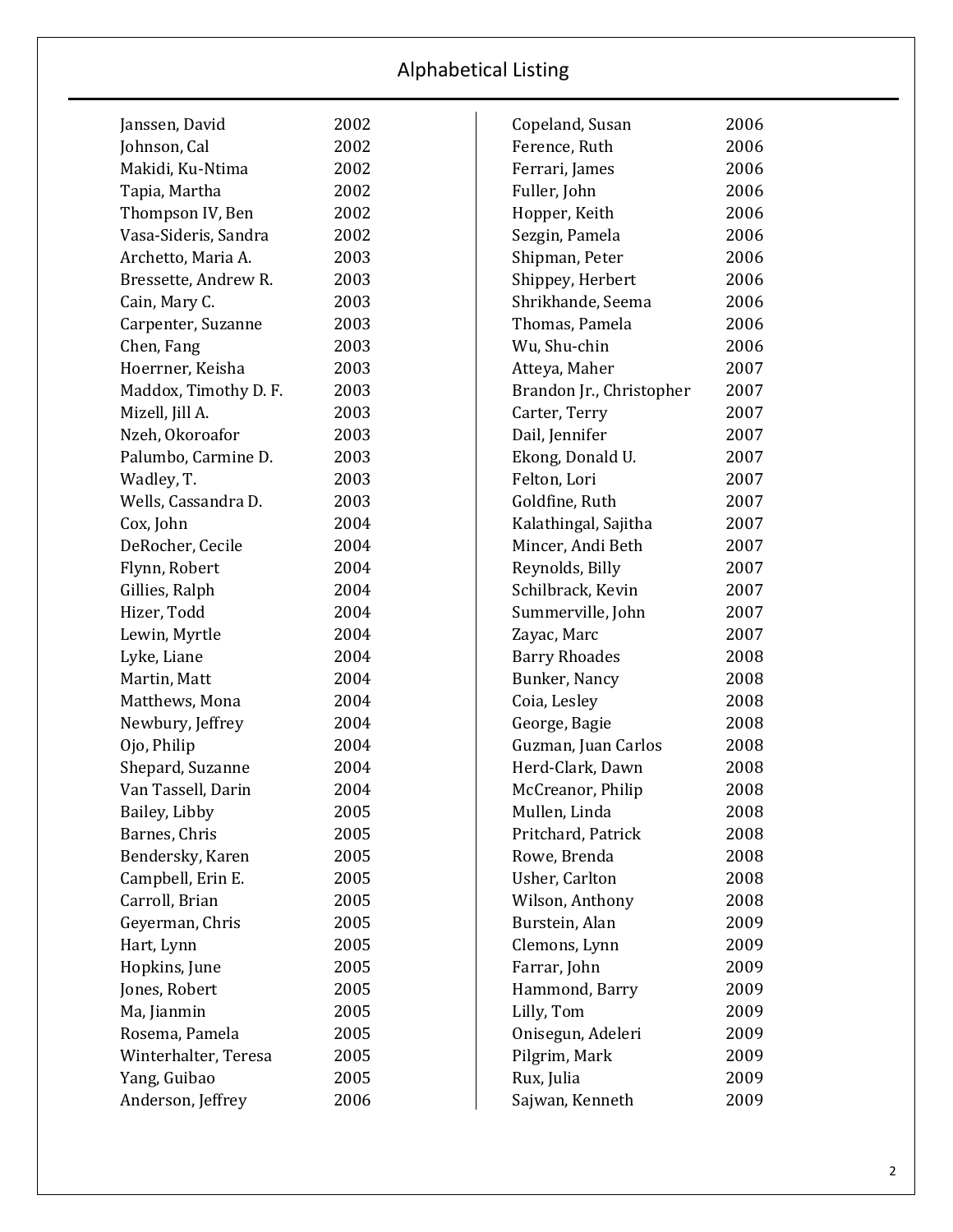| Smith, Deborah             | 2009    |
|----------------------------|---------|
| Steen, Robert              | 2009    |
| Stewart, Linda             | 2009    |
| Brasher, Alan              | 2010    |
| Callahan, Brenda           | 2010    |
| Choi, Anthony              | 2010    |
| Hollingsworth, Mary        |         |
| Carole                     | 2010    |
| Lively, Frazer             | 2010    |
| Mahan, Pamela              | 2010    |
| Morris, Eleanor            | 2010    |
| Mozley-Standridge,         |         |
| Sharon                     | 2010    |
| Osborne, Andrew            | 2010    |
| Pope, Alan                 | 2010    |
| Pu, Chang                  | 2010    |
| Smith Jr, Jim              | 2010    |
| Thornton, Beth             | 2010    |
| Brown, Dr Charlyn Harper   | 1995-96 |
| Crawford, Dr. Emily M.     | 1995-96 |
| Dorsey, William H.L.       | 1995-96 |
| Edenfield, Ms. Olivia Carr | 1995-96 |
| Fadyn, Dr. Joe             | 1995-96 |
| Geoffroy, Ms. Cynthia      | 1995-96 |
| Hardegree, Mr. Lester      | 1995-96 |
| Hatchett, Mr. Paul         | 1995-96 |
| Holloway, Dr. Anna R.      | 1995-96 |
| Knight                     | 1995-96 |
| Logan, Ms. Linda E.        | 1995-96 |
| Margeson, Mr. Hank         | 1995-96 |
| McCarthy, Mr. David        | 1995-96 |
| Merritt, Ms. Martha        | 1995-96 |
| Richardson, Dr. Tom        | 1995-96 |
| Rittweger, Dr. Lou         | 1995-96 |
| Seabolt, Dr. Betty Oliver  | 1995-96 |
| Berhow, Ms. Katie          | 1996-97 |
| Bocchi, Dr. Joe            | 1996-97 |
| Clow, Ms. Elizabeth        | 1996-97 |
| Colbenson, Dr. Pamela      | 1996-97 |
| Davis, Dr. Mark            | 1996-97 |
| Dominick, Dr. Joan         | 1996-97 |
| Elder, Dr. Gayle           | 1996-97 |
| Grant, Ms. Lynn            | 1996-97 |
| Hatcher, Dr. Betty         | 1996-97 |
| Holloway, Ms. Amy          | 1996-97 |

| Kahiga, Mr. M. James       | 1996-97 |
|----------------------------|---------|
| Landtroop, Dr. Dorman      | 1996-97 |
| Martin, Dr. Sharon         | 1996-97 |
| Pfeiffer, Dr. Charlotte    | 1996-97 |
| Remler, Ms. Nancy          | 1996-97 |
| Sharma, Dr. J.B.           | 1996-97 |
| Sneed, Ms. Sherryl         | 1996-97 |
| Young, Mr. Douglas         | 1996-97 |
| Ahanotu, Dr. Patricia      | 1997-98 |
| Berke, Dr. Amy             | 1997-98 |
| Denzer, Ms. Debra          | 1997-98 |
| Dillard, Dr. Gail          | 1997-98 |
| Dulin-Mallory, Dr.Nina     | 1997-98 |
| Fisher, Mr. Michael        | 1997-98 |
| Gentile, Dr. John          | 1997-98 |
| Hill, Dr. Laverne          | 1997-98 |
| Lahr, Dr. Stephen J.       | 1997-98 |
| Lovett, Ms. Rebecca        | 1997-98 |
| Major, Ms. Margaret        | 1997-98 |
| McCullough, Mr. Howard     | 1997-98 |
| Reiman, Dr. Richard        | 1997-98 |
| Seward, Dr. Lori           | 1997-98 |
| Sewell, Dr. Donna          | 1997-98 |
| Basnayake, Dr. Eraj        | 1998-99 |
| Clow, Mr. Richard          | 1998-99 |
| Gallien, Dr. Louis Gallien |         |
| Jr.                        | 1998-99 |
| Kinnick, Dr. Katherine     | 1998-99 |
| Marsh, Dr. Clifton         | 1998-99 |
| McLeod, Dr. Glenda         | 1998-99 |
| Misch, Dr. Donald          | 1998-99 |
| O'Hara, Dr. Margaret       | 1998-99 |
| Paterline, Dr. Brent       | 1998-99 |
| Rowden, Dr. Robert         | 1998-99 |
| Scully, Dr. Larry          | 1998-99 |
| Titus, Ms. Jackie          | 1998-99 |
| Waggoner, Ms. Lisa         | 1998-99 |
| Wakefield, Dr. Dara        | 1998-99 |
| Whiting, Dr. Raymond       | 1998-99 |
| Yentsch, Dr. Anne          | 1998-99 |
| Bell, Dr. C. Leary         | 1999-00 |
| Carmichael, Dr. Carol      | 1999-00 |
| Carter, Dr. Kenneth        | 1999-00 |
| Cavanagh, Dr. Sheila       | 1999-00 |
| Connor, Dr. Sara           | 1999-00 |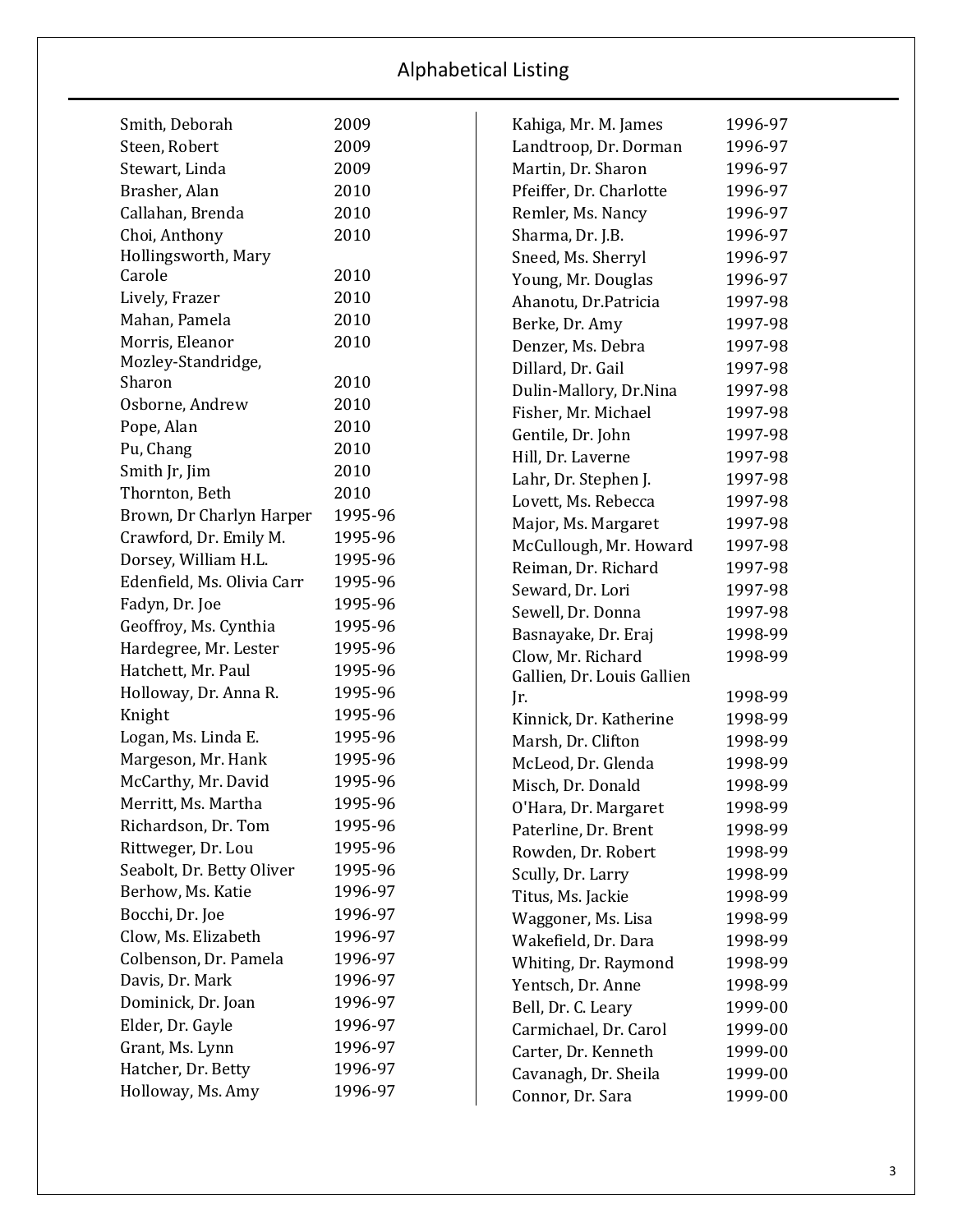| Jindani, Dr. Shinaz      | 1999-00 |
|--------------------------|---------|
| LeBlanc, Dr. Louis       | 1999-00 |
| Loflin, Dr. Christine    | 1999-00 |
| Melton, Dr. Maurice      | 1999-00 |
| Obeidat, Dr. Muhammad    | 1999-00 |
| Parks, Dr. Elizabeth     | 1999-00 |
| Ready, Dr. Clinton       | 1999-00 |
| vanHartesveldt, Dr. Fred | 1999-00 |
| Yin, Dr. William K. C.   | 1999-00 |
| Amoah, Dr. Eugene A.     | 2000-01 |
| Curry, Dr. William       | 2000-01 |
| Henderson, Dr. Sue W.    | 2000-01 |
| Hilgert, Dr. Larry       | 2000-01 |
| Hoffmann, Dr. Janet M.   | 2000-01 |
| Kline, Mr. Brian         | 2000-01 |
| McFadden, Dr. Cheryl C.  | 2000-01 |
| Passmore. Dr. Gregory G. | 2000-01 |
| Thomas. Dr. Brenda       | 2000-01 |
| Vance, Cynthia L.        | 2000-01 |
| Watkins, Dr. Ralph C.    | 2000-01 |
| Alby, Cynthia            | 2001-02 |
| Bennekin, Kim            | 2001-02 |
| Busch, Beverly           | 2001-02 |
| Danheiser, Priscilla     | 2001-02 |
| Long, Ric                | 2001-02 |
| Manting-Brewer, Michele  | 2001-02 |
| Meyer, Andy              | 2001-02 |
| Naniuzeyi, Emmanuel      | 2001-02 |
| Parton, Sebrena          | 2001-02 |
| Paschal, Sallie          | 2001-02 |
| Phillips, Susan          | 2001-02 |
| White, Max               | 2001-02 |
| Allison, Harriet         | 2002-03 |
| Bagwell, James           | 2002-03 |
| Baker, Beryle            | 2002-03 |
| Hearn, Bryan             | 2002-03 |
| Holcombe, Stephanie      | 2002-03 |
| Jaffe, Lynn              | 2002-03 |
| Mills, Penny             | 2002-03 |
| Murphy, Dennis           | 2002-03 |
| Navaee, Shahnam          | 2002-03 |
| Schwartz, Robert         | 2002-03 |
| Stramiello, Al           | 2002-03 |
| Swofford, Joyce          | 2002-03 |
| Ast, Teresa              | 2003-04 |

| Colbert, Tom                | 2003-04 |
|-----------------------------|---------|
| Funk, Leigh                 | 2003-04 |
| Hathaway, Anne              | 2003-04 |
| Hixson-Wallace, Julie       | 2003-04 |
| Hooper-Simanga, Lita        | 2003-04 |
| Johnson, Charles            | 2003-04 |
| King, Bob                   | 2003-04 |
| Lee, Catherine              | 2003-04 |
| Pardue, Jeff                | 2003-04 |
| Reece, Gloria               | 2003-04 |
| Vassilou, Luke              | 2003-04 |
| Barilla, Anthony            | 2004-05 |
| Halstead-Nussloch,          |         |
| Richard                     | 2004-05 |
| Hulet, Susan                | 2004-05 |
| Jardine, Harriett           | 2004-05 |
| King, Catherine             | 2004-05 |
| McNamara, Marissa           | 2004-05 |
| Morlier, Margaret           | 2004-05 |
| Mosser, Jason               | 2004-05 |
| Reinhard, Patricia          | 2004-05 |
| Stauf, Gabriele             | 2004-05 |
| Williams-Whiting, Janice    | 2004-05 |
| Beazley, Herschel           | 2005-06 |
| Bennekin, Mario             | 2005-06 |
| Burt, Amy                   | 2005-06 |
| Croft, Bob                  | 2005-06 |
| Hancock, Elizabeth          | 2005-06 |
| Miley, Jenna                | 2005-06 |
| Moolenyar-Wirsiy, Pamela    | 2005-06 |
| Onofrio, Jennifer           | 2005-06 |
| Orwig, Bob                  | 2005-06 |
| Phillips, Barbara           | 2005-06 |
| Rose, Nicolette             | 2005-06 |
| Smith, Essie                | 2005-06 |
| Albertson, Kathy            | 2006-07 |
| <b>Blessinger</b> , Patrick | 2006-07 |
| Chattopadhyay, Soumitra     | 2006-07 |
| Dixon, Paula                | 2006-07 |
| Dukes, Roxanne              | 2006-07 |
| Gardner, Cathy              | 2006-07 |
| Koffman, Stacy              | 2006-07 |
| Noviello, Sheri             | 2006-07 |
| Pascoe, Craig               | 2006-07 |
| Rust, Brian                 | 2006-07 |
|                             |         |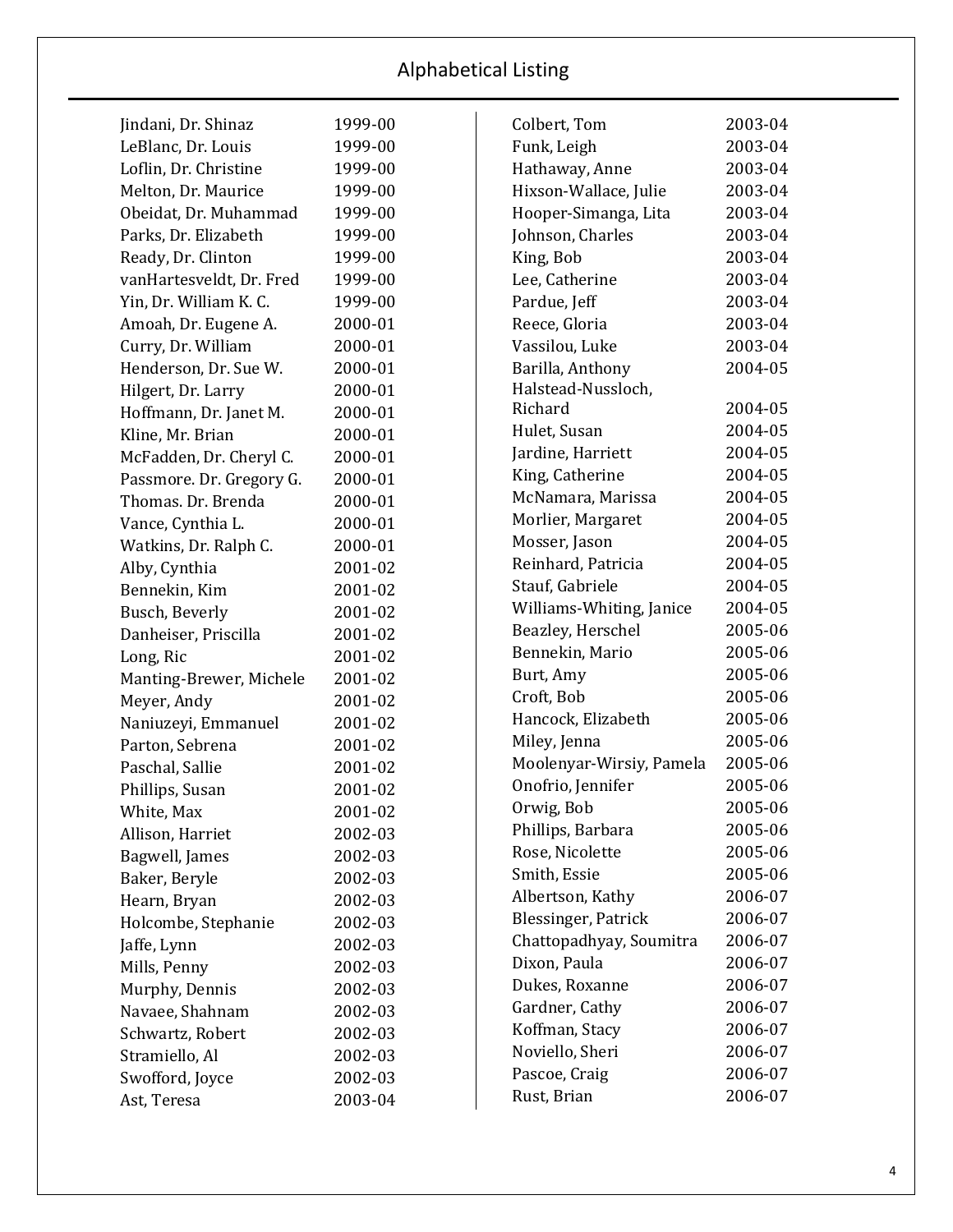| Stapleton, Colleen     | 2006-07 | Jones, Kelly            | 2011    |
|------------------------|---------|-------------------------|---------|
| Strom, J. Grady        | 2006-07 | Milewicz, Mark          | 2011    |
| Wilson, Janie          | 2006-07 | Mullins, Linda          | 2011    |
| Benson, Jennifer       | 2008-09 | Rouhani, Behnaz         | 2011    |
| Carter, Karen          | 2008-09 | Shinall, Cheryl         | 2011    |
| Casaletto, Kristin     | 2008-09 | Todebush, Patricia      | 2011    |
| D.Amico, Mariana       | 2008-09 | Way, Ivy Holliman       | 2011    |
| Gann-Smith, Lori       | 2008-09 | Werner, Jim             | 2011    |
| Hawkins, Amanda        | 2008-09 | Ashford, Susan          | 2011-12 |
| Khoury, Hani           | 2008-09 | Ashworth, Laurel        | 2011-12 |
| Kim, Chulsung          | 2008-09 | Bennett-Day, Brooke     | 2011-12 |
| Koffman, David         | 2008-09 | Chenoweth, Matt         | 2011-12 |
| Prestridge, Samuel     | 2008-09 | Dobkins, Debra          | 2011-12 |
| Reksulak, Michael      | 2008-09 | Emert, Toby             | 2011-12 |
| Robinson, Bobbie       | 2008-09 | Gore, Libby             | 2011-12 |
| Shelton, William Brian | 2008-09 | Kar, Avi                | 2011-12 |
| Burton, Christie       | 2009-10 | Lewis, Michael          | 2011-12 |
| Cabaniss, Dan          | 2009-10 | Maurer, Trent           | 2011-12 |
| Crow, Angela           | 2009-10 | Rahman, Muhammad        | 2011-12 |
| Bell Gatch, Delena     | 2009-10 | Shrikhande, Milind      | 2011-12 |
| Harris, Robin          | 2009-10 | Ariail, Don             | 2012    |
| Johnson, Douglas       | 2009-10 | Barnette, Jane          | 2012    |
| O'neil Lacey, Karen    | 2009-10 | Brewley, Natasha        | 2012    |
| Lewis, Stephanie       | 2009-10 | Gardenhire, Doug        | 2012    |
| McKinley, Lee          | 2009-10 | Garrett, Crystal        | 2012    |
| Okoro, Gregory         | 2009-10 | Joyner, June            | 2012    |
| Palmer, Laura          | 2009-10 | Mallory, Lisa           | 2012    |
| Shotwell, Clayton      | 2009-10 | Murray, Gregg           | 2012    |
| White, Lisa            | 2009-10 | Ross, Sabrina           | 2012    |
| Abegaz, Samuel         | 2010-11 | Russell, Kathryn Pratt  | 2012    |
| Banik, Gouranga        | 2010-11 | Stutzman, Beth          | 2012    |
| Beaumont, James        | 2010-11 | Thomas, McKinley        | 2012    |
| Bishop, Jessie         | 2010-11 | Aiello, Tom             | 2012-13 |
| Butler, Scott          | 2010-11 | Brown, Joseph           | 2012-13 |
| Cawthorn, Michelle     | 2010-11 | Cortez-Cooper, Miriam   | 2012-13 |
| Constable, Debbie      | 2010-11 | Hardy, Nat              | 2012-13 |
| Hall, Cyndy            | 2010-11 | Henderson, Ian          | 2012-13 |
| LaFace, Betty          | 2010-11 | Hendrix, Anthony        | 2012-13 |
| Lee-Joyner, JoAnn      | 2010-11 | Hepler, Sarah           | 2012-13 |
| O'Sullivan, John       | 2010-11 | Huber, Karen            | 2012-13 |
| Vokhiwa, Zipangani     | 2010-11 | Metzker, Julia          | 2012-13 |
| Baylen, Danilo         | 2011    | Stark, Deborah          | 2012-13 |
| Dekhane, Sonal         | 2011    | Vives, Steve            | 2012-13 |
| Fournier, Michael      | 2011    | Warren, Elizabeth Watts | 2012-13 |
| Huddle, Mark           | 2011    | Chiorescu, Marcela      | 2013    |
|                        |         |                         |         |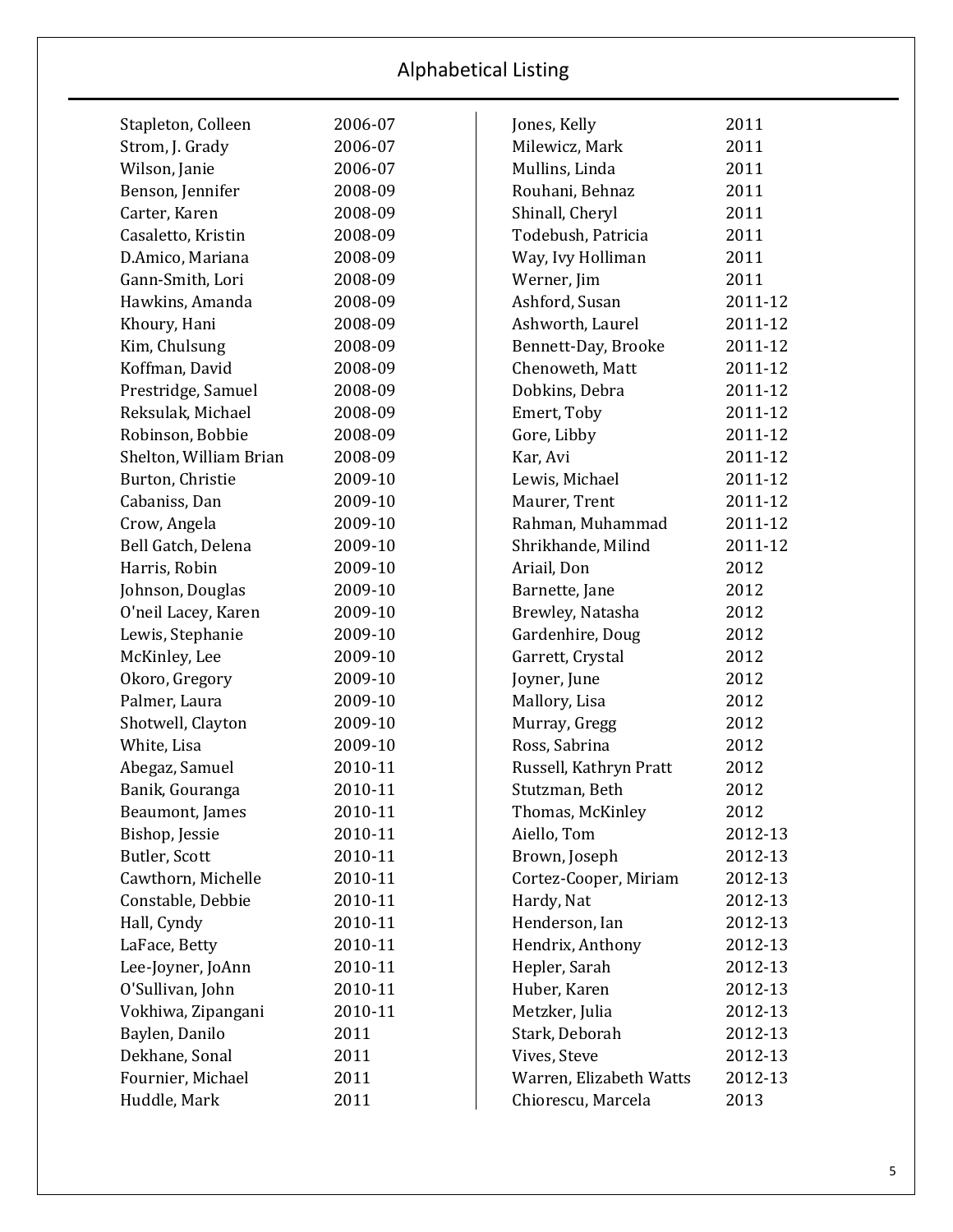| Colebeck, Donna         | 2013    | Pacholl, Keith         | 2014-15 |
|-------------------------|---------|------------------------|---------|
| Elliott, Winter S.      | 2013    | Peek, Brian            | 2014-15 |
| Horton, Devin L.        | 2013    | Richardson, Chris      | 2014-15 |
| Howells, Elizabeth      | 2013    | Smotherman, Teresa     | 2014-15 |
| Khalid, Adeel           | 2013    | Terry, Clinton         | 2014-15 |
| Knighton, C. Jeffrey    | 2013    | Townsend, Tiffanie     | 2014-15 |
| Nichols, Alan           | 2013    | Boindala, Priya        | 2015    |
| Novak, Malorie          | 2013    | Bradley, Michael       | 2015    |
| Rees, Amanda            | 2013    | Brown, Tricia          | 2015    |
| Scott-Simmons, Wynnetta | 2013    | Drerup, Jill           | 2015    |
| Styles, Erika K.        | 2013    | Jackson, Kimberly      | 2015    |
| Tillman, Cheri          | 2013    | Katz, Anne             | 2015    |
| Bellew, R. Shelton      | 2013-14 | Lewis, Jaime           | 2015    |
| Bledsoe, Robert         | 2013-14 | Marriott, Karla-Sue    | 2015    |
| Graff, Jennifer         | 2013-14 | Meek, Rosaria          | 2015    |
| Herbel, Jerry           | 2013-14 | Strong-Green, Ashley   | 2015    |
| Hunter, Ronald          | 2013-14 | Swanson, Karen         | 2015    |
| Napier, Nannette        | 2013-14 | Westfall, Susan        | 2015    |
| Martin, Chanté B.       | 2013-14 | Young, Jeffrey         | 2015    |
| Odom, Sue               | 2013-14 | Zhen, Ying             | 2015    |
| Parry, Seth             | 2013-14 | Alfonso, Moya          | 2015-16 |
| Regassa, Laura          | 2013-14 | Burns, Tantiana        | 2015-16 |
| Simmons, Breana         | 2013-14 | da Cruz, Jose          | 2015-16 |
| Trogden, Bridget        | 2013-14 | Dahlgren, Paul         | 2015-16 |
| Bailey, Elaine          | 2014    | DeSandre, Carolynn     | 2015-16 |
| Ballero, Deniz          | 2014    | Dixon, Greg            | 2015-16 |
| Brennan, Patrick        | 2014    | Hunt, James            | 2015-16 |
| Chapman, Jennifer       | 2014    | Mack, Jeffery          | 2015-16 |
| Codone, Susan           | 2014    | Medlin, Dorene         | 2015-16 |
| Dew, Jason              | 2014    | Rosencrants, Lydia     | 2015-16 |
| Elcoro, Mirari          | 2014    | Stanley, Tarshia       | 2015-16 |
| Flory, Jennifer         | 2014    | Hall-Webb, Susan       | 2015-16 |
| Harnden, Thomas         | 2014    | Bartlett, Jennifer     | 2016    |
| Hayward, Pamela         | 2014    | Callahan, Kadian       | 2016    |
| Hughes, Claire          | 2014    | Carroll, Denise        | 2016    |
| Kohler da Cruz, Becky   | 2014    | Cochran-Jackson, Emmie | 2016    |
| Mehta, Renuka           | 2014    | da Silva, Stephanie    | 2016    |
| Wrisely III, George     | 2014    | DiPaula, Lauren        | 2016    |
| Albert, Craig           | 2014-15 | Dutta, Antara          | 2016    |
| Bozeman, Terry          | 2014-15 | Elmer, David           | 2016    |
| Hair, Christopher       | 2014-15 | Ernstberger, Stacey    | 2016    |
| Maris, Melinda          | 2014-15 | Genzale, Caroline      | 2016    |
| Muncy Sr, James         | 2014-15 | Howell, Jeffery        | 2016    |
| Nagle, Gregg            | 2014-15 | Plaspohl, Sara         | 2016    |
| Ng, Laura               | 2014-15 | Sloop, Joseph          | 2016    |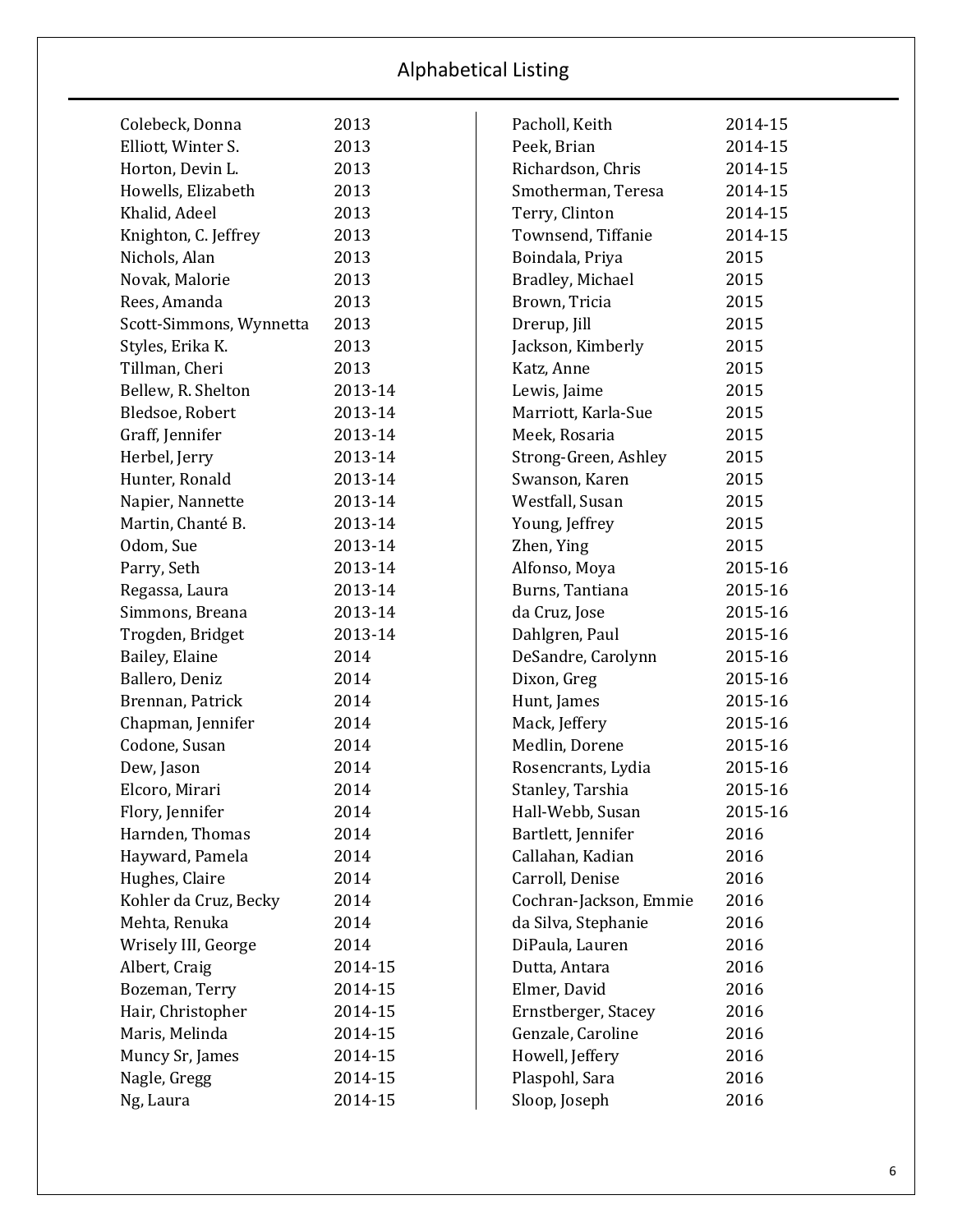| Smith, David             | 2016    | Barrett, Kathleen          | 2018    |
|--------------------------|---------|----------------------------|---------|
| Stahle, Patrizia         | 2016    | Champion, Jared            | 2018    |
| Anfuso, Chantelle        | 2016-17 | Clay, Julia                | 2018    |
| M. Boggs, Olivia         | 2016-17 | Clinard, Catherine         | 2018    |
| K. Byron, Tammy          | 2016-17 | P. Diehl, Lisa             | 2018    |
| Carter-Hicks, Joya       | 2016-17 | K. Dolloff, Matthew        | 2018    |
| Janette Drake, Dereth    | 2016-17 | Abigail Dondanville,       |         |
| P. Edwards, Belinda      | 2016-17 | Rebecca                    | 2018    |
| Gresch, Eric             | 2016-17 | Feng, Jianhua              | 2018    |
| Phyllis Ingham, Nancy    | 2016-17 | Quan Gan, Chenny           | 2018    |
| D. Martin, Kenneth       | 2016-17 | Andes, Karen               | 2018-19 |
| G. McDaniel, Michallene  | 2016-17 | Andrews, William           | 2018-19 |
| McMullen, Linda          | 2016-17 | Arnett, Jonathon           | 2018-19 |
| R. Sumpter, Amy          | 2016-17 | Blankenship, Steven        | 2018-19 |
| A. Artfelt, Thomas       | 2017    | Caldemeyer, Dana           | 2018-19 |
| R. Bewick, Emily         | 2017    | Duchae II, Neil            | 2018-19 |
| Kaj Blair, Samantha      | 2017    | Gafarian, Ahmad            | 2018-19 |
| Bronkema, Ryan           | 2017    | Goodwin, Sandra            | 2018-19 |
| Burke, Jessica           | 2017    | Hayslett, Renee            | 2018-19 |
| Cotter, Ellen            | 2017    | Dunson Johnson III, Edgar  | 2018-19 |
| N. English, Kristin      | 2017    | Katawal, Uburaj            | 2018-19 |
| Thamburaj Goeser, Priya  | 2017    | Massicotte, Claudie        | 2018-19 |
| C. Johnson, Lauren       | 2017    | Miller, Monica             | 2018-19 |
| Knight, Colleen          | 2017    | Morrow, Laura              | 2018-19 |
| King, John               | 2017    | Pai, Aditi                 | 2018-19 |
| Knapp, Kenyon            | 2017    | Shrout, Jessica            | 2018-19 |
| Kenneth Roberts, Charles | 2017    | Williams, TimMarie         | 2018-19 |
| D. Sanders, Lisa         | 2017    | Wolfe, Christina           | 2018-19 |
| Yates, Bradford          | 2017    | Chwialkowska, Agnieszka    | 2019    |
| Barbe, Tammy             | 2017-18 | Desmet, Saralyn            | 2019    |
| DeCuir, Erica            | 2017-18 | Eisenreich, Heidi          | 2019    |
| A. Forrester, Juanita    | 2017-18 | Foster-Singletary, Tikenya | 2019    |
| W. Goss, Natasha         | 2017-18 | Gibson, Ebony              | 2019    |
| W. Hartley, Priscilla    | 2017-18 | Haggard, Dixie             | 2019    |
| D. Hunt, Kimberly        | 2017-18 | Hawks, Miranda             | 2019    |
| Kipp, Katherine          | 2017-18 | Hollimon, Heather          | 2019    |
| A. Knight, Amanda        | 2017-18 | Marshall, Victor           | 2019    |
| J. Kostick, Kara         | 2017-18 | Parrot, Jennifer           | 2019    |
| Paige Krispin, Andrea    | 2017-18 | Rodriguez, Darlene         | 2019    |
| Marshall, Nandi          | 2017-18 | Robinson, Barbara          | 2019    |
| B. Mondor, Edward        | 2017-18 | Scarborough, Roscoe        | 2019    |
| K. Moore, Michael        | 2017-18 | Schiffman, James           | 2019    |
| J. Steneck, Nicholas     | 2017-18 | Shakespeare, Teresa        | 2019    |
| Vora, Mina               | 2017-18 | Shikwambi, Shamani         | 2019    |
| Anderson, Bernard        | 2018    | Starostina, Natalia        | 2019    |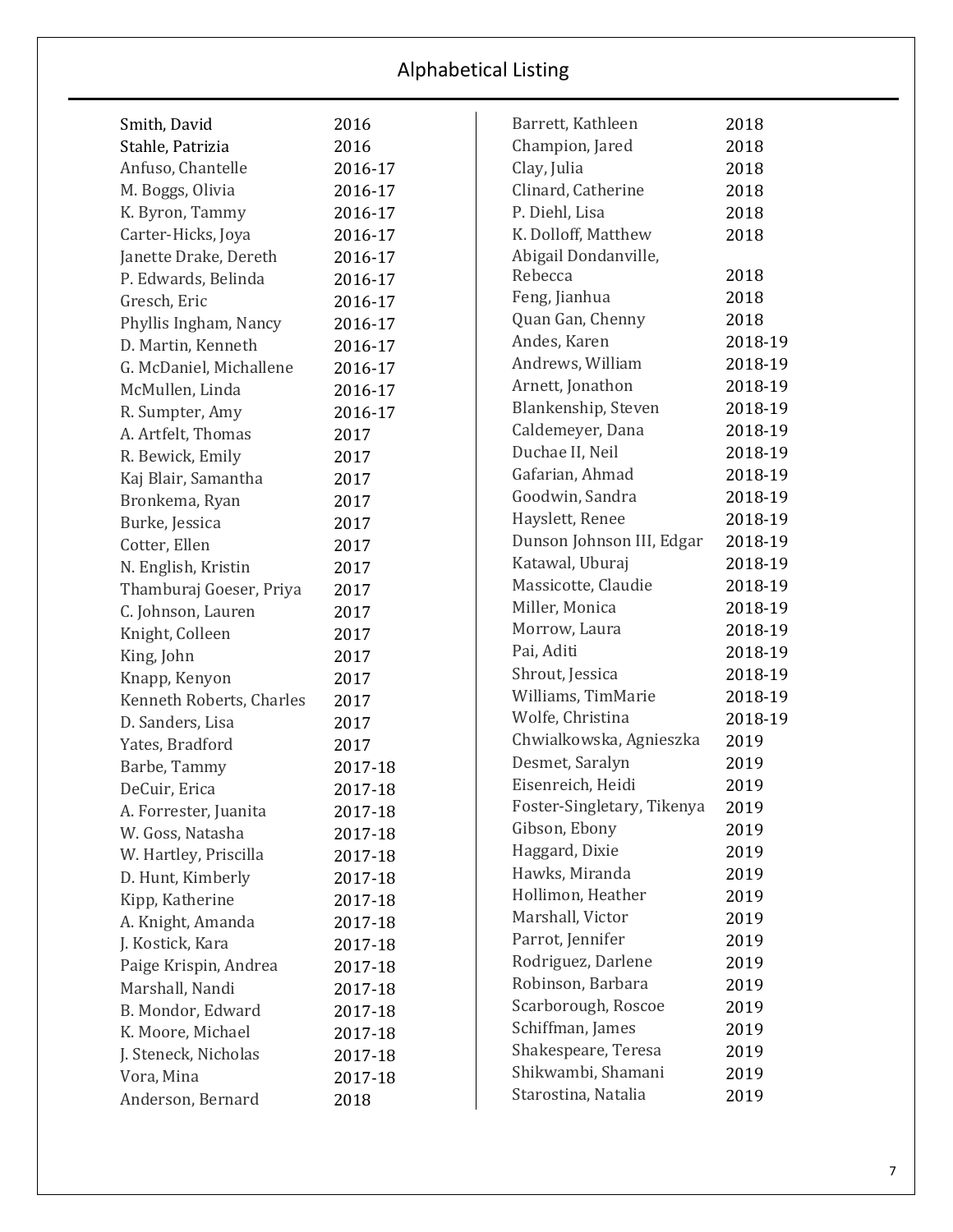| Whitfield, Bryan        | 2019    |
|-------------------------|---------|
| Briganti Causey, Alicia | 2019-20 |
| Cole, Holly             | 2019-20 |
| Frances Davidson, Kelly | 2019-20 |
| Farmer, Elnora          | 2019-20 |
| Harris, Charlie         | 2019-20 |
| Hedrick, Amanda         | 2019-20 |
| Mahabaduge, Hasitha     | 2019-20 |
| Mathur, Bhavya          | 2019-20 |
| Puffer, Stephanie       | 2019-20 |
| Schwaller, Tyler        | 2019-20 |
| Shelton, Anna           | 2019-20 |
| Sorohan, Bryan          | 2019-20 |
| Tori, Cynthia           | 2019-20 |
| Tu, Wei                 | 2019-20 |
| White, Yelena           | 2019-20 |
| Williamson, Margaret    | 2019-20 |
| Villanueva, Omar        | 2019-20 |
| Adams, Aisha            | 2020    |
| Serafin, Christopher    | 2020    |
| Donmoyer, Deidra        | 2020    |
| Clark, Jasmine          | 2020    |
| Call, Marlene           | 2020    |
| Paproth, Matthew        | 2020    |
| Tijan Drammeh, Sheikh   | 2020    |
| Hegde, Ashok            | 2020    |
| Ranjan, Davesh          | 2020    |
| Parra, Erika            | 2020    |
| Baumann, Kristen        | 2020    |
| Hipps, Matthew          | 2020    |
| Apanovich, Nataliya     | 2020    |
| Caughran, Tashia        | 2020    |
| Pearson, Tony           | 2020    |
| Tripp, Winston          | 2020    |
| Nicholson, André        | 2020-21 |
| Holcomb, Anna           | 2020-21 |
| Palmer, Debbie          | 2020-21 |
| Turner, Joseph          | 2020-21 |
| Pinder, Kamina          | 2020-21 |
| Dolan, Kathy            | 2020-21 |
| Adams, Latasha          | 2020-21 |
| Smith, Andrea           | 2020-21 |
| Lynn, Candace           | 2020-21 |
| Fenton, Flavio          | 2020-21 |
| Al Bukhari, Jaman       | 2020-21 |

| Keib, Katherine   | 2020-21 |
|-------------------|---------|
| Kellett, Kimberly | 2020-21 |
| Poss, Lauren      | 2020-21 |
| Behizadeh, Nadia  | 2020-21 |
| Haberlin, Steve   | 2020-21 |
| Miller, Nicholas  | 2020-21 |
| Luther, Vicki     | 2020-21 |
|                   |         |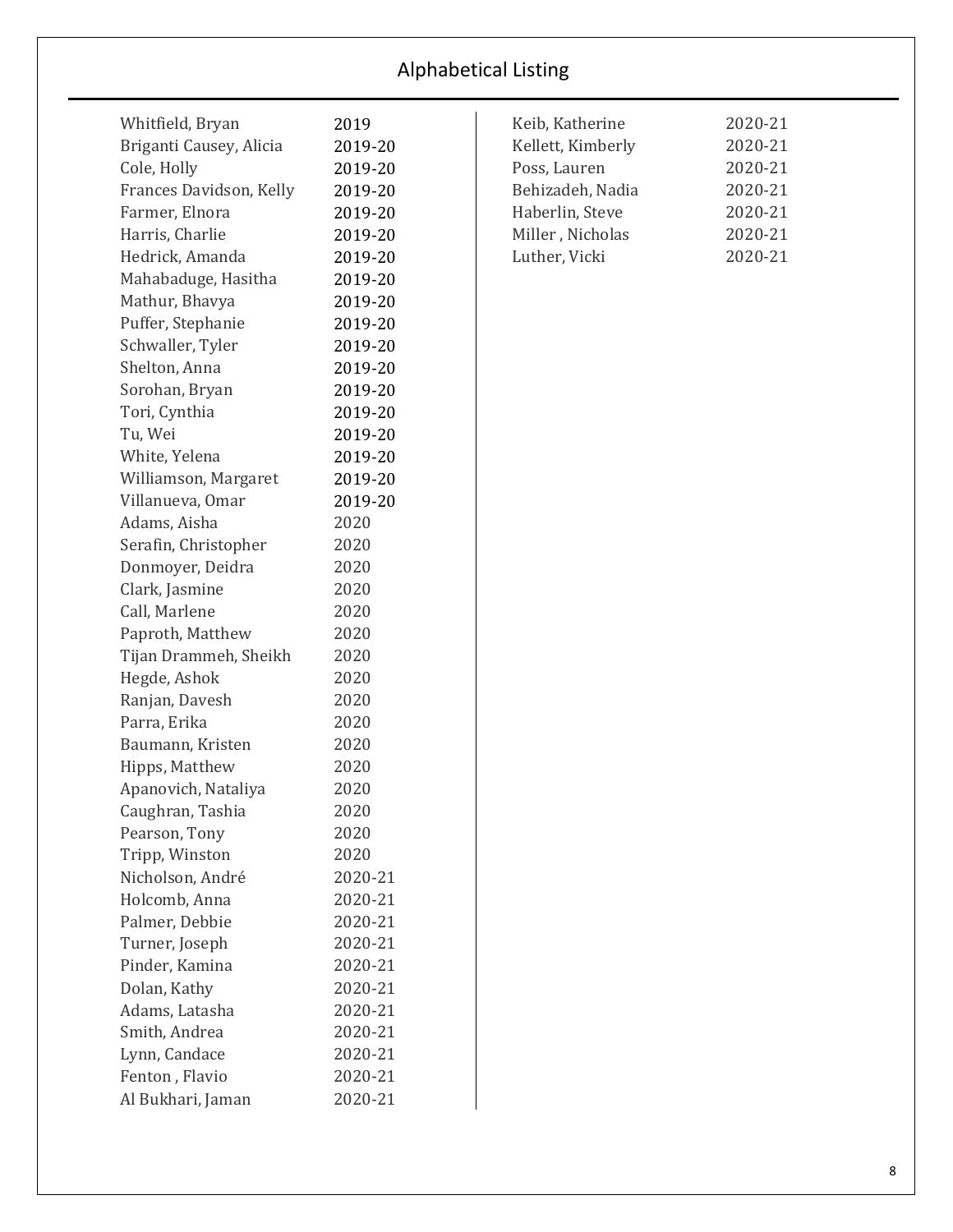Brown, Dr Charlyn Harper Morris Brown College Crawford, Emily M. Savannah State University Dorsey, William H.L. Atlanta Metropolitan College Edenfield, Olivia Carr Georgia Southern University Fadyn, Joe Southern Polytechnic State University Geoffroy, Cynthia Raritan Valley Community College Hardegree, Lester Armstrong Atlantic State University Hatchett, Paul Fort Valley State University Holloway, Anna R. Fort Valley State University Knight Wesleyan College Logan, Linda E. Savannah State University Margeson, Hank North Georgia College and State University McCarthy, David Toccoa Falls College Merritt, Martha North Georgia College and State University Richardson, Tom North Georgia College and State University Rittweger, Lou Washington Bible College Seabolt, Betty Oliver

 Southern Polytechnic State University **1996** Achtemeier, Sue Macon State College Boothe, Diane University of West Georgia Brown, Joe Morris Brown College Davis, Mary Ellen Georgia Perimeter College George, Tasha K. Waycross College Kearnes, John Armstrong Atlantic State University Kelly, Robert Macon State College Lacefield, Roberta Waycross College Lundy, Jo Southern Polytechnic State University Moon, Debra Georgia Perimeter College Moore, Michael Georgia Perimeter College Reid, Brenda Waycross College Rutherford, Rebecca Southern Polytechnic State University Simcoe, George Kennesaw State University Smith, Dr.Stella Georgia Perimeter College Stec, Thomas Medical College of Georgia Stevens, Mark K.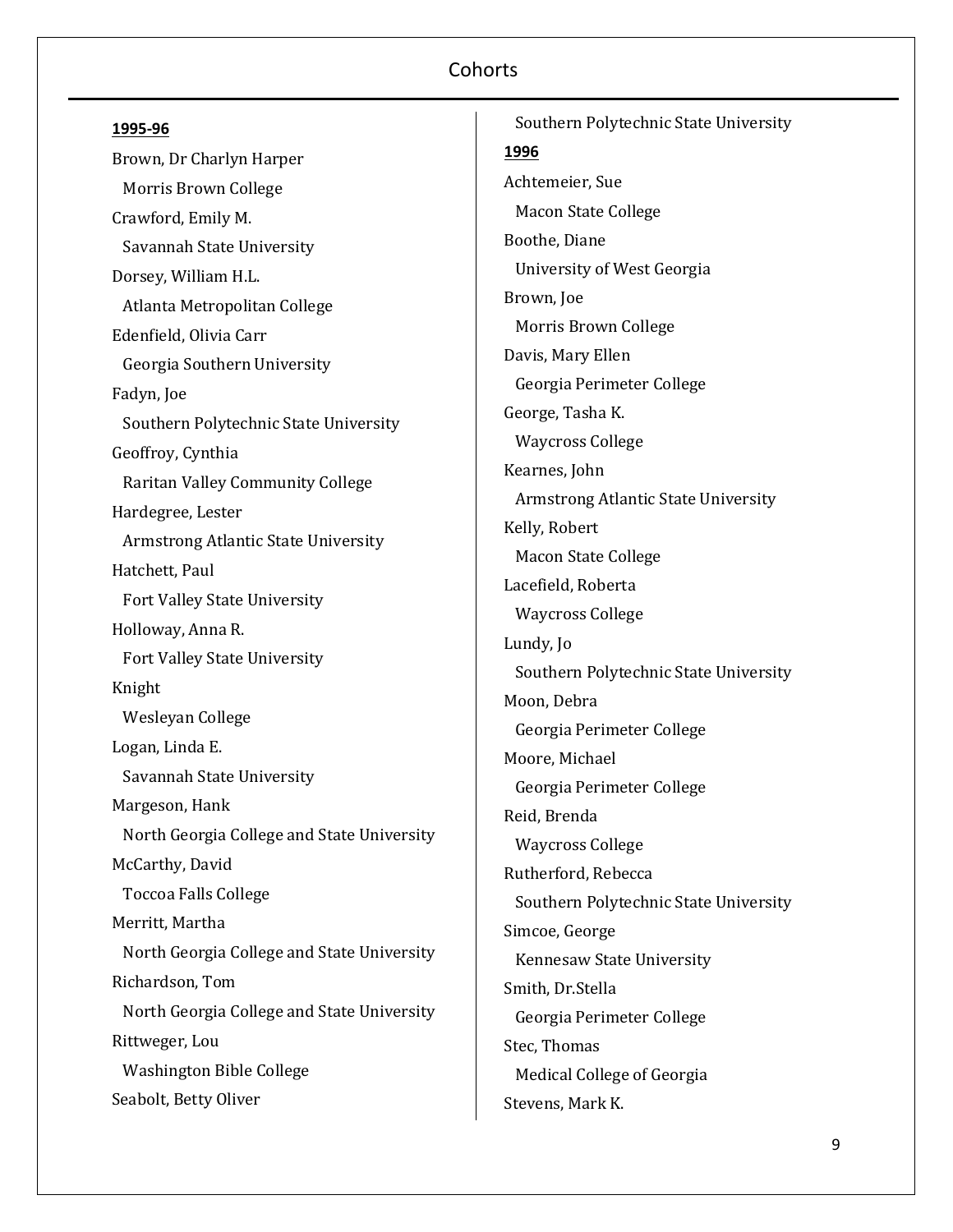Southern Polytechnic State University Wessling, Ken Medical College of Georgia Wheeler, Sally Georgia Perimeter College Williams, Sheryl Gainesville State College Wren, Marlene Tallulah Falls School **1996-97** Berhow, Katie Coastal Georgia Community College Bocchi, Joe Kennesaw State University Clow, Elizabeth Georgia Perimeter College Colbenson, Pamela Georgia Perimeter College Davis, Mark North Georgia College and State University Dominick, Joan Kennesaw State University Elder, Gayle Abraham Baldwin Agricultural College Grant, Lynn Georgia Perimeter College Hatcher, Betty La Salle University (formerly of Middle Georgia College) Holloway, Amy Macon State College Kahiga, M. James Georgia Perimeter College Landtroop, Dorman Luther Rice Seminary

Martin, Sharon Medical College of Georgia Pfeiffer, Charlotte Abraham Baldwin Agricultural College Remler, Nancy North Georgia College and State University Sharma, J.B. Gainesville State College Sneed, Sherryl Darton College Young, Douglas Gordon College **1997** Berding, Christine Medical College of Georgia (Athens) Copan, Heather Middle Georgia College Farris, Lee A. Medical College of Georgia (Athens) Lugthart, Garrit John III Dalton College McCrimmon, Suella East Georgia College Sell, Gwendolyn Macon State College Stevenson, Barbara Kennesaw State University Thompson, Denise Medical College of Georgia Veneble, Margaret H. Georgia Perimeter College Womack, Sylvia H. Macon State College **1997-98**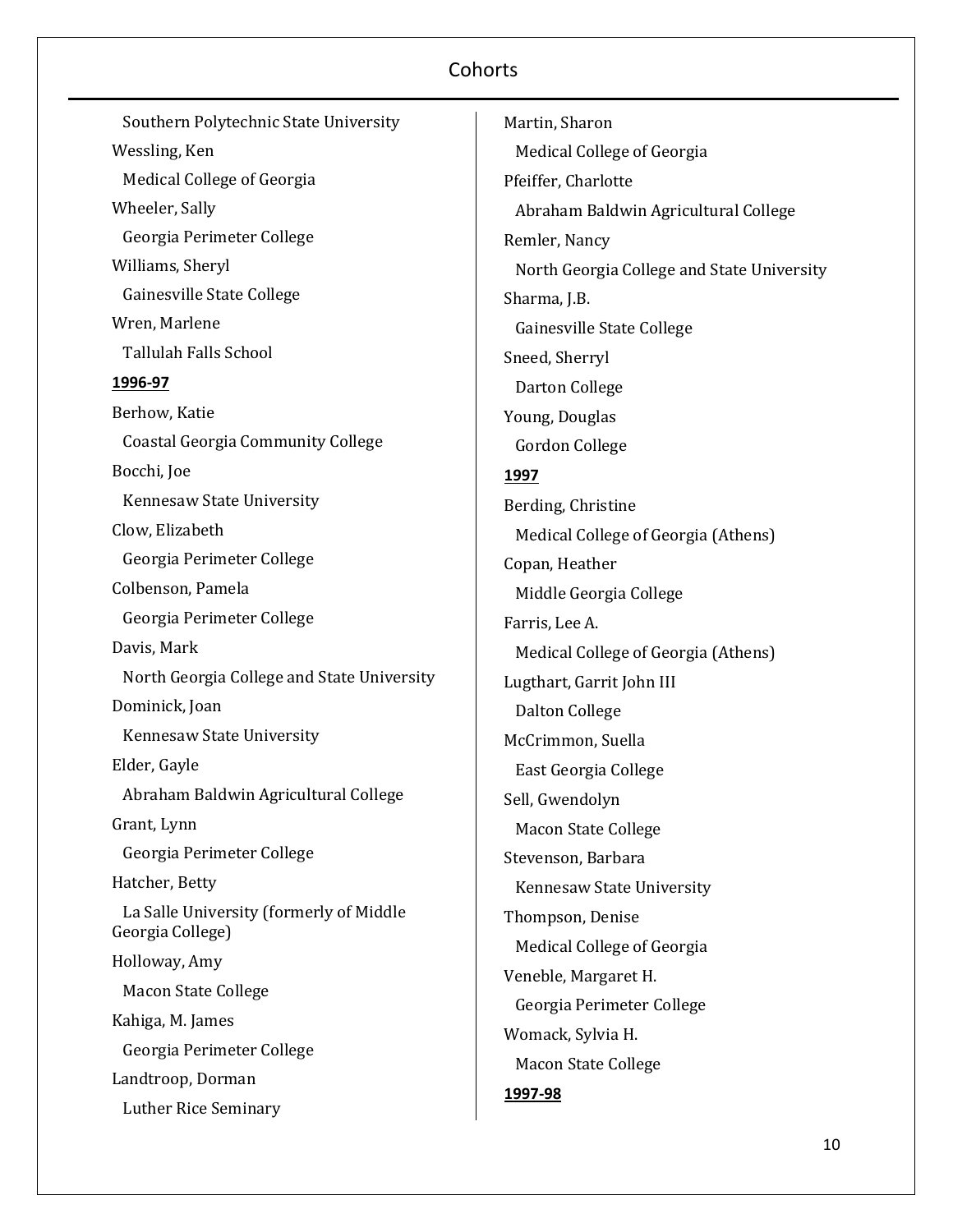Ahanotu, Dr.Patricia Georgia Perimeter College Berke, Amy Macon State College Denzer, Debra Georgia Perimeter College Dillard, Gail Abraham Baldwin Agricultural College Dulin-Mallory, Dr.Nina LaGrange College Fisher, Michael South Georgia College Gentile, John Kennesaw State University Hill, Laverne Piedmont College Lahr, Stephen J. Valdosta State University Lovett, Rebecca Georgia College and State University Major, Margaret Georgia Perimeter College McCullough, Howard Truett-McConnell College Reiman, Richard South Georgia College Seward, Lori South Georgia College Sewell, Donna Valdosta State University **1998** Crisp, Delmas Wesleyan College DePree, Julia

 Agnes Scott College Goyne, June Columbus State University Hagan, Samuel Atlanta Metropolitan College Josten, Denice Armstrong Atlantic State University Kassem, Cherrie Piedmont College Ledman, Robert Morehouse College Luper, Michael School of Christian Ministries McCarty, Joan Spelman College Mobley, Lawrence Macon State College Okpara, Rosa Albany State University Shrout, Michael Medical College of Georgia Swetman, Daniel Mercer University **1998-99** Basnayake, Eraj Gainesville State College Clow, Richard Georgia Perimeter College Gallien, Louis Gallien Jr. Mercer University Kinnick, Katherine Kennesaw State University Marsh, Clifton Morris Brown College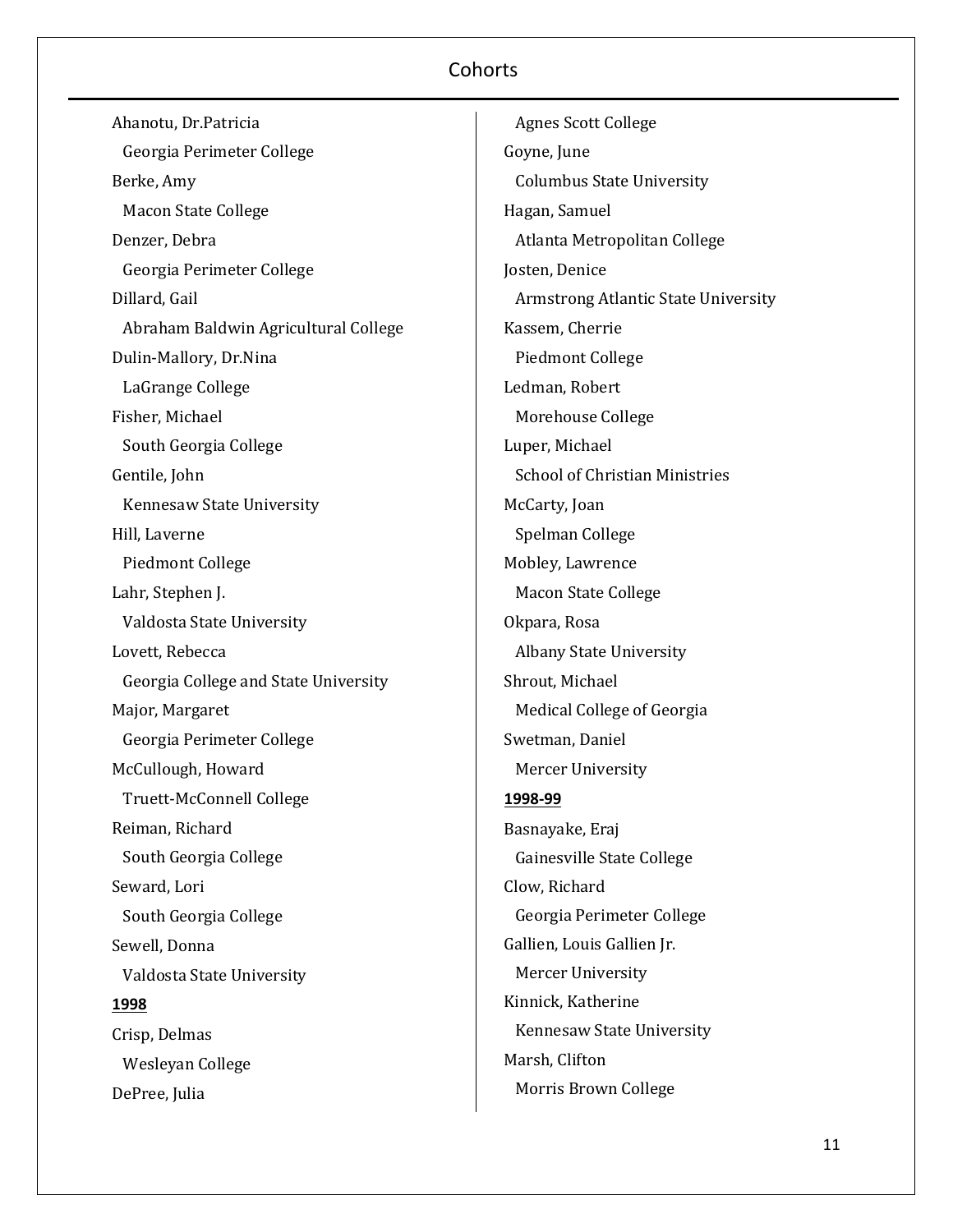| McLeod, Glenda                             | Hebestreet, John                           |
|--------------------------------------------|--------------------------------------------|
| Gainesville State College                  | <b>Dalton College</b>                      |
| Misch, Donald                              | Heydari, Shahryar                          |
| Medical College of Georgia                 | <b>Piedmont College</b>                    |
| O'Hara, Margaret                           | Perry, Jan                                 |
| <b>Columbus State University</b>           | Medical College of Georgia                 |
| Paterline, Brent                           | Pruitt, Randall                            |
| North Georgia College and State University | <b>Toccoa Falls College</b>                |
| Rowden, Robert                             | Steele, Kandis                             |
| <b>Mercer University</b>                   | Gainesville State College                  |
| Scully, Larry                              | Tate, Benjamin                             |
| Valdosta State University                  | <b>Macon State College</b>                 |
| Titus, Jackie                              | Tronsgard, Barbara Ann                     |
| <b>Columbus State University</b>           | North Georgia College and State University |
| Waggoner, Lisa                             | Wilson, Mary Ellen                         |
| Andrew College                             | Middle Georgia College                     |
| Wakefield, Dara                            | Yang, Nini                                 |
| LaGrange College                           | <b>Clayton State University</b>            |
| Whiting, Raymond                           | 1999-00                                    |
| <b>Augusta State University</b>            | Bell, C. Leary                             |
| Yentsch, Anne                              | <b>Columbus State University</b>           |
| Armstrong Atlantic State University        | Carmichael, Carol                          |
| <u>1999</u>                                | Georgia Institute of Technology            |
| Brown, Victoria                            | Carter, Kenneth                            |
| Georgia College and State University       | Oxford College of Emory University         |
| Busch, Beverly                             | Cavanagh, Sheila                           |
| Georgia Southwestern State University      | <b>Emory University</b>                    |
| Butler, Judy                               | Connor, Sara                               |
| Univesity of West Georgia                  | Armstrong Atlantic State University        |
| Engram, Ann                                | Jindani, Shinaz                            |
| Darton College                             | Savannah State University                  |
| Gahr, Allan                                | LeBlanc, Louis                             |
| Gordon College                             | <b>Berry College</b>                       |
| Gillespie, Michele                         | Loflin, Christine                          |
| <b>Agnes Scott College</b>                 | Oxford College of Emory University         |
|                                            |                                            |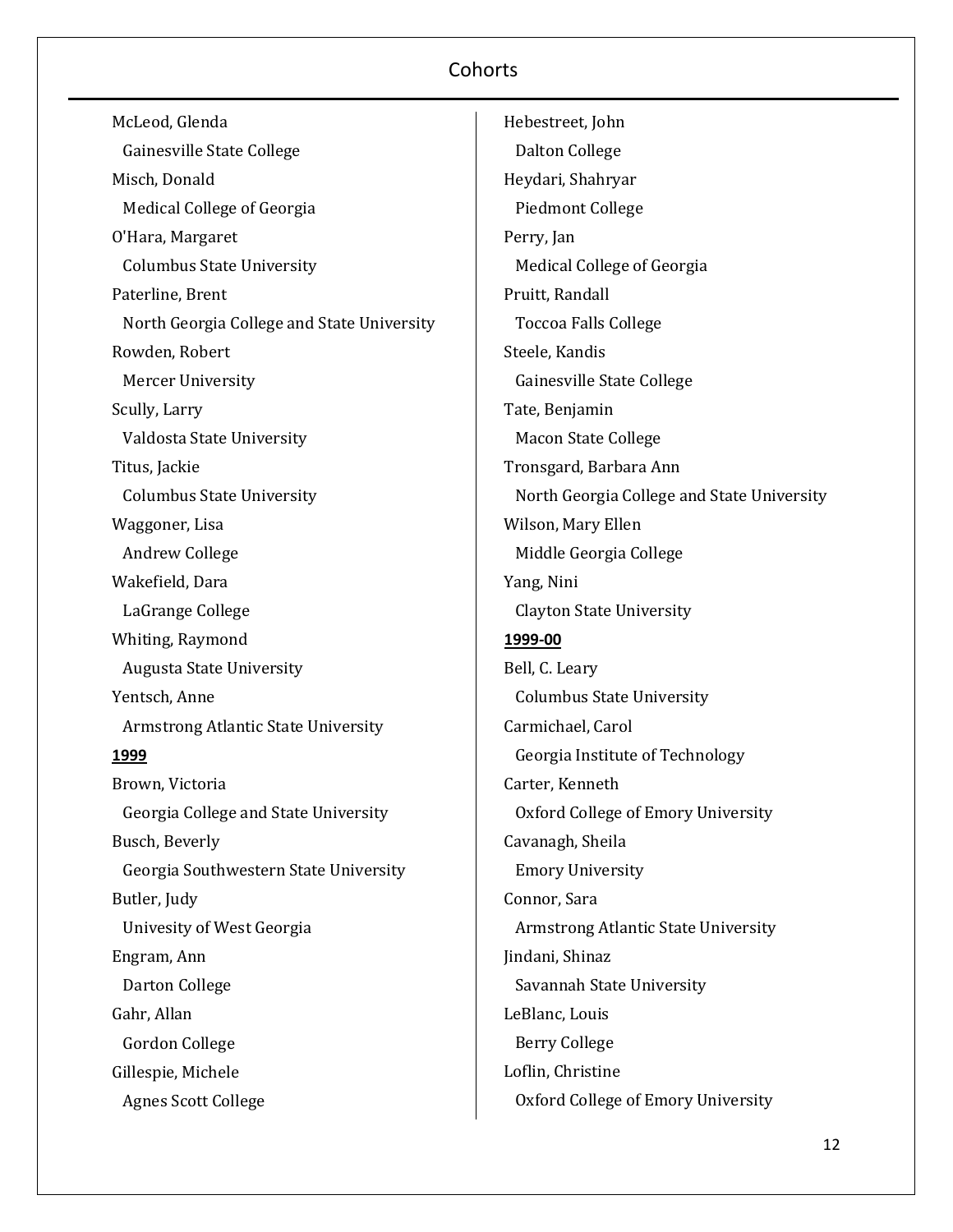| Melton, Maurice                            |
|--------------------------------------------|
| <b>Andrew College</b>                      |
| Obeidat, Muhammad                          |
| Southern Polytechnic State University      |
| Parks, Elizabeth                           |
| Kennesaw State University                  |
| Ready, Clinton                             |
| <b>Waycross College</b>                    |
| vanHartesveldt, Fred                       |
| <b>Fort Valley State University</b>        |
| Yin, William K. C.                         |
| LaGrange College                           |
| 2000                                       |
| Kundu, Gautam                              |
| Georgia Southern University                |
| Lester, Army                               |
| Kennesaw State University                  |
| Lynn, Michael R.                           |
| <b>Agnes Scott College</b>                 |
| Panu, Al M.                                |
| Kennesaw State University                  |
| Pearce, Robert J.                          |
| University of West Georgia                 |
| Schultz, Gretchen R.                       |
| Oxford College of Emory University         |
| Sumners, Ann D.                            |
| North Georgia College and State University |
| Taylor, Lea Marcile                        |
| Wesleyan College                           |
| 2000-01                                    |
| Amoah, Eugene A.                           |
| Fort Valley State University               |
| Curry, William                             |
| Wesleyan College                           |

Henderson, Sue W. Georgia Perimeter College Hilgert, Larry Valdosta State University Hoffmann, Janet M. Georgia College and State University Kline, Brian Gainesville State College McFadden, Cheryl C. Armstrong Atlantic State University Passmore. Gregory G. Medical College of Georgia Thomas. Brenda LaGrange College Vance, Cynthia L. Piedmont College Watkins, Ralph C. Augusta State University **2001** Aziz, Hassan Armstrong Atlantic State University Ferguson, Glenda Wesleyan College Guinn III, John Medical College of Georgia Haimes, Korn, Kim Southern Polytechnic State University Howard, Phil Toccoa Falls College Keskula, Doug Medical College of Georgia Kokkala, Irene North Georgia College and State University Laird, Tracey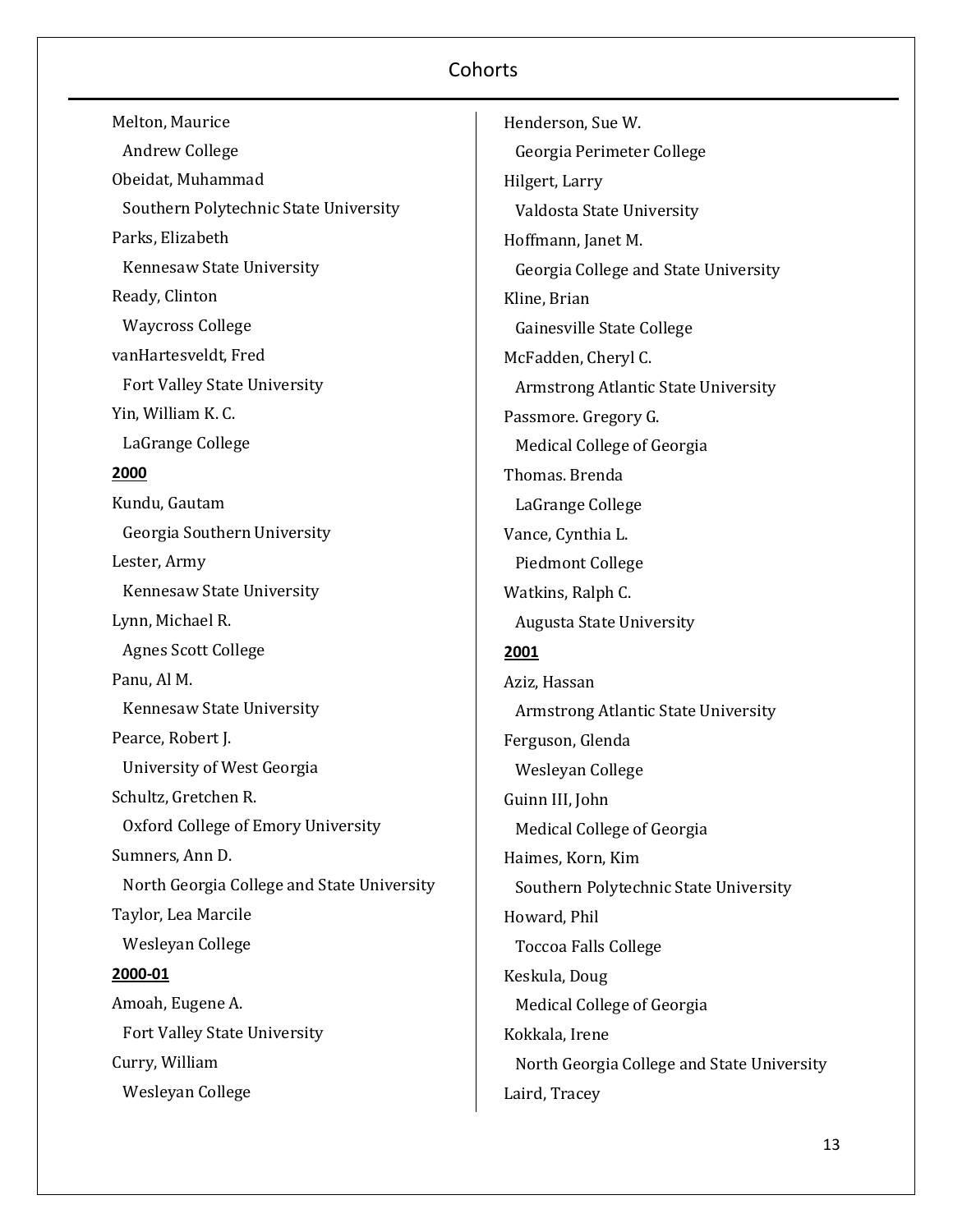Agnes Scott College Newell, Julie Southern Polytechnic State University Rhoads, Tim South Georgia College Wieshofer, Ingrid Agnes Scott College **2001-02** Alby, Cynthia Georgia College and State University Bennekin, Kim Georgia Perimeter College - Dunwoody Busch, Beverly Georgia Southwestern State University Danheiser, Priscilla Mercer University Long, Ric Columbus State University Manting-Brewer, Michele Medical College of Georgia Meyer, Andy Dalton College Naniuzeyi, Emmanuel Morris Brown College Parton, Sebrena Kennesaw State University Paschal, Sallie Georgia Perimeter College - Rockdale Phillips, Susan Macon State College White, Max Piedmont College **2002** Chatto, Charlotte

 Medical College of Georgia Copeland, Cassandra Oglethorpe University Dibble, Valerie Kennesaw State University Doherty, Gayle Oxford College of Emory University Donovan, Barbara Wesleyan College Fegley, Jon Middle Georgia College Grady, Helen Mercer University Janssen, David Gordon College Johnson, Cal Agnes Scott College Makidi, Ku-Ntima Paine College Tapia, Martha Berry College Thompson IV, Ben Georgia Southern University Vasa-Sideris, Sandra Southern Polytechnic State University **2002-03** Allison, Harriet Gainesville College Bagwell, James Clayton College and State University Baker, Beryle Georgia Perimeter College - Clarkston Hearn, Bryan LaGrange College Holcombe, Stephanie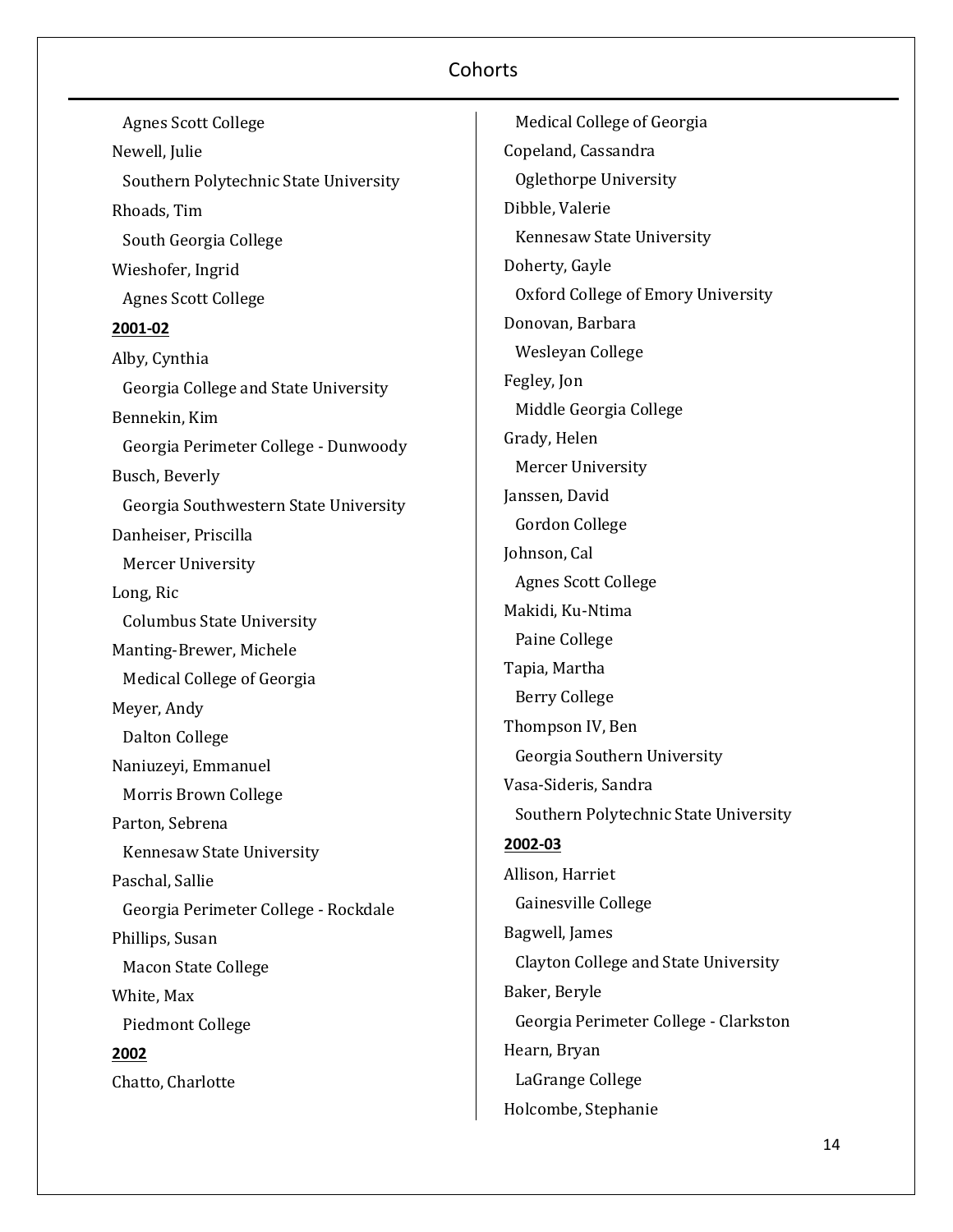Abraham Baldwin Agricultural College Jaffe, Lynn Medical College of Georgia Mills, Penny Gainesville College Murphy, Dennis Armstrong Atlantic State University Navaee, Shahnam Georgia Southern University Schwartz, Robert Mercer University Stramiello, Al Mercer University Swofford, Joyce Clayton College and State University **2003** Archetto, Maria A. Oxford College of Emory University Bressette, Andrew R. Berry College Cain, Mary C. Agnes Scott College Carpenter, Suzanne Armstrong Atlantic State University Chen, Fang Oxford College of Emory University Hoerrner, Keisha Kennesaw State University Maddox, Timothy D. F. Truett-McConnell College Mizell, Jill A. State University of West Georgia Nzeh, Okoroafor Paine College

Palumbo, Carmine D. Middle Georgia College Wadley, T. Georgia Perimeter College, Decatur Wells, Cassandra D. Morehouse College **2003-04** Ast, Teresa Reinhardt College Colbert, Tom Augusta State University Funk, Leigh Kennesaw State University Hathaway, Anne Mercer University Hixson-Wallace, Julie Mercer University Hooper-Simanga, Lita Georgia Perimeter College - Decatur Johnson, Charles South Georgia College King, Bob Georgia Perimeter College - Clarkston Lee, Catherine Wesleyan College Pardue, Jeff Gainesville College Reece, Gloria Mercer University Vassilou, Luke Abraham Baldwin Agricultural College **2004** Cox, John Georgia College and State University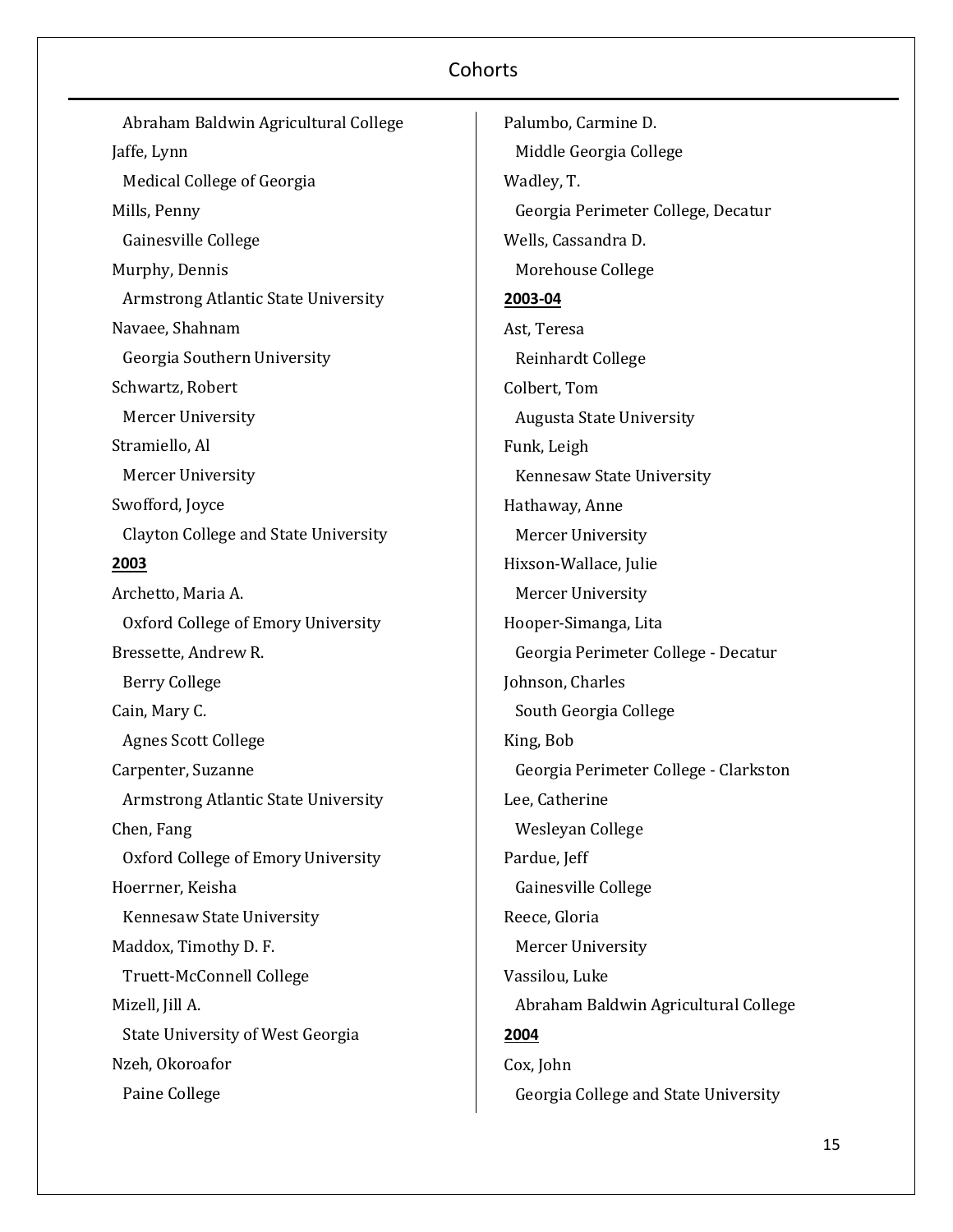| DeRocher, Cecile                        |
|-----------------------------------------|
| Dalton College                          |
| Flynn, Robert                           |
| Georgia Perimeter College, Dunwoody     |
| Gillies, Ralph                          |
| Medical College of Georgia              |
| Hizer, Todd                             |
| Armstrong Atlantic State University     |
| Lewin, Myrtle                           |
| <b>Agnes Scott College</b>              |
| Lyke, Liane                             |
| <b>State University of West Georgia</b> |
| Martin, Matt                            |
| Wesleyan College                        |
| Matthews, Mona                          |
| Georgia State University                |
| Newbury, Jeffrey                        |
| Abraham Baldwin Agricultural College    |
| Ojo, Philip                             |
| <b>Agnes Scott College</b>              |
| Shepard, Suzanne                        |
| Middle Georgia College                  |
| Van Tassell, Darin                      |
| Georgia Southern University             |
| 2004-05                                 |
| Barilla, Anthony                        |
| Georgia Southern University             |
| Halstead-Nussloch, Richard              |
| Southern Polytechnic State University   |
| Hulet, Susan                            |
| <b>Macon State College</b>              |
| Jardine, Harriett                       |
| <b>Macon State College</b>              |
| King, Catherine                         |
| <b>Floyd College</b>                    |

McNamara, Marissa Georgia Perimeter College - Decatur Morlier, Margaret Reinhardt College Mosser, Jason Georgia Gwinnett College Reinhard, Patricia State University of West Georgia Stauf, Gabriele Georgia Southwestern State University Williams-Whiting, Janice Augusta State University **2005** Bailey, Libby Wesleyan College Barnes, Chris Gainesville State College Bendersky, Karen Georgia College and State University Campbell, Erin E. Abraham Baldwin Agricultural College Carroll, Brian Berry College Geyerman, Chris Berry College Hart, Lynn Georgia State University Hopkins, June Armstrong Atlantic State University Jones, Robert Paine College Ma, Jianmin Oxford College of Emory University Rosema, Pamela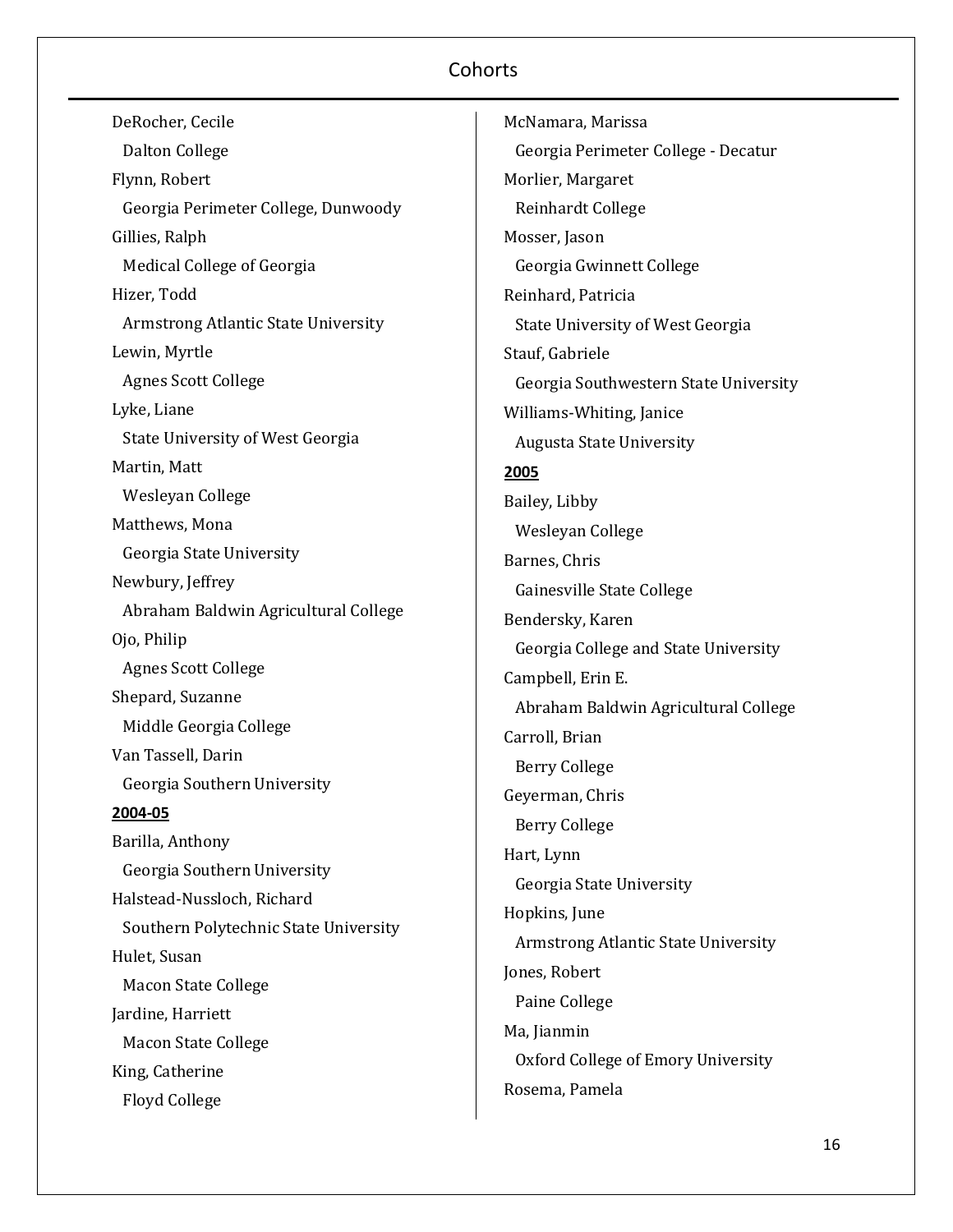| Medical College of Georgia                 |
|--------------------------------------------|
| Winterhalter, Teresa                       |
| <b>Armstrong Atlantic State University</b> |
| Yang, Guibao                               |
| Oxford College of Emory University         |
| 2005-06                                    |
| Beazley, Herschel                          |
| Georgia Southwestern State University      |
| Bennekin, Mario                            |
| Georgia Perimeter College - Dunwoody       |
| Burt, Amy                                  |
| Gerogia College and State University       |
| Croft, Bob                                 |
| Gainesville College                        |
| Hancock, Elizabeth                         |
| Gainesville College                        |
| Miley, Jenna                               |
| <b>Bainbridge College</b>                  |
| Moolenyar-Wirsiy, Pamela                   |
| Georgia Perimeter College - Decatur        |
| Onofrio, Jennifer                          |
| <b>Augusta State University</b>            |
| Orwig, Bob                                 |
| North Georgia College and State University |
| Phillips, Barbara                          |
| <b>Athens Technical College</b>            |
| Rose, Nicolette                            |
| Georgia Perimeter College - Dunwoody       |
| Smith, Essie                               |
| Georgia Perimeter College - Clarkston      |
| 2006                                       |
| Anderson, Jeffrey                          |
| Middle Georgia College                     |
| Copeland, Susan                            |
| <b>Clayton State University</b>            |

Ference, Ruth Berry College Ferrari, James Wesleyan College Fuller, John State University of West Georgia Hopper, Keith Southern Polytechnic State University Sezgin, Pamela Gainesville State College-Watkinsville Shipman, Peter Medical College of Georgia Shippey, Herbert Abraham Baldwin Agricultural College Shrikhande, Seema Oglethorpe University Thomas, Pamela Paine College Wu, Shu-chin Agnes Scott College **2006-07** Albertson, Kathy Georgia Southern University Blessinger, Patrick North Georgia Metro Technical College Chattopadhyay, Soumitra Georgia Highlands College - Cartersville Dixon, Paula Emmanuel College Dukes, Roxanne Georgia Perimeter College - Conyers Gardner, Cathy Mercer University Koffman, Stacy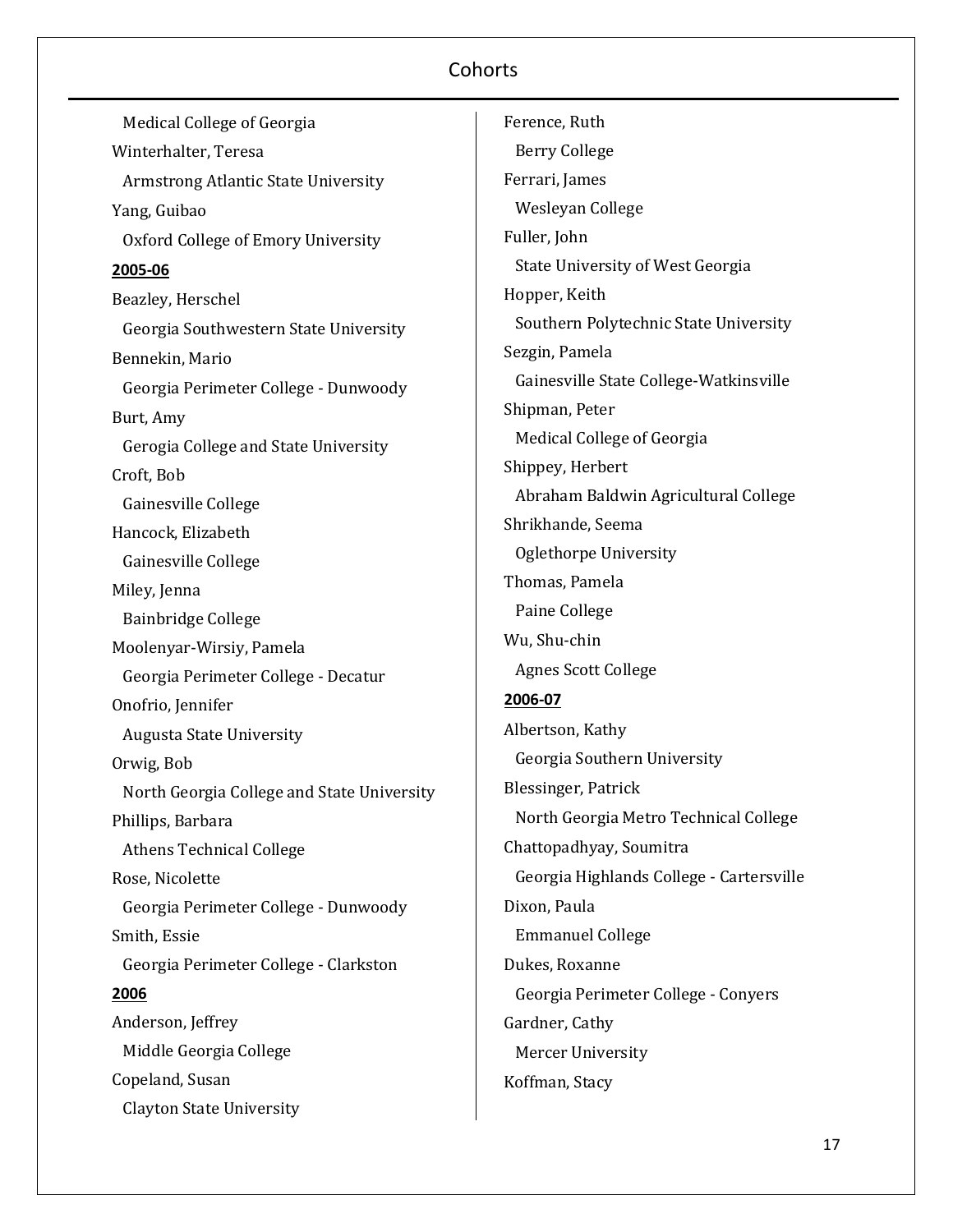| Gainesville State College             | Schilbrack, Kevin                         |
|---------------------------------------|-------------------------------------------|
| Noviello, Sheri                       | Wesleyan College                          |
| <b>Columbus State University</b>      | Summerville, John                         |
| Pascoe, Craig                         | Georgia Baptist College of Nursing/Mercer |
| Georgia College and State University  | Zayac, Marc                               |
| Rust, Brian                           | Georgia Perimeter College, Clarkston      |
| <b>Augusta State University</b>       | 2007-08                                   |
| Stapleton, Colleen                    | Carpenter, Richard                        |
| <b>Mercer University</b>              | Valdosta State University                 |
| Strom, J. Grady                       |                                           |
| Mercer University                     | Crawford, Jeanette                        |
| Wilson, Janie                         | Georgia Perimeter College, Clarkston      |
| Georgia Southern University           |                                           |
| 2007                                  | Emerson, Michelle                         |
| Atteya, Maher                         | Kennesaw State University                 |
| Georgia Perimeter College, Decatur    |                                           |
| Brandon Jr., Christopher              | Gibson, Robert                            |
| Georgia Gwinnett College              | Medical College of Georgia                |
| Carter, Terry                         | Hollingsworth, Priscilla                  |
| Southern Polytechnic State University | <b>Augusta State University</b>           |
| Dail, Jennifer                        |                                           |
| Kennesaw State University             | Jones, Lee                                |
| Ekong, Donald U.                      | Georgia Perimeter College, Lawrenceville  |
| <b>Mercer University</b>              |                                           |
| Felton, Lori                          | Dana Lilly                                |
| Abraham Baldwin Agricultural College  | <b>Mercer University</b>                  |
| Goldfine, Ruth                        |                                           |
| Kennesaw State University             | Malachowski, Judith                       |
| Kalathingal, Sajitha                  | Georgia College & State University        |
| Medical College of Georgia            |                                           |
| Mincer, Andi Beth                     | McCalister, Sarah                         |
| Armstrong Atlantic State University   | Valdosta State University                 |
| Reynolds, Billy                       |                                           |
| Abraham Baldwin Agricultural College  | Revels, Kenneth                           |
|                                       | <b>Mercer University</b>                  |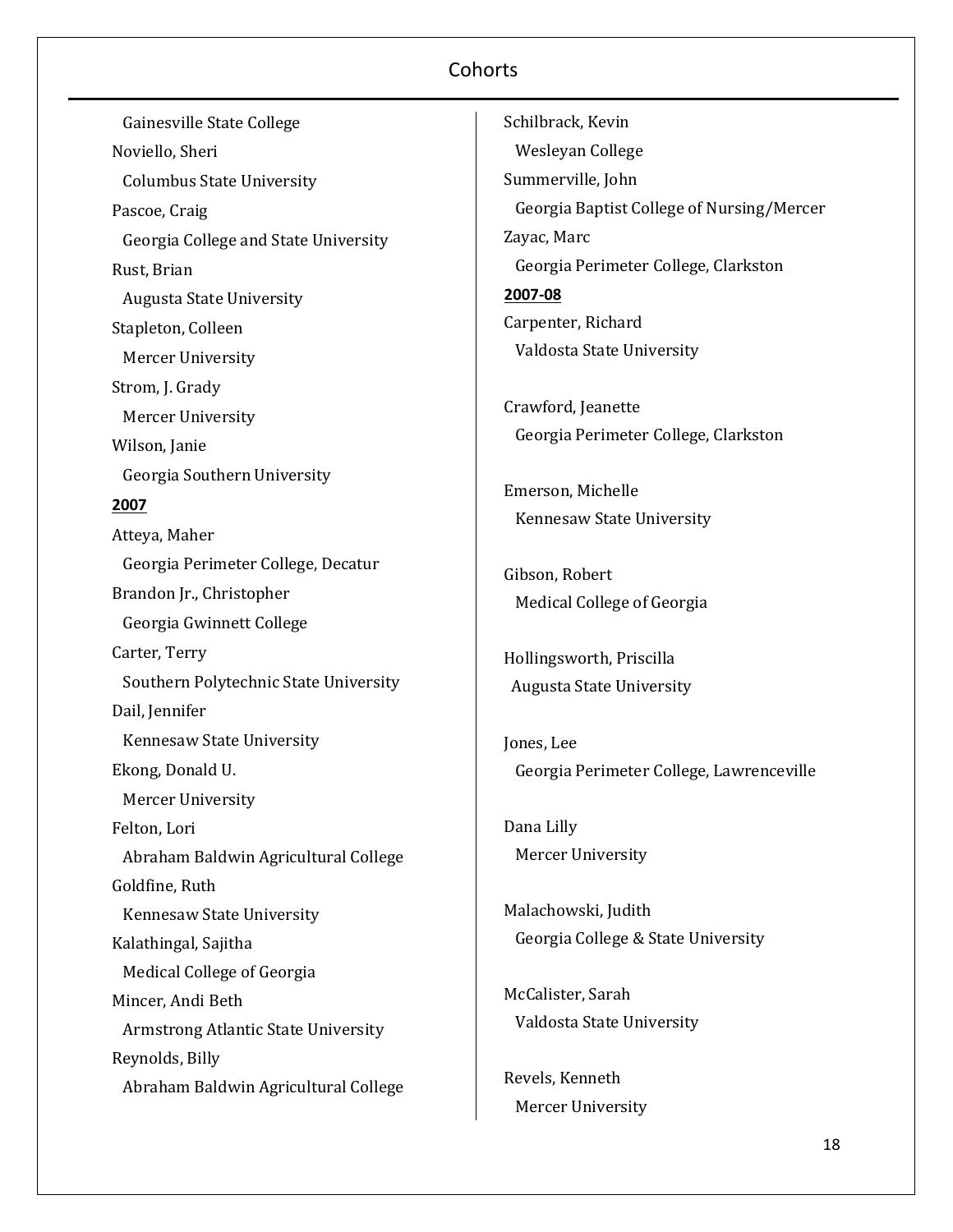Rivers, Jr., Jewrell Abraham Baldwin Agricultural College

Rogers, Cathy Abraham Baldwin Agricultural College

#### **2008**

Bunker, Nancy Macon State College Coia, Lesley Agnes Scott College George, Bagie Georgia Gwinnett College Guzman, Juan Carlos Southern Polytechnic State University Herd-Clark, Dawn Fort Valley State University McCreanor, Philip Mercer University Mullen, Linda Georgia Southern University Pritchard, Patrick Wesleyan College Rhoades, Barry Wesleyan College Rowe, Brenda Mercer University Usher, Carlton Kennesaw State University Wilson, Anthony LaGrange College **2008-09** Benson, Jennifer

 Emmanuel College Carter, Karen Atlanta Technical College Casaletto, Kristin Augusta State University D.Amico, Mariana Medical College of Georgia Gann-Smith, Lori Brenau University Hawkins, Amanda Columbus State University Khoury, Hani Mercer University Kim, Chulsung Georgia Gwinnett College Koffman, David Georgia Perimeter College Prestridge, Samuel Gainesville State College, Oconee Reksulak, Michael Georgia Southern University Robinson, Bobbie Abraham Baldwin Agricultural College Shelton, William Brian Toccoa Falls College **2009** Burstein, Alan Gordon College Clemons, Lynn Mercer University Farrar, John Abraham Baldwin Agricultural College Hammond, Barry Georgia Health Sciences U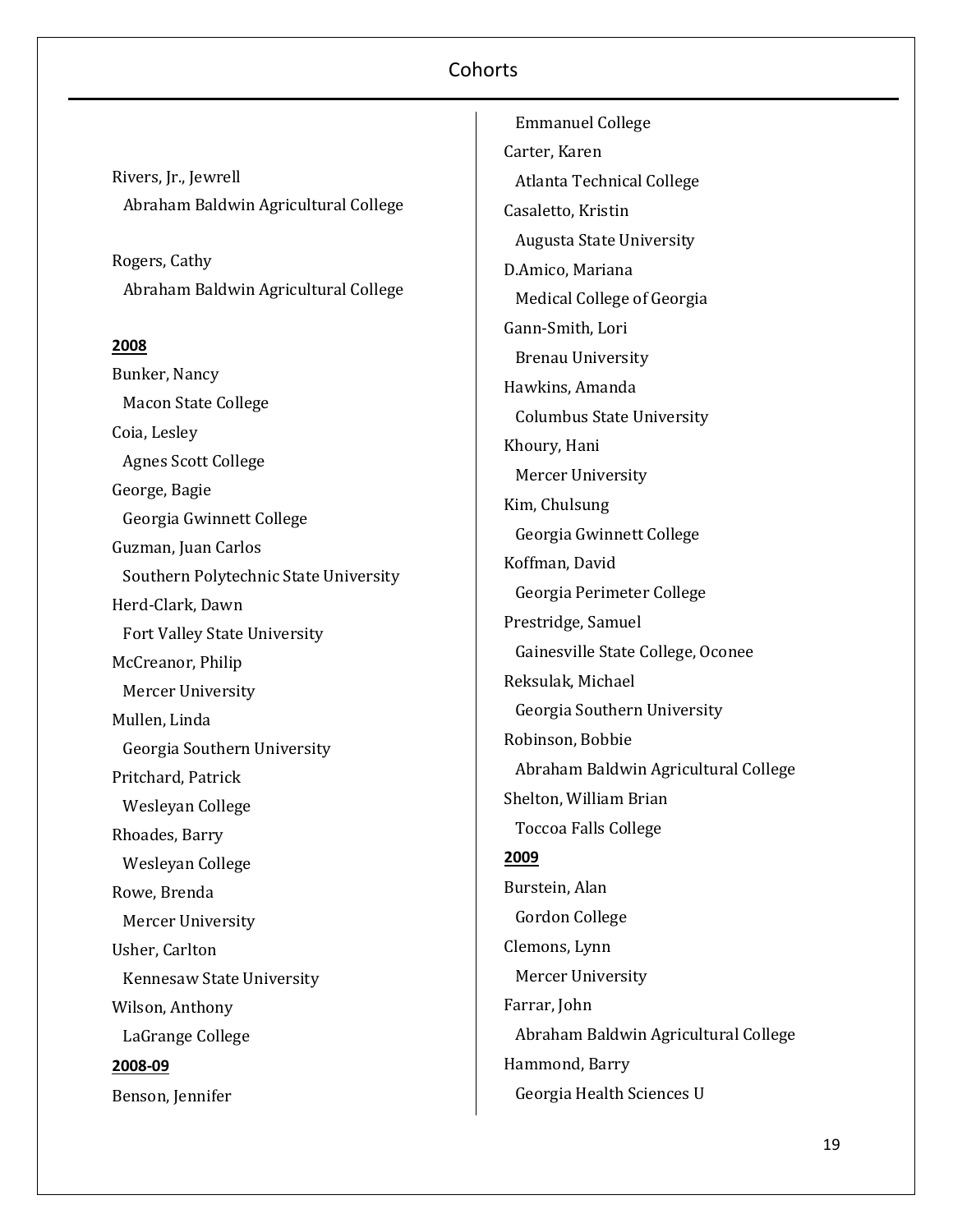Lilly, Tom Georgia Gwinnett College Onisegun, Adeleri Paine College Pilgrim, Mark College of Coastal Georgia Rux, Julia Georgia Perimeter College Sajwan, Kenneth Savannah State University Smith, Deborah Kennesaw State University Steen, Robert Ogelthorpe University

Stewart, Linda Kennesaw State University **2009-10** Bell Gatch, Delena Georgia Southern University Burton, Christie Clayton State University Cabaniss, Dan Gainesville State College Crow, Angela Georgia Southern University Harris, Robin Georgia College and State University Johnson, Douglas Georgia Gwinnett College Lewis, Stephanie Columbus State University McKinley, Lee Georgia Perimeter College

Okoro, Gregory Georgia Perimeter College O'neil Lacey, Karen Mercer University Palmer, Laura Southern Polytechnic State University Shotwell, Clayton Augusta State University White, Lisa Athens Technical College

### **2010**

Brasher, Alan East Georgia College Callahan, Brenda Mercer University Choi, Anthony Mercer University Hollingsworth, Mary Carole Georgia Perimeter College

Lively, Frazer Wesleyan College Mahan, Pamela Armstrong Atlantic State University Morris, Eleanor Agnes Scott College Mozley-Standridge, Sharon Middle Georgia College Ortgies-Young, Tamra Georgia State University

Osborne, Andrew Gordon College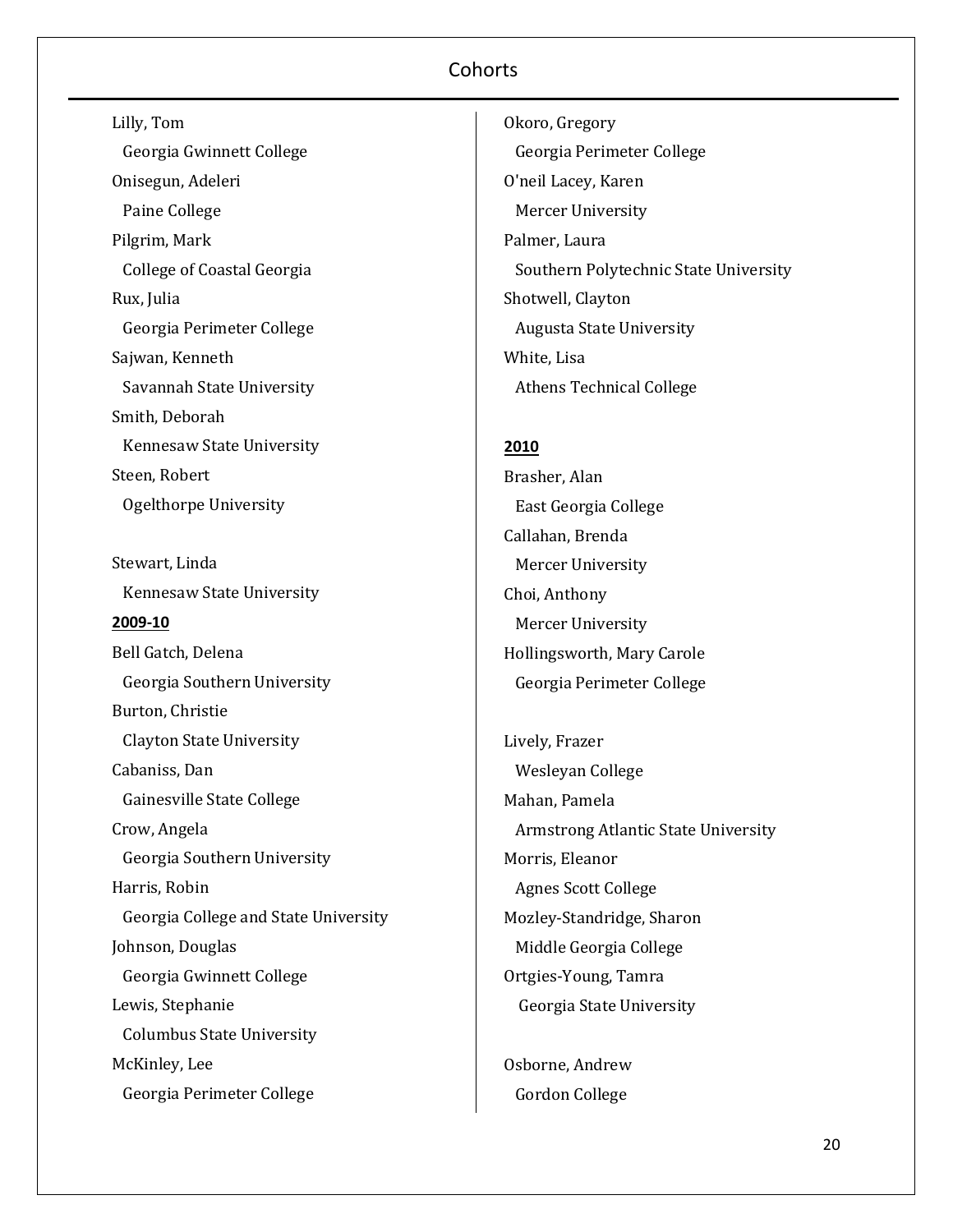Pope, Alan University of West Georgia Pu, Chang Berry College Smith Jr, Jim Armstrong Atlantic State University Thornton, Beth Abraham Baldwin Agricultural College **2010-11** Abegaz, Samuel Columbus State University Banik, Gouranga Southern Polytechnic State University Beaumont, James Georgia Perimeter College Bishop, Jessie Georgia Highlands College - Cartersville Butler, Scott Georgia College and State University Cawthorn, Michelle Georgia Southern University Constable, Debbie Georgia Perimeter College Hall, Cyndy Abraham Baldwin Agricultural College LaFace, Betty Bainbridge College Lee-Joyner, JoAnn Georgia Perimeter College O'Sullivan, John

 Gainesville State College Vokhiwa, Zipangani Mercer University

#### **2011**

Baylen, Danilo University of West Georgia Dekhane, Sonal Georgia Gwinnett College Fournier, Michael Georgia Gwinnett College Huddle, Mark Georgia College and State University Jones, Kelly Mercer University Milewicz, Mark Gordon College Mullins, Linda Georgia Perimeter College Rouhani, Behnaz Georgia Perimeter College Shinall, Cheryl Southern Polytechnic State University Todebush, Patricia Clayton State University Way, Ivy Holliman College of Coastal Georgia Werner, Jim Southern Polytechnic State University

#### **2011-12**

Ashford, Susan University of West Georgia Ashworth, Laurel Mercer University Bennett-Day, Brooke Wesleyan College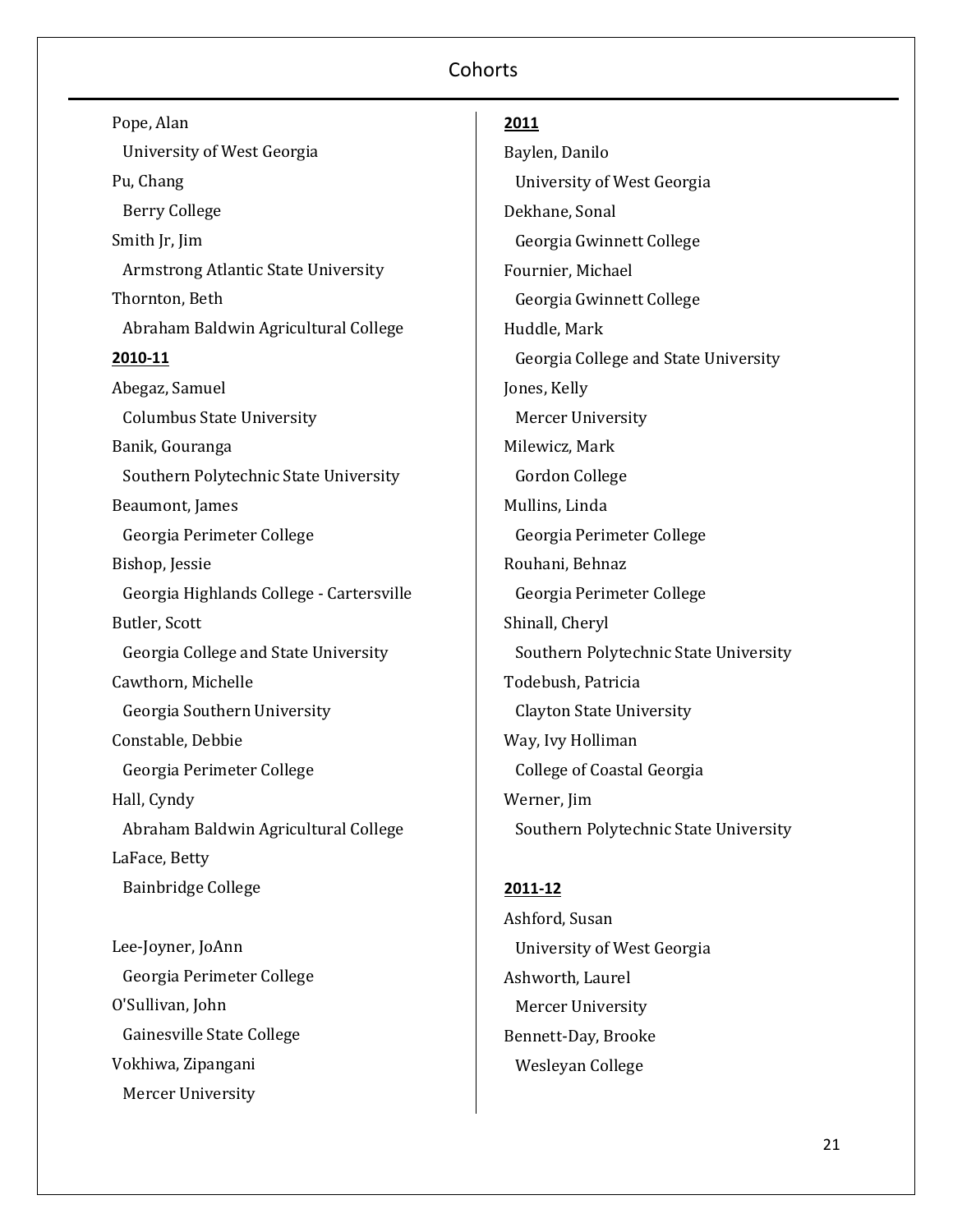| Chenoweth, Matt                       |
|---------------------------------------|
| <b>Dalton State College</b>           |
| Dobkins, Debra                        |
| <b>Brenau University</b>              |
| Emert, Toby                           |
| <b>Agnes Scott College</b>            |
| Gore, Libby                           |
| Georgia Highlands College             |
| Kar, Avi                              |
| Abraham Baldwin Agricultural College  |
| Lewis, Michael                        |
| Savannah State University             |
| Maurer, Trent                         |
| Georgia Southern University           |
| Rahman, Muhammad                      |
| <b>Clayton State University</b>       |
| Shrikhande, Milind                    |
| Georgia State University              |
| <u> 2012 </u>                         |
| Ariail, Don                           |
| Southern Polytechnic State University |
| Barnette, Jane                        |
| Kennesaw State University             |
| Brewley, Natasha                      |
| Georgia Gwinnett College              |
| Gardenhire, Doug                      |
| Georgia State University              |
| Garrett, Crystal                      |
| Georgia Perimeter College             |
| Joyner, June                          |
| Georgia Southern University           |
| Mallory, Lisa                         |
| Atlanta Metropolitan College          |
| Murray, Gregg                         |

 Georgia Perimeter College Ross, Sabrina Georgia Southern University Russell, Kathryn Pratt Clayton State University Stutzman, Beth Southern Polytechnic State University Thomas, McKinley Mercer University **2012-13** Aiello, Tom Gordon College Brown, Joseph Abraham Baldwin Agricultural College Cortez-Cooper, Miriam Georgia Health Sciences U Hardy, Nat Savannah State University Henderson, Ian Mercer University Hendrix, Anthony Waycross College Hepler, Sarah Georgia Highlands College Huber, Karen Wesleyan College Metzker, Julia Georgia College and State University Stark, Deborah Emmanuel College Vives, Steve Georgia Southern University Warren, Elizabeth Watts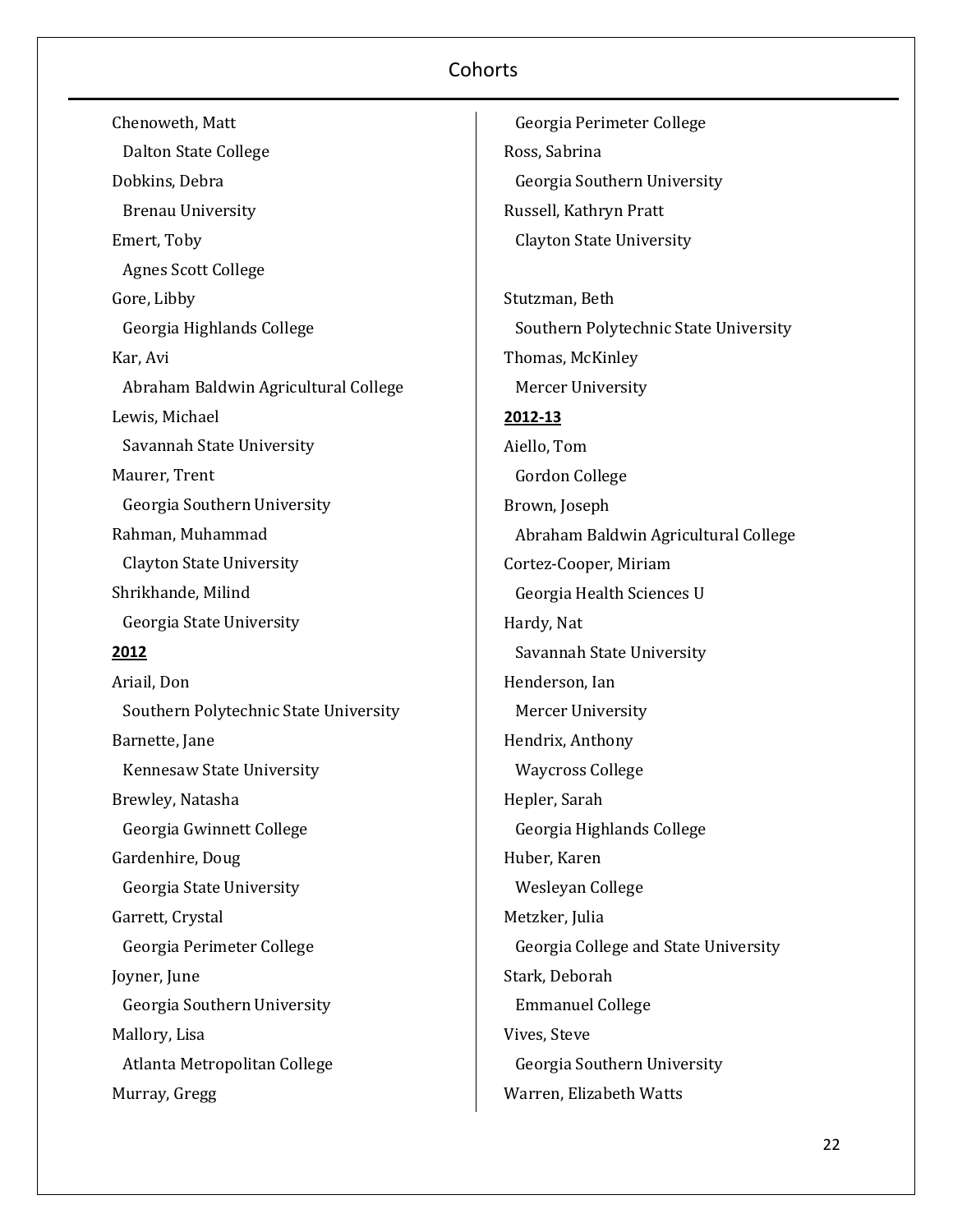| Gordon College                        | Herbel, Jerry                        |
|---------------------------------------|--------------------------------------|
| 2013                                  | Georgia College and State University |
| Chiorescu, Marcela                    | Hunter, Ronald                       |
| Georgia College and State University  | Georgia Gwinnett College             |
| Colebeck, Donna                       | Martin, Chanté B.                    |
| Southern Polytechnic State University | Savannah State University            |
| Elliott, Winter S.                    | Napier, Nannette                     |
| <b>Brenau University</b>              | Georgia Gwinnett College             |
| Horton, Devin L.                      | Odom, Sue                            |
| Fort Valley State University          | <b>Clayton State University</b>      |
| Howells, Elizabeth                    | Parry, Seth                          |
| Armstrong Atlantic State University   | <b>Emmanuel College</b>              |
| Khalid, Adeel                         | Regassa, Laura                       |
| Southern Polytechnic State University | Georgia Southern University          |
| Knighton, C. Jeffrey                  | Simmons, Breana                      |
| Gordon College                        | East Georgia College                 |
| Nichols, Alan                         | Trogden, Bridget                     |
| Georgia Highlands College             | <b>Mercer University</b>             |
| Novak, Malorie                        | 2014                                 |
| Georgia Regents University            | Bailey, Elaine                       |
| Rees, Amanda                          | <b>Piedmont College</b>              |
| <b>Columbus State University</b>      | Ballero, Deniz                       |
| Scott-Simmons, Wynnetta               | Georgia Perimeter College            |
| <b>Mercer University</b>              | Brennan, Patrick                     |
| Styles, Erika K.                      | Middle Georgia College               |
| Fort Valley State University          | Chapman, Jennifer                    |
| Tillman, Cheri                        | Georgia Gwinnett College             |
| Valdosta State University             | Codone, Susan                        |
| 2013-14                               | <b>Mercer University</b>             |
| Bellew, R. Shelton                    | Dew, Jason                           |
| <b>Brenau University</b>              | Georgia Perimeter College            |
| Bledsoe, Robert                       | Elcoro, Mirari                       |
| Georgia Regents University            | Armstrong Atlantic State University  |
| Graff, Jennifer                       | Flory, Jennifer                      |
| University of North Georgia           |                                      |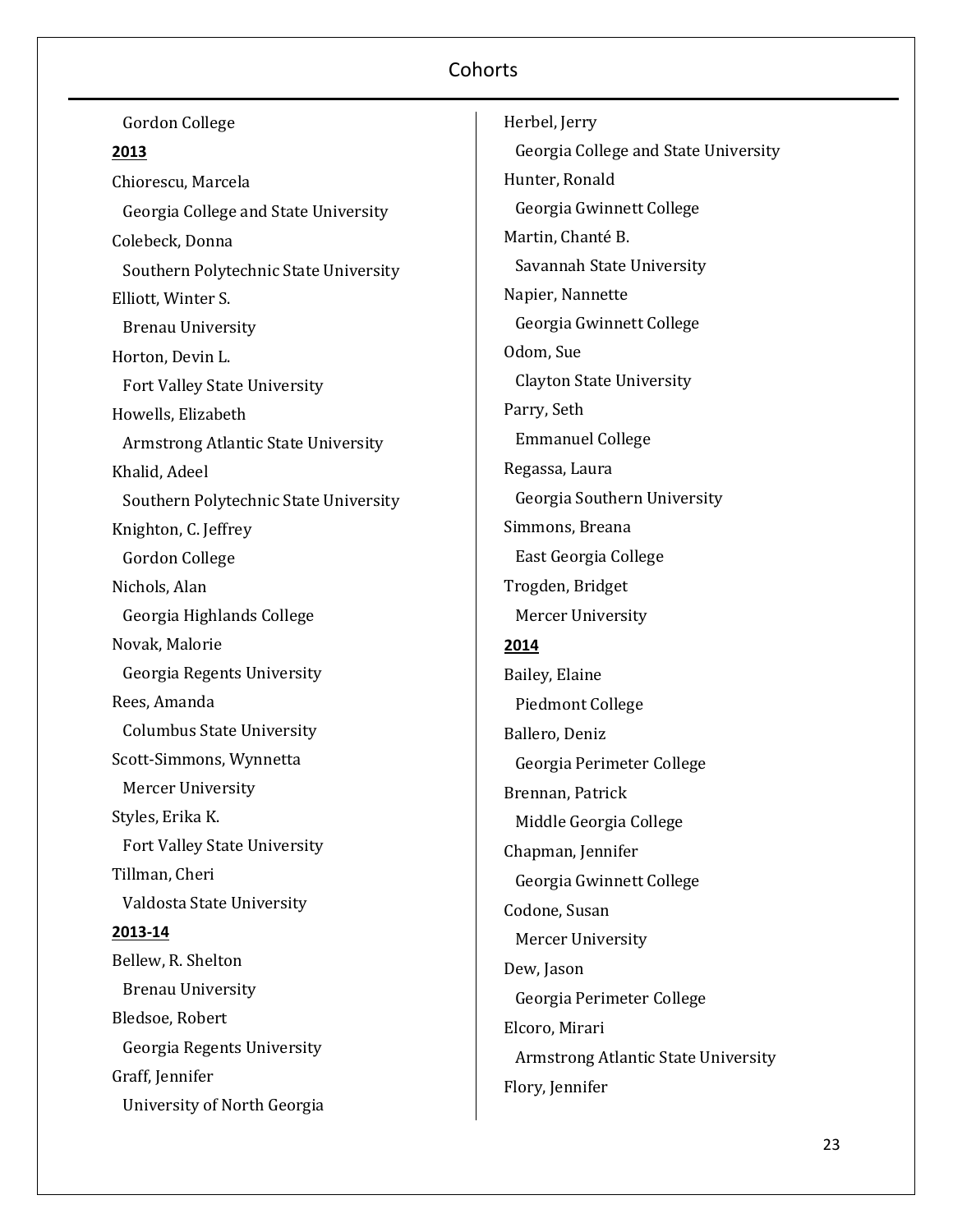Georgia College and State University Harnden, Thomas Georgia Highlands College Hayward, Pamela Georgia Regents University Hughes, Claire College of Coastal Georgia Kohler da Cruz, Becky Armstrong Atlantic State University Mehta, Renuka Georgia Regents University Wrisely III, George University of North Georgia **2014-15** Albert, Craig Georgia Regents University Bozeman, Terry Georgia Perimeter College Hair, Christopher Emmanuel College Maris, Melinda Philadelphia College of Osteopathic Medicine-Georgia Campus Muncy Sr, James Valdosta State University Nagle, Gregg Georgia Regents University- UGA Medical Partnership Ng, Laura University of North Georgia-Oconee Pacholl, Keith University of West Georgia Peek, Brian Emmanuel College

Richardson, Chris Young Harris College Smotherman, Teresa Wesleyan College Terry, Clinton Mercer University Townsend, Tiffanie Georgia Southern University **2015** Boindala, Priya Georgia Gwinnett College Bradley, Michael Georgia Perimeter College Brown, Tricia Armstrong Atlantic State University Drerup, Jill Athens Technical College Jackson, Kimberly Spelman College Katz, Anne Armstrong Atlantic State University Lewis, Jaime Georgia Gwinnett College Marriott, Karla-Sue Savannah State University Meek, Rosaria University of North Georgia Strong-Green, Ashley Augusta Technical College Swanson, Karen Mercer University Westfall, Susan Georgia Perimeter College Young, Jeffrey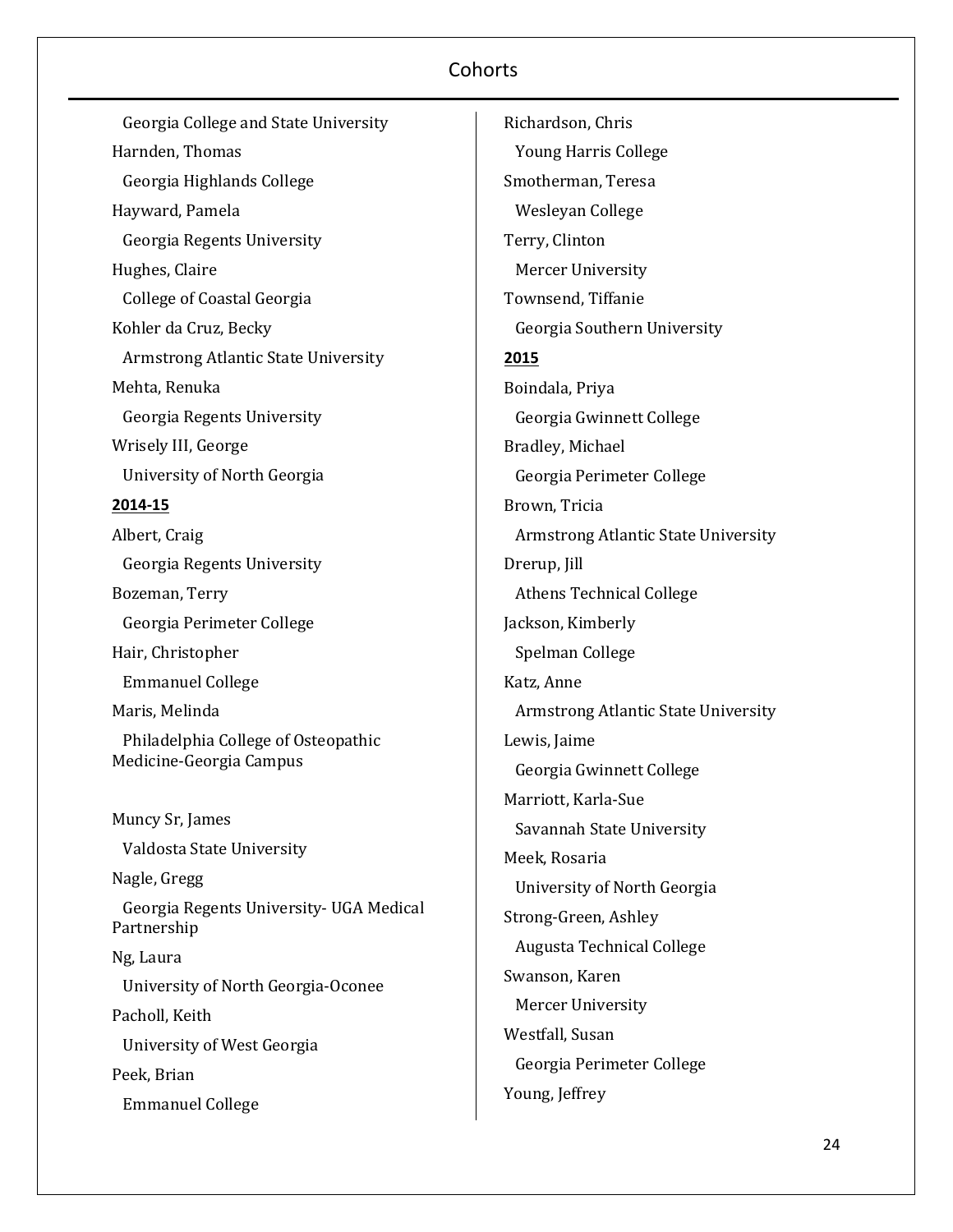Georgia State University Zhen, Ying Wesleyan College **2015-16** Alfonso, Moya Georgia Southern University Burns, Tantiana Payne College da Cruz, Jose Armstrong Atlantic State University Dahlgren, Paul Georgia Southewestern State University DeSandre, Carolynn University of North Georgia Dixon, Greg University of West Georgia Hall-Webb, Susan University of West Georgia Hunt, James Mercer University Mack, Jeffery Albany State University Medlin, Dorene Albany State University Rosencrants, Lydia LaGrange College Stanley, Tarshia Spelman College **2016** Bartlett, Jennifer Mercer University Callahan, Kadian Kennesaw State University Carroll, Denise

 Georgia Southern University Cochran-Jackson, Emmie Middle Georgia College da Silva, Stephanie Columbus State University DiPaula, Lauren Georgia Southwestern State University Dutta, Antara Georgia State University -Perimeter College Elmer, David Berry College Ernstberger, Stacey LaGrange College Genzale, Caroline Georgia Institute of Technology Howell, Jeffery East Georgia College Plaspohl, Sara Armstrong Atlantic State University Sloop, Joseph Georgia Gwinnett College Smith, David University of North Georgia Stahle, Patrizia College of Coastal Georgia **2016-17** Anfuso, Chantelle Georgia Gwinnett College Boggs, Olivia Mercer University Byron, Tammy Dalton State College Carter-Hicks, Joya Kennesaw State University Drake, Dereth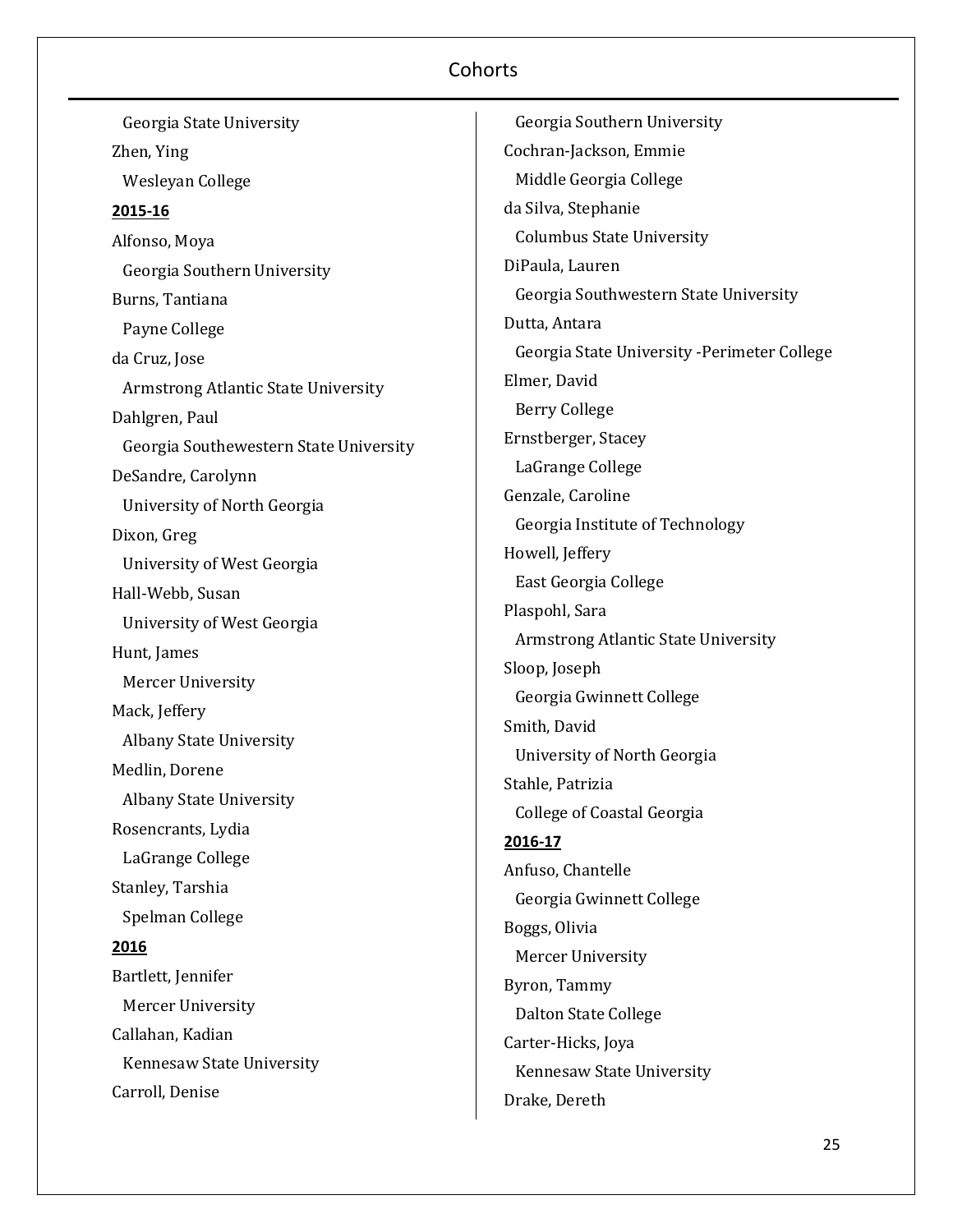Valdosta State University Edwards, Belinda Kennesaw State University Gresch, Eric Georgia Gwinnett College Ingham, Phyllis West Georgia Technical College Martin, Kenneth University of North Georgia McDaniel, Michallene University of North Georgia McMullen, Linda LaGrange College Sumpter, Amy Georgia College and State University **2017** Artelt, Thomas Augusta University Bewick, Emily Piedmont College Blair, Samantha Dalton State College Bronkema, Ryan University of West Georgia Burke, Jessica Georgia Southern University Cotter Ellen Georgia Southwestern State University English, Kristin Georgia College & State University Goeser, Priya Armstrong State University Johnson, Lauren University of North Georgia King, John

 Perimeter College at Georgia State Univ. Knapp, Kenyon Mercer University Knight, Colleen College of Coastal Georgia Yates, Bradford University of West Georgia **2017-18** Barbé, Tammy Mercer University DeCuir, Erica Albany State University Forrester, Juanita Chattahoochee Technical College Goss, Natasha East Georgia State College Hartley, Priscilla Augusta University Hunt, Kimberly South Georgia State College Kipp, Katherine University of North Georgia Knight, Amanda Andrew College Kostick, Kara Wesleyan College Krispin, Paige Valdosta State University Marshall, Nandi Armstrong State University Mondor, Edward Georgia Southern University Moore, Michael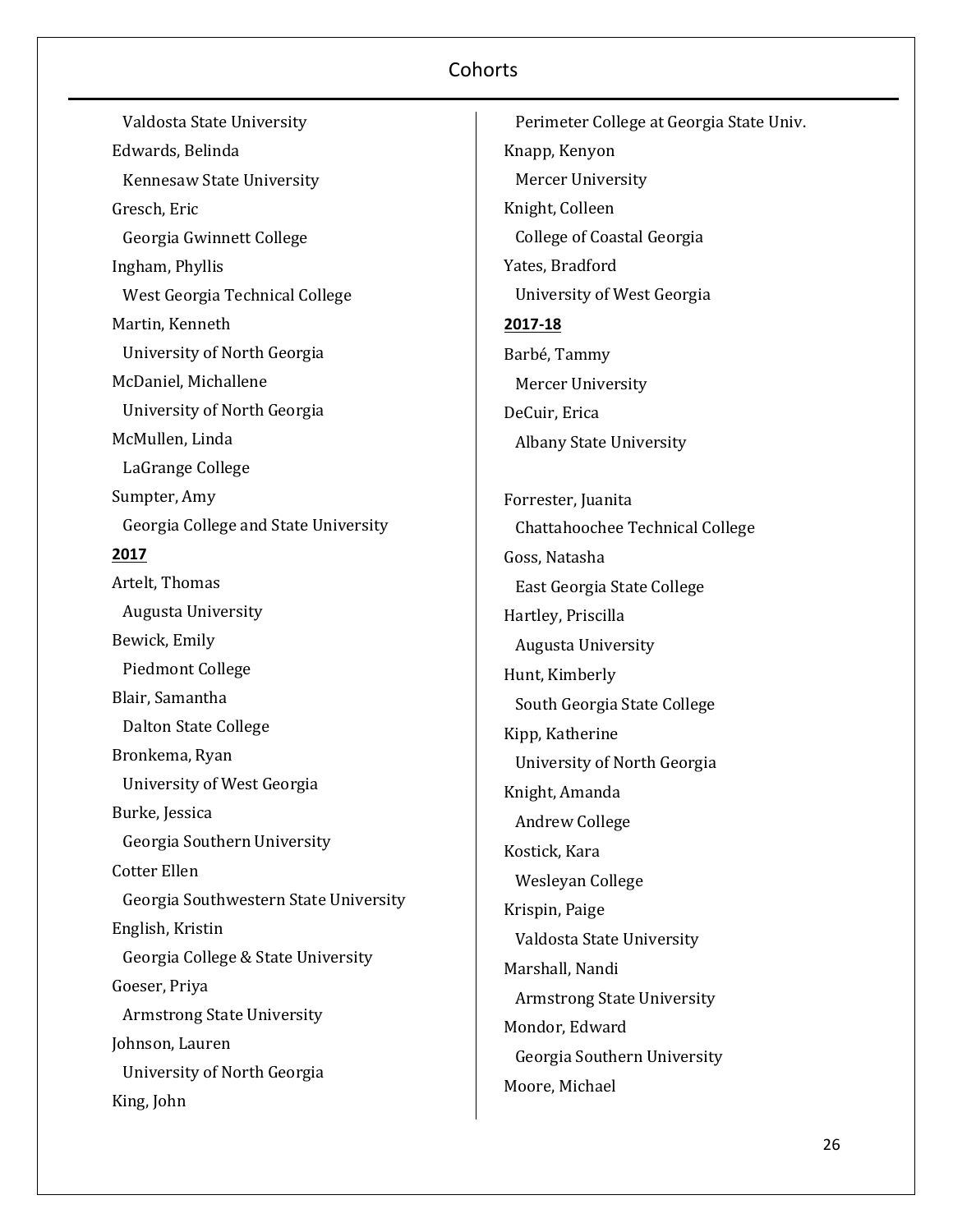| Mercer University                     |
|---------------------------------------|
| Steneck, Nicholas                     |
| Wesleyan College                      |
| Vora, Mina                            |
| East Georgia State College            |
| 2018                                  |
| Anderson, Bernard                     |
| <b>Gordon State College</b>           |
| Barrett, Kathleen                     |
| University of West Georgia            |
| Champion, Jared                       |
| <b>Young Harris College</b>           |
| Clay, Julia                           |
| <b>Breanau University</b>             |
| Clinard, Catherine                    |
| <b>Dalton State University</b>        |
| Diehl, Lisa                           |
| University of North Georgia           |
| Dolloff, Matthew                      |
| Georgia State (Perimeter)             |
| Dondanville, Rebecca                  |
| Piedmont College                      |
| Feng, Jianhua                         |
| Mercer University                     |
| Gan, Chenney                          |
| Wesleyan College                      |
| Kenworthy, Rachael                    |
| <b>Andrew College</b>                 |
| LeJeune, John                         |
| Georgia Southwestern State University |
| Nance, Holly                          |
| <b>College of Coastal Georgia</b>     |
| Riser, Diana                          |
| <b>Columbus State University</b>      |
| Robinson-Dooley, Vanessa              |
| Kennesaw State University             |

Webb, Carson Piedmont College Welborn, James Georgia College & State University Zimmerman, Chip Georgia State University **2019** Chwialkowska, Agnieszka Marketing Desmet, Saralyn Romance Languages Eisenreich, Heidi Mathematics Foster-Singletary, Tikenya English Gibson, Ebony English Haggard, Dixie History Hawks, Miranda Health Sciences Hollimon, Heather Political Science Marshall, Victor Business Parrot, Jennifer English Rodriguez, Darlene Public Policy Robinson, Barbara Political Science Scarborough, Roscoe Psychology Schiffman, James Communication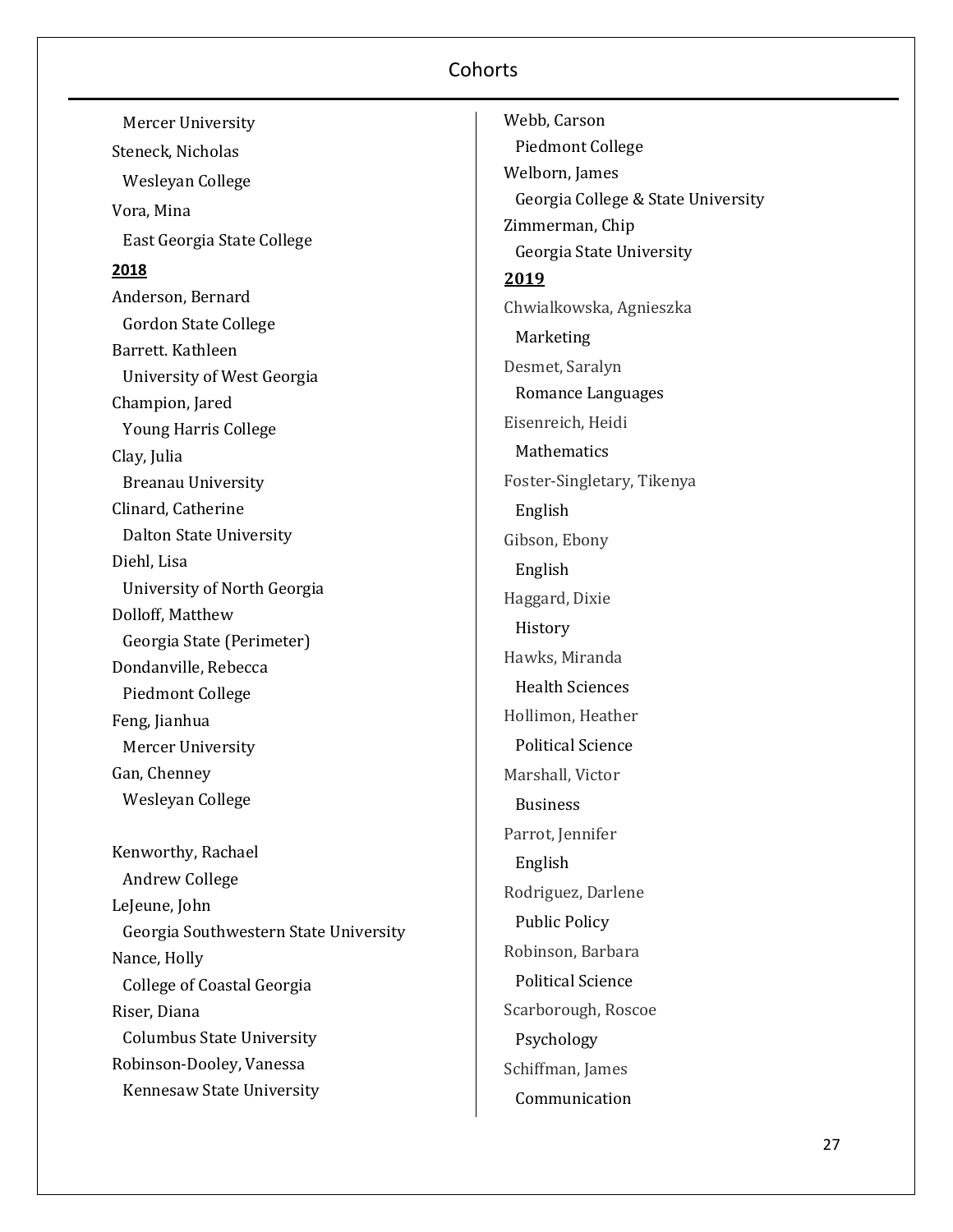Shakespeare, Teresa Biology Shikwambi, Shamani Education and Social Work Starostina, Natalia History Whitfield, Bryan Religion **2019-20** Briganti Causey, Alicia Dalton State College Cole, Holly Wesleyan College Frances Davidson, Kelly Valdosta State University Farmer, Elnora Clayton State University Harris, Charlie Clayton State University Hedrick, Amanda Georgia Southern University Mahabaduge, Hasitha Georgia College & State University Mathur, Bhavya Chattahoochee Technical College Puffer, Stephanie Chattahoochee Technical College Schwaller, Tyler Wesleyan College Shelton, Anna Emmanuel College Sorohan, Bryan Brenau University Tori, Cynthia

 Valdosta State University Tu, Wei Georgia Southern University White, Yelena East Georgia State College Williamson, Margaret University of North Georgia-Oconee Villanueva, Omar Georgia Gwinnett College **2020** Adams, Aisha Psychology Serafin, Christopher Business Administration Donmoyer, Deidra Communication & Women's Studies Clark, Jasmine Nursing Call, Marlene Nursing Paproth, Matthew English Tijan Drammeh, Sheikh Political Science Hegde, Ashok Biomedical Science Ranjan, Davesh Mechanical Engineering Parra, Erika Modern & Classical Languages Baumann, Kristen Dental Hygiene Hipps, Matthew Political Science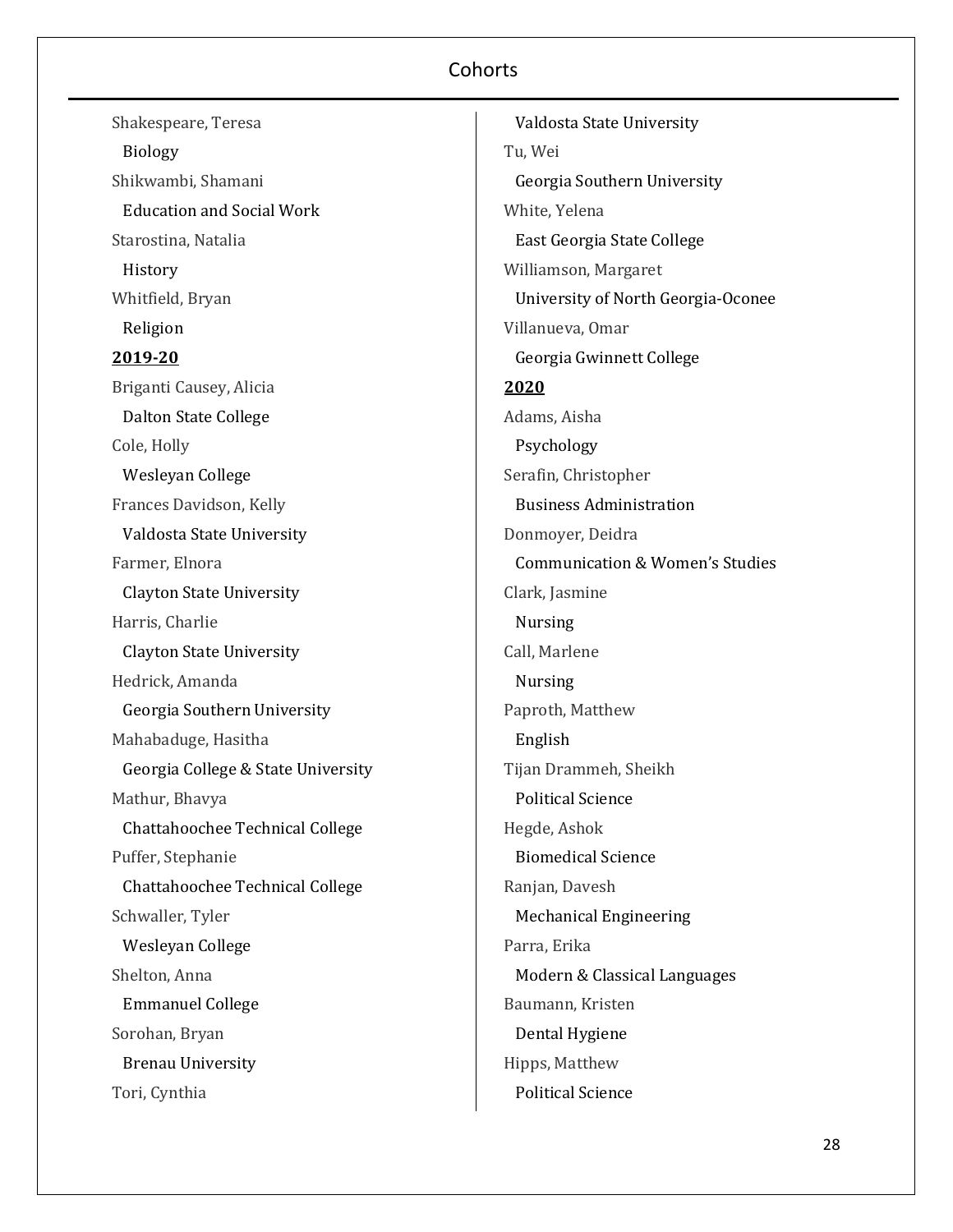| Apanovich, Nataliya                        |
|--------------------------------------------|
| Sustainable Agriculture                    |
| Caughran, Tashia                           |
| Chemistry                                  |
| Pearson, Tony                              |
| Theatre                                    |
| Tripp, Winston                             |
| Sociology                                  |
| <u>2020-21</u>                             |
| Nicholson, André                           |
| New Media & Communication                  |
| Holcomb, Anna                              |
| <b>Electrical and Computer Engineering</b> |
| Palmer, Debbie                             |
| Psychology                                 |
| Turner, Joseph                             |
| Aviation                                   |
| Pinder, Kamina                             |
| Law                                        |
| Dolan, Kathy                               |
| Sociology                                  |
| Adams, Latasha                             |
| Education                                  |
| Smith, Andrea                              |
| Early Childhood- Secondary Education       |
| Lynn, Candace                              |
| Physics                                    |
| Al Bukhari, Jaman                          |
| Modern & Classical Languages               |
| Keib, Katherine                            |
| Communication                              |
| Kellett, Kimberly                          |
| Biology                                    |
| Poss, Lauren                               |

 English Behizadeh, Nadia Middle and Secondary Education Haberlin, Steve Education Miller , Nicholas English

Luther, Vicki Education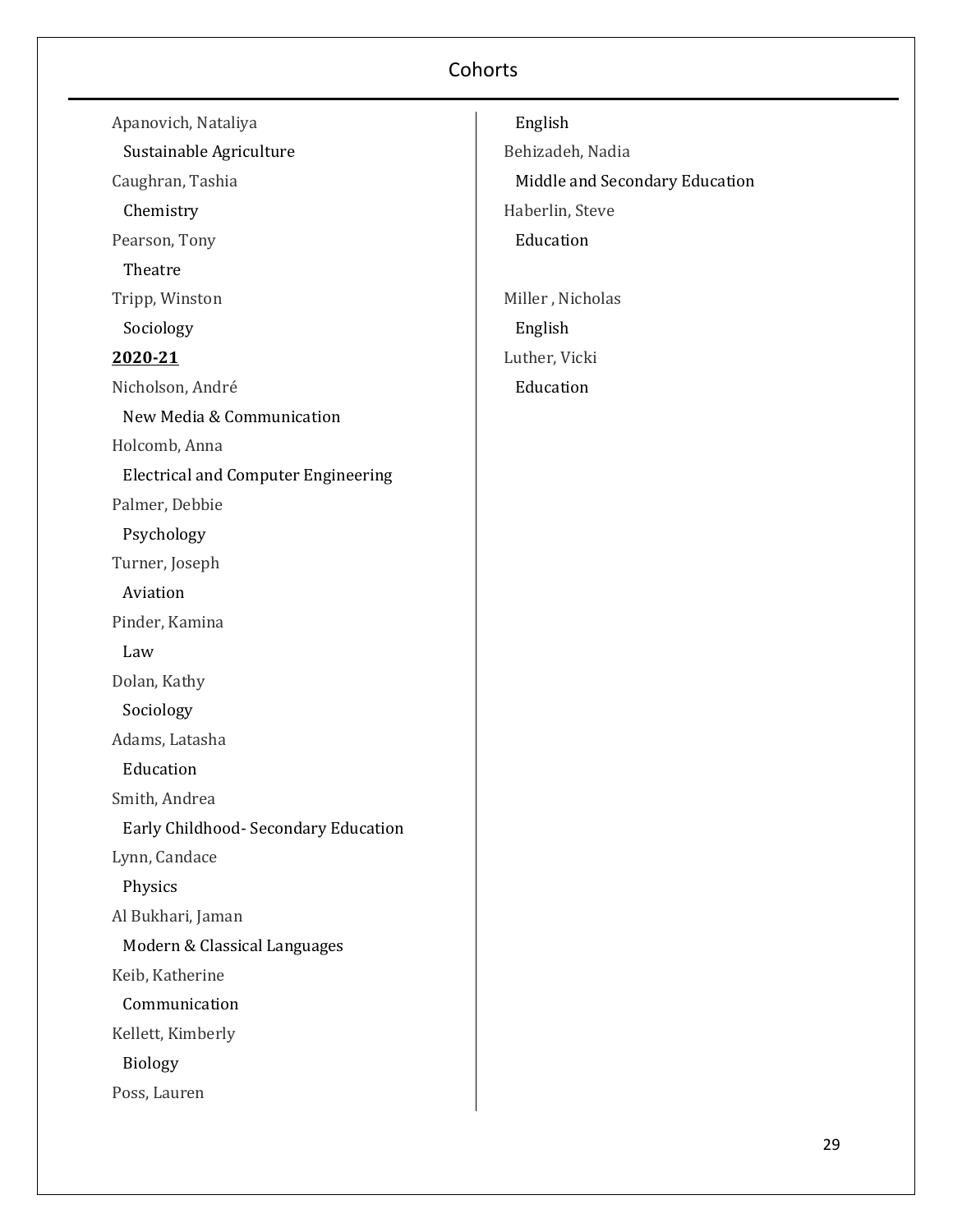| Abraham Baldwin Agricultural College |              | <b>Armstrong Atlantic State University</b> |         |
|--------------------------------------|--------------|--------------------------------------------|---------|
| Brown, Joseph                        | 2012-13      | Aziz, Hassan                               | 2001    |
| Campbell, Erin E.                    | 2005         | Brown, Tricia                              | 2015    |
| Dillard, Gail                        | 1997-98      | Carpenter, Suzanne                         | 2003    |
| Elder, Gayle                         | 1996-97      | Connor, Sara                               | 1999-00 |
| Farrar, John                         | 2009         | da Cruz, Jose                              | 2015-16 |
| Felton, Lori                         | 2007         | Elcoro, Mirari                             | 2014    |
| Hall, Cyndy                          | 2010-11      | Hardegree, Lester                          | 1995-96 |
| Holcombe, Stephanie                  | 2002-03      | Hizer, Todd                                | 2004    |
| Kar, Avi                             | 2011-12      | Hopkins, June                              | 2005    |
| Newbury, Jeffrey                     | 2004         | Howells, Elizabeth                         | 2013    |
| Pfeiffer, Charlotte                  | 1996-97      | Josten, Denice                             | 1998    |
| Reynolds, Billy                      | 2007         | Katz, Anne                                 | 2015    |
| Rivers, Jr., Jewrell                 | 2007-08      | Kearnes, John                              | 1996    |
| Robinson, Bobbie                     | 2008-09      | Kohler da Cruz, Becky                      | 2014    |
| Rogers, Cathy                        | 2007-08      | Mahan, Pamela                              | 2010    |
| Shippey, Herbert                     | 2006         | McFadden, Cheryl C.                        | 2000-01 |
| Thornton, Beth                       | 2010         | Mincer, Andi Beth                          | 2007    |
| Vassilou, Luke                       | 2003-04      | Murphy, Dennis                             | 2002-03 |
|                                      |              | Plaspohl, Sara                             | 2016    |
| <b>Agnes Scott College</b>           |              | Smith Jr, Jim                              | 2010    |
| Cain, Mary C.                        | 2003         | Winterhalter, Teresa                       | 2005    |
| Coia, Lesley                         | 2008         | Yentsch, Anne                              | 1998-99 |
| DePree, Julia                        | 1998         | Goeser, Priya                              | 2017    |
| Emert, Toby                          | 2011-12      | Marshall, Nandi                            | 2017-18 |
| Gillespie, Michele                   | 1999         | <b>Athens Technical College</b>            |         |
| Johnson, Cal                         | 2002         |                                            |         |
| Laird, Tracey                        | 2001         | Drerup, Jill                               | 2015    |
| Lewin, Myrtle                        | 2004         | Phillips, Barbara                          | 2005-06 |
| Lynn, Michael R.                     | 2000         | White, Lisa                                | 2009-10 |
| Morris, Eleanor                      | 2010         | <b>Atlanta Metropolitan College</b>        |         |
| Ojo, Philip                          | 2004         |                                            |         |
| Wieshofer, Ingrid                    | 2001         | Dorsey, William H.L.                       | 1995-96 |
| Wu, Shu-chin                         | 2006         | Hagan, Samuel                              | 1998    |
|                                      |              | Mallory, Lisa                              | 2012    |
| <b>Albany State University</b>       |              | <b>Atlanta Technical College</b>           |         |
| DeCuir, Erica                        | 2017-18      | Carter, Karen                              | 2008-09 |
| Mack, Jeffery                        | 2015-16      | <b>Augusta State University</b>            |         |
| Medlin, Dorene                       | 2015-16      |                                            |         |
| Okpara, Rosa                         | 1998         | Andrews, William                           | 2018-19 |
| <b>Andrew College</b>                |              | Casaletto, Kristin                         | 2008-09 |
|                                      |              | Colbert, Tom                               | 2003-04 |
| Apanovich, Nataliya                  | 2020<br>2018 | Hollingsworth, Priscilla                   | 2007-08 |
| Kenworthy, Rachael                   |              | Onofrio, Jennifer                          | 2005-06 |
| Knight, Amanda                       | 2017-18      | Rust, Brian                                | 2006-07 |
| Melton, Maurice                      | 1999-00      | Shotwell, Clayton                          | 2009-10 |
| Serafin, Christohper                 | 2020         | Watkins, Ralph C.                          | 2000-01 |
| Waggoner, Lisa                       | 1998-99      | Whiting, Raymond                           | 1998-99 |
|                                      |              | Williams-Whiting, Janice                   | 2004-05 |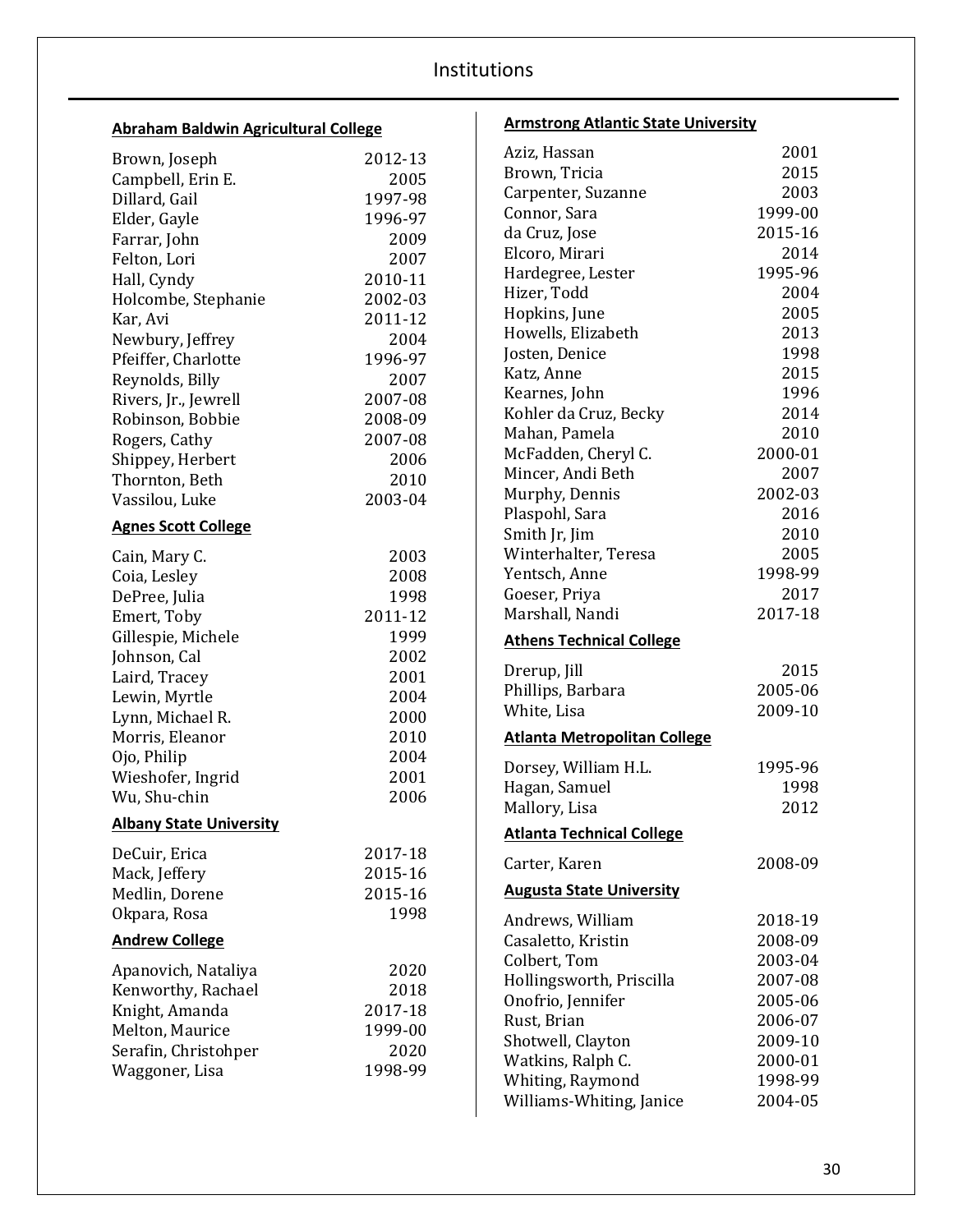| <b>Augusta Technical College</b>             |                 | Parrot, Jennifer                           | 2019            |
|----------------------------------------------|-----------------|--------------------------------------------|-----------------|
| Strong-Green, Ashley                         | 2015            | Rahman, Muhammad<br>Russell, Kathryn Pratt | 2011-12<br>2012 |
| Turner, Joseph                               | 2020-21         | Todebush, Patricia                         | 2011            |
| <b>Augusta University</b>                    |                 | Yang, Nini                                 | 1999            |
| Artelt, Thomas                               | 2017            | <b>Coastal Georgia Community College</b>   |                 |
| Call, Marlene                                | 2020            | Berhow, Katie                              | 1996-97         |
| Dunson Johnson III, Edgar                    | 2018-19         | <b>College of Coastal Georgia</b>          |                 |
| Hartley, Priscilla<br>Sajwan, Kenneth        | 2017-18<br>2017 |                                            |                 |
|                                              |                 | Hughes, Claire                             | 2014<br>2017    |
| <b>Bainbridge College</b>                    |                 | Knight, Colleen<br>Nance, Holly            | 2018            |
| LaFace, Betty                                | 2010-11         | Pilgrim, Mark                              | 2009            |
| Miley, Jenna                                 | 2005-06         | Scarborough, Roscoe                        | 2019            |
| <b>Berry College</b>                         |                 | Stahle, Patrizia                           | 2016            |
| Bressette, Andrew R.                         | 2003            | Way, Ivy Holliman                          | 2011            |
| Carroll, Brian                               | 2005            | <b>Columbus State University</b>           |                 |
| Elmer, David                                 | 2016            |                                            | 2010-11         |
| Ference, Ruth                                | 2006            | Abegaz, Samuel<br>Adams, Aisha             | 2020            |
| Geyerman, Chris                              | 2005            | Bell, C. Leary                             | 1999-00         |
| LeBlanc, Louis                               | 1999-00         | da Silva, Stephanie                        | 2016            |
| Pu, Chang                                    | 2010            | Goyne, June                                | 1998            |
| Tapia, Martha                                | 2002            | Hawkins, Amanda                            | 2008-09         |
| <b>Brenau University</b>                     |                 | Lewis, Stephanie                           | 2009-10         |
| Bellew, R. Shelton                           | 2013-14         | Long, Ric                                  | 2001-02         |
| Clay, Julia                                  | 2018            | Noviello, Sheri                            | 2006-07         |
| Dobkins, Debra                               | 2011-12         | O'Hara, Margaret                           | 1998-99         |
| Elliott, Winter S.                           | 2013            | Rees, Amanda                               | 2013<br>2018    |
| Gann-Smith, Lori                             | 2008-09         | Riser, Diana<br>Titus, Jackie              | 1998-99         |
| Hollimon, Heather                            | 2019            |                                            |                 |
| Shrout, Jessica<br>Sorohan, Bryan, 2019-2020 | 2018-19         | <b>Dalton College</b>                      |                 |
|                                              |                 | DeRocher, Cecile                           | 2004            |
| <b>Chattahoochee Technical College</b>       |                 | Hebestreet, John                           | 1999            |
| Forrester, Juanita                           | 2017-18         | Lugthart, Garrit John III                  | 1997            |
| Mathur, Bhavya                               | 2019-20         | Meyer, Andy                                | 2001-02         |
| Puffer, Stephanie                            | 2019-20         | <b>Dalton State College</b>                |                 |
| <b>Clayton College and State University</b>  |                 | Blair, Samantha                            | 2017            |
| Bagwell, James                               | 2002-03         | Briganti Causey, Alicia                    | 2019-20         |
| Swofford, Joyce                              | 2002-03         | Byron, Tammy                               | 2016-17         |
| <b>Clayton State University</b>              |                 | Chenoweth, Matt                            | 2011-12         |
|                                              |                 | Clinard, Catherine                         | 2018            |
| Adams, Latasha                               | 2020-21         | Hipps, Matthew<br>Marshall, Victor         | 2020<br>2019    |
| Burton, Christie<br>Copeland, Susan          | 2009-10<br>2006 |                                            |                 |
| Farmer, Elnora                               | 2019-20         | <b>Darton College</b>                      |                 |
| Harris, Charlie                              | 2019-20         | Engram, Ann                                | 1999            |
| Odom, Sue                                    | 2013-14         | Sneed, Sherryl                             | 1996-97         |
|                                              |                 |                                            |                 |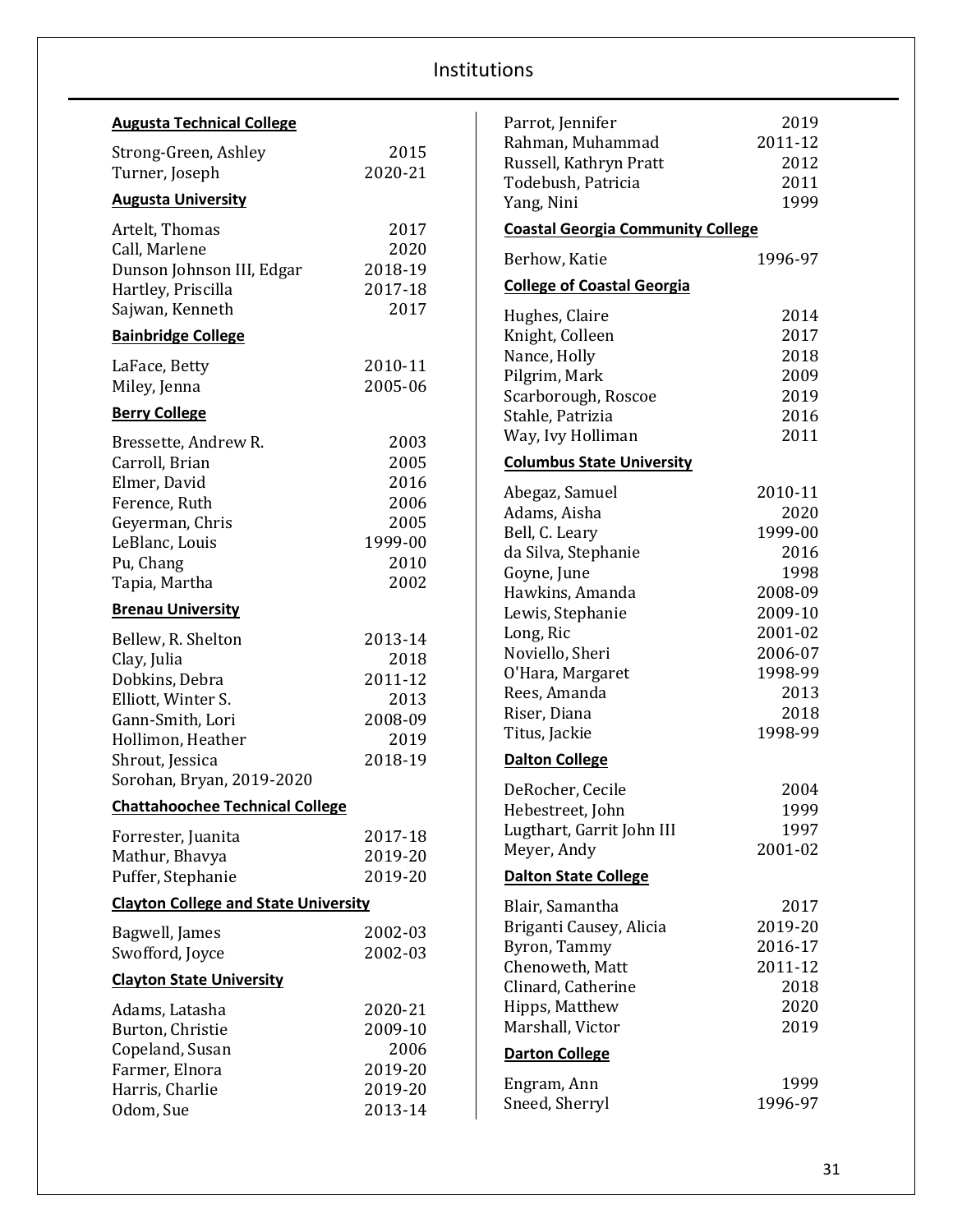| <b>East Georgia State College and University</b> |         | McLeod, Glenda                                   | 1998-99   |
|--------------------------------------------------|---------|--------------------------------------------------|-----------|
| Brasher, Alan                                    | 2010    | O'Sullivan, John                                 | 2010-11   |
| Goss, Natasha                                    | 2017-18 | Sharma, J.B.                                     | 1996-97   |
| Howell, Jeffery                                  | 2016    | Steele, Kandis                                   | 1999      |
| Lunn, Candace                                    | 2020-21 | Williams, Sheryl                                 | 1996      |
| McCrimmon, Suella                                | 1997    | Prestridge, Samuel                               | 2008-09   |
| Simmons, Breana                                  | 2013-14 | Sezgin, Pamela                                   | 2006      |
|                                                  | 2017-18 | <b>Georgia Baptist College of Nursing/Mercer</b> |           |
| Vora, Mina                                       |         |                                                  |           |
| White, Yelena                                    | 2019-20 | Summerville, John                                | 2007      |
| <b>Emmanuel College</b>                          |         | Barbé, Tammy                                     | 2017-2018 |
| Benson, Jennifer                                 | 2008-09 | <b>Georgia College &amp; State University</b>    |           |
| Dixon, Paula                                     | 2006-07 | English, Kristin                                 | 2017      |
| Hair, Christopher                                | 2014-15 | Alby, Cynthia                                    | 2001-02   |
| Parry, Seth                                      | 2013-14 | Bendersky, Karen                                 | 2005      |
| Peek, Brian                                      | 2014-15 | Brown, Victoria                                  | 1999      |
| Shelton, Anna                                    | 2019-20 | Burt, Amy                                        | 2005-06   |
| Stark, Deborah                                   | 2012-13 | Butler, Scott                                    | 2010-11   |
| <b>Emory University</b>                          |         | Chiorescu, Marcela                               | 2013      |
|                                                  |         | Cox, John                                        | 2004      |
| Andes, Karen                                     | 2018-19 | Flory, Jennifer                                  | 2014      |
| Cavanagh, Sheila                                 | 1999-00 | Goodwin, Sandra                                  | 2018-19   |
| Clark, Jasmine                                   | 2020    | Harris, Robin                                    | 2009-10   |
| Pinder, Kamina                                   | 2020-21 | Hatcher, Betty                                   | 1996-97   |
| <b>Floyd College</b>                             |         | Hedge, Ashok                                     | 2020      |
|                                                  |         | Herbel, Jerry                                    | 2013-14   |
| King, Catherine                                  | 2004-05 | Hoffmann, Janet M.                               | 2000-01   |
| <b>Fort Valley State University</b>              |         | Huddle, Mark                                     | 2011      |
|                                                  |         | Lovett, Rebecca                                  | 1997-98   |
| Amoah, Eugene A.                                 | 2000-01 | Mahabaduge, Hasitha                              | 2019-20   |
| Hatchett, Paul                                   | 1995-96 | Malachowski, Judith                              | 2007-08   |
| Herd-Clark, Dawn                                 | 2008    | Metzker, Julia                                   | 2012-13   |
| Holloway, Anna R.                                | 1995-96 | Pascoe, Craig                                    | 2006-07   |
| Horton, Devin L.                                 | 2013    | Schiffman, James                                 | 2019      |
| Styles, Erika K.                                 | 2013    | Sumpter, Amy                                     | 2016-17   |
| vanHartesveldt, Fred                             | 1999-00 | Welborn, James                                   | 2018      |
| <b>Gainesville College</b>                       |         | <b>Georgia Gwinnett College</b>                  |           |
| Allison, Harriet                                 | 2002-03 |                                                  |           |
| Croft, Bob                                       | 2005-06 | Anfuso, Chantelle                                | 2016-17   |
| Hancock, Elizabeth                               | 2005-06 | Boindala, Priya                                  | 2015      |
| Mills, Penny                                     | 2002-03 | Brandon Jr., Christopher                         | 2007      |
| Pardue, Jeff                                     | 2003-04 | Brewley, Natasha                                 | 2012      |
|                                                  |         | Chapman, Jennifer                                | 2014      |
| <b>Gainesville State College</b>                 |         | Dekhane, Sonal                                   | 2011      |
| Barnes, Chris                                    | 2005    | Fournier, Michael                                | 2011      |
| Basnayake, Eraj                                  | 1998-99 | George, Bagie                                    | 2008      |
| Cabaniss, Dan                                    | 2009-10 | Gibson, Ebony                                    | 2019      |
| Kline, Brian                                     | 2000-01 | Gresch, Eric                                     | 2016-17   |
| Koffman, Stacy                                   | 2006-07 | Hunter, Ronald                                   | 2013-14   |
|                                                  |         | Johnson, Douglas                                 | 2009-10   |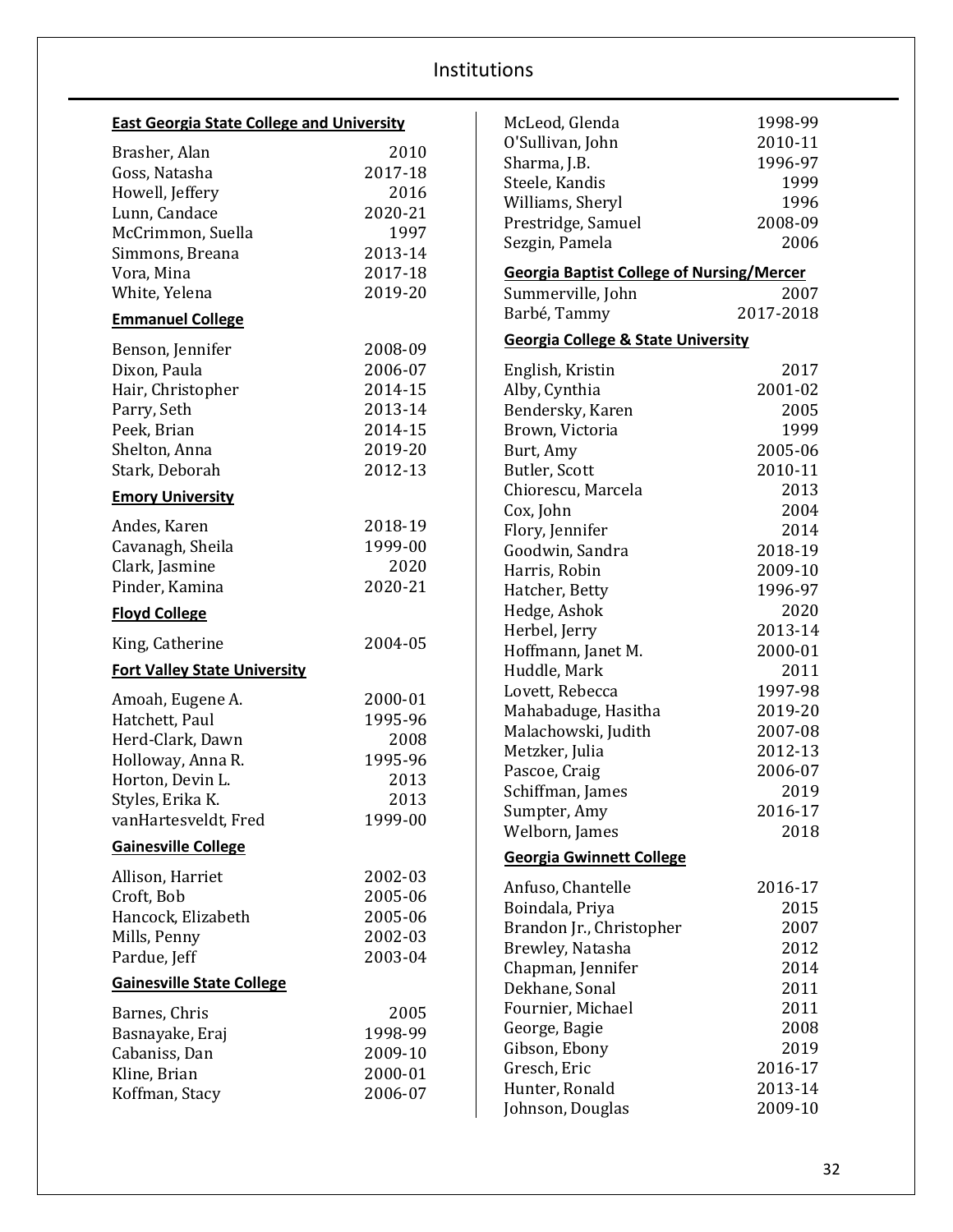| Kim, Chulsung                             | 2008-09 |
|-------------------------------------------|---------|
| Lewis, Jaime                              | 2015    |
| Lilly, Tom                                | 2009    |
| Mosser, Jason                             | 2004-05 |
| Napier, Nannette                          | 2013-14 |
| Paproth, Matthew                          | 2020    |
| Sloop, Joseph                             | 2016    |
| Villanueva, Omar                          | 2019-20 |
| <b>Georgia Health Sciences University</b> |         |
| Cortez-Cooper, Miriam                     | 2012-13 |
| Hammond, Barry                            | 2009    |
| <b>Georgia Highlands College</b>          |         |
| Baumann, Kristen                          | 2020    |
| Bishop, Jessie                            | 2010-11 |
| Blankenship, Steven                       | 2018-19 |
| Chattopadhyay, Soumitra                   | 2006-07 |
| Gore, Libby                               | 2011-12 |
| Harnden, Thomas                           | 2014    |
| Hepler, Sarah                             | 2012-13 |
| Nichols, Alan                             | 2013    |
| Wolfe, Christina                          | 2018-19 |
| <b>Georgia Institute of Technology</b>    |         |
|                                           |         |
|                                           |         |
| Carmichael, Carol                         | 1999-00 |
| Fenton, Flavio                            | 2020-21 |
| Genzale, Caroline                         | 2016    |
| Holcomb, Anna                             | 2020-21 |
| Ranjan, Davesh                            | 2020    |
| <b>Georgia Perimeter College</b>          |         |
| Ahanotu, Dr.Patricia                      | 1997-98 |
| Ballero, Deniz                            | 2014    |
| Beaumont, James                           | 2010-11 |
| Bozeman, Terry                            | 2014-15 |
| Bradley, Michael                          | 2015    |
| Clow, Elizabeth                           | 1996-97 |
| Clow, Richard                             | 1998-99 |
| Colbenson, Pamela                         | 1996-97 |
| Constable, Debbie                         | 2010-11 |
| Davis, Mary Ellen                         | 1996    |
| Denzer, Debra                             | 1997-98 |
| Dew, Jason                                | 2014    |
| Garrett, Crystal                          | 2012    |
| Grant, Lynn                               | 1996-97 |
| Henderson, Sue W.                         | 2000-01 |
| Hollingsworth, Mary Carole                | 2010    |
| Kahiga, M. James                          | 1996-97 |

| Lee-Joyner, JoAnn                         | 2010-11 |
|-------------------------------------------|---------|
| Major, Margaret                           | 1997-98 |
| McKinley, Lee                             | 2009-10 |
| Moon, Debra                               | 1996    |
| Moore, Michael                            | 1996    |
| Mullins, Linda                            | 2011    |
| Murray, Gregg                             | 2012    |
| Okoro, Gregory                            | 2009-10 |
| Rouhani, Behnaz                           | 2011    |
| Rux, Julia                                | 2009    |
| Smith, Dr.Stella                          | 1996    |
| Veneble, Margaret H.                      | 1997    |
| Westfall, Susan                           | 2015    |
| Wheeler, Sally                            | 1996    |
|                                           |         |
| Georgia Perimeter College - Clarkston     |         |
| Baker, Beryle                             | 2002-03 |
| Crawford, Jeanette                        | 2007-08 |
| King, Bob                                 | 2003-04 |
| Smith, Essie                              | 2005-06 |
| Zayac, Marc                               | 2007    |
| Georgia Perimeter College - Conyers       |         |
| Dukes, Roxanne                            | 2006-07 |
| Georgia Perimeter College - Decatur       |         |
| Atteya, Maher                             | 2007    |
| Hooper-Simanga, Lita                      | 2003-04 |
| McNamara, Marissa                         | 2004-05 |
| Moolenyar-Wirsiy, Pamela                  | 2005-06 |
| Wadley, T.                                | 2003    |
|                                           |         |
| Georgia Perimeter College - Dunwoody      | 2001-02 |
| Bennekin, Kim                             | 2005-06 |
| Bennekin, Mario                           | 2004    |
| Flynn, Robert                             | 2005-06 |
| Rose, Nicolette                           |         |
| Georgia Perimeter College - Lawrenceville |         |
| Jones, Lee                                | 2007-08 |
| Georgia Perimeter College - Rockdale      |         |
|                                           |         |
| Paschal, Sallie                           | 2001-02 |
|                                           |         |
| <b>Georgia Regents University</b>         |         |
| Albert, Craig                             | 2014-15 |
| Bledsoe, Robert                           | 2013-14 |
| Hayward, Pamela                           | 2014    |
| Mehta, Renuka                             | 2014    |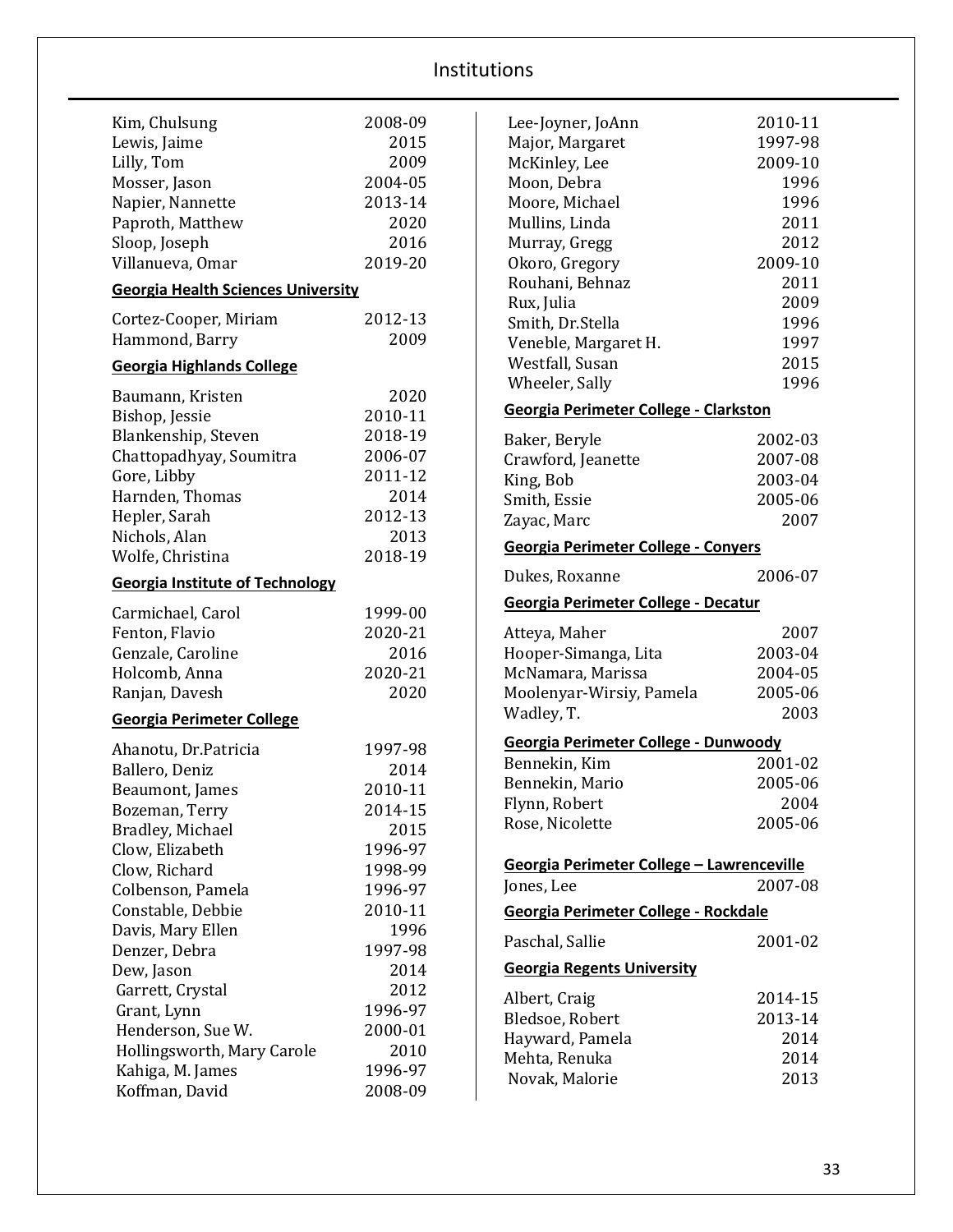| <b>Georgia Regents University - UGA Medical</b><br>Partnership |         |  |
|----------------------------------------------------------------|---------|--|
| Nagle, Gregg                                                   | 2014-15 |  |
| <b>Georgia Southern University</b>                             |         |  |
| Albertson, Kathy                                               | 2006-07 |  |
| Alfonso, Moya                                                  | 2015-16 |  |
| Barilla, Anthony                                               | 2004-05 |  |
| Bell Gatch, Delena                                             | 2009-10 |  |
| Burke, Jessica                                                 | 2017    |  |
| Carroll, Denise                                                | 2016    |  |
| Cawthorn, Michelle                                             | 2010-11 |  |
| Crow, Angela                                                   | 2009-10 |  |
| Edenfield, Olivia Carr                                         | 1995-96 |  |
|                                                                |         |  |
| Eisenreich, Heidi                                              | 2019    |  |
| Hedrick, Amanda                                                | 2019-20 |  |
| Joyner, June                                                   | 2012    |  |
| Kundu, Gautam                                                  | 2000    |  |
| Maurer, Trent                                                  | 2011-12 |  |
| Mondor, Edward                                                 | 2017-18 |  |
| Mullen, Linda                                                  | 2008    |  |
| Navaee, Shahnam                                                | 2002-03 |  |
| Regassa, Laura                                                 | 2013-14 |  |
| Reksulak, Michael                                              | 2008-09 |  |
| Ross, Sabrina                                                  | 2012    |  |
| Thompson IV, Ben                                               | 2002    |  |
| Townsend, Tiffanie                                             | 2014-15 |  |
| Tu, Wei                                                        | 2019-20 |  |
| Van Tassell, Darin                                             | 2004    |  |
| Vives, Steve                                                   | 2012-13 |  |
| Williams, TimMarie                                             | 2018-19 |  |
| Wilson, Janie                                                  | 2006-07 |  |
| <b>Georgia Southwestern State University</b>                   |         |  |
| Beazley, Herschel                                              | 2005-06 |  |
| Busch, Beverly                                                 | 1999    |  |
| Busch, Beverly                                                 | 2001-02 |  |
| Cotter Ellen                                                   | 2017    |  |
| DiPaula, Lauren                                                | 2016    |  |
| Dahlgren, Paul                                                 | 2015-16 |  |
| LeJeune, John                                                  | 2018    |  |
| Palmer, Debbie                                                 | 2020-21 |  |
| Stauf, Gabriele                                                | 2004-05 |  |
|                                                                |         |  |
| <b>Georgia State University</b>                                |         |  |
| Behizadeh, Nadia                                               | 2020-21 |  |
| Gardenhire, Doug                                               | 2012    |  |
| Hart, Lyn                                                      | 2005    |  |
| Matthews, Mona                                                 | 2004    |  |
| Ortgies-Young, Tamra                                           | 2010    |  |

| Shrikhande, Milind                           | 2011-12         |  |  |
|----------------------------------------------|-----------------|--|--|
| Young, Jeffrey                               | 2015            |  |  |
| Zimmerman, Chip                              | 2018            |  |  |
| Georgia State University - Perimeter College |                 |  |  |
| Dolan, Kathy                                 | 2020-21         |  |  |
| Dolloff, Matthew                             | 2018            |  |  |
| Dutta, Antara                                | 2016            |  |  |
| Kellett, Kimberly                            | 2020-21         |  |  |
| Robhinson, Barbara                           | 2019            |  |  |
| <b>Gordon State College</b>                  |                 |  |  |
| Aiello, Tom                                  | 2012-13         |  |  |
| Anderson, Bernard                            | 2018            |  |  |
| Burstein, Alan                               | 2009            |  |  |
| Gahr, Allan                                  | 1999            |  |  |
| Janssen, David                               | 2002            |  |  |
| Knighton, C. Jeffrey                         | 2013            |  |  |
| Milewicz, Mark                               | 2011            |  |  |
| Osborne, Andrew                              | 2010            |  |  |
| Pearson, Tony                                | 2020            |  |  |
| Warren, Elizabeth Watts                      | 2012-13         |  |  |
| Young, Douglas                               | 1996-97         |  |  |
| <b>Kennesaw State University</b>             |                 |  |  |
|                                              |                 |  |  |
|                                              |                 |  |  |
| Arnett, Jonathon                             | 2018-19         |  |  |
| Barnette, Jane                               | 2012            |  |  |
| Bocchi, Joe                                  | 1996-97         |  |  |
| Callahan, Kadian                             | 2016            |  |  |
| Carter-Hicks, Joya                           | 2016-17         |  |  |
| Dail, Jennifer                               | 2007            |  |  |
| Dibble, Valerie                              | 2002            |  |  |
| Dominick, Joan                               | 1996-97         |  |  |
| Duchae II, Neil                              | 2018-19         |  |  |
| Edwards, Belinda                             | 2016-17         |  |  |
| Emerson, Michelle                            | 2007-08         |  |  |
| Funk, Leigh                                  | 2003-04         |  |  |
| Gentile, John                                | 1997-98         |  |  |
| Goldfine, Ruth                               | 2007<br>2003    |  |  |
| Hoerrner, Keisha                             |                 |  |  |
| Kinnick, Katherine                           | 1998-99<br>2000 |  |  |
| Lester, Army                                 | 2000            |  |  |
| Panu, Al M.<br>Parks, Elizabeth              | 1999-00         |  |  |
| Parton, Sebrena                              | 2001-02         |  |  |
| Robinson-Dooley, Vanessa                     | 2018            |  |  |
| Rodriguez, Darlene                           | 2019            |  |  |
| Simcoe, George                               | 1996            |  |  |
| Smith, Deborah                               | 2009            |  |  |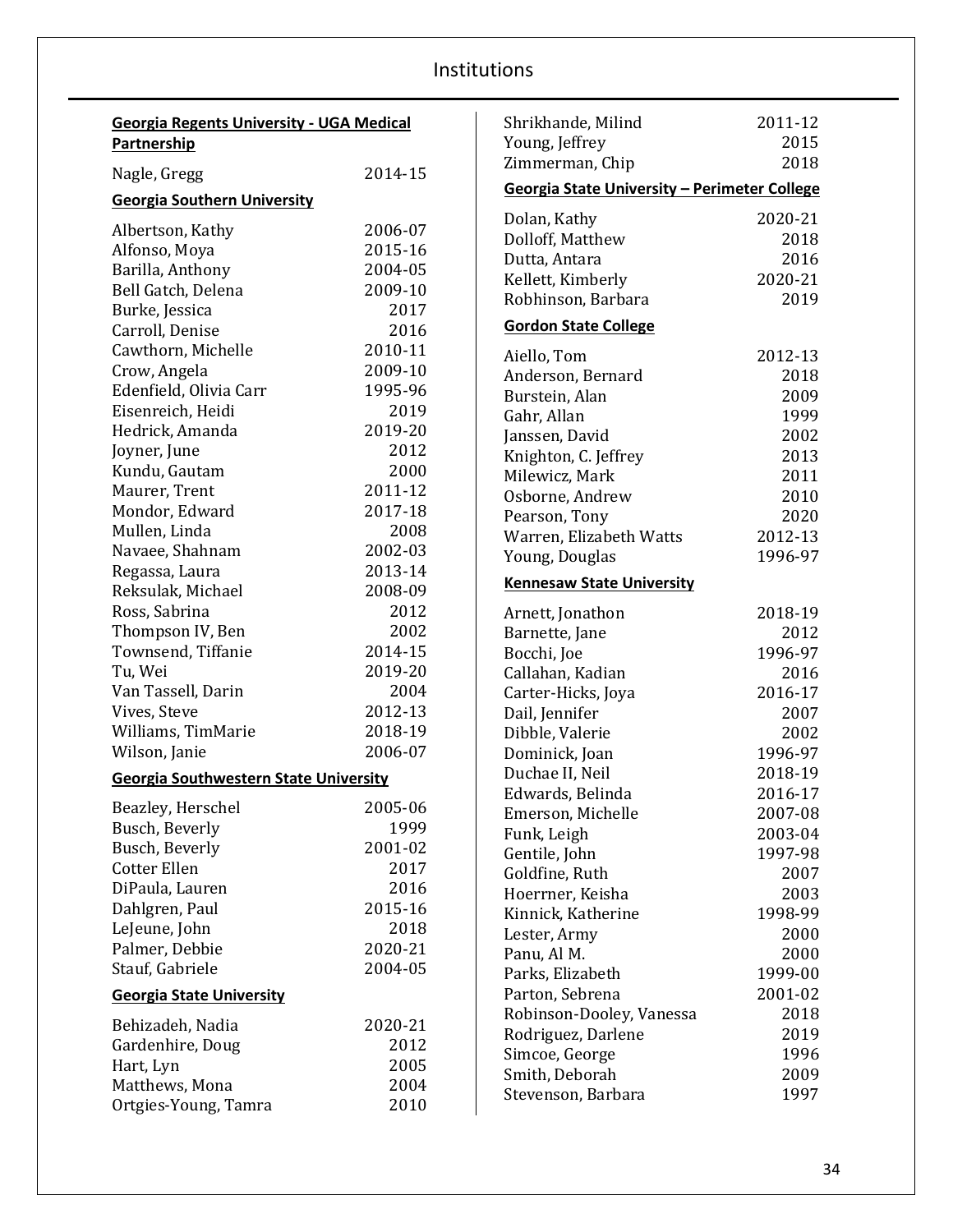| Stewart, Linda                           | 2009         | Wessling, Ken                              | 1996    |
|------------------------------------------|--------------|--------------------------------------------|---------|
| Usher, Carlton                           | 2008         | <b>Medical College of Georgia (Athens)</b> |         |
| <b>LaGrange College</b>                  |              | Berding, Christine                         | 1997    |
| Dulin-Mallory, Nina                      | 1997-98      | Farris, Lee A.                             | 1997    |
| Ernstberger, Stacey                      | 2016         | <b>Mercer University</b>                   |         |
| Hearn, Bryan                             | 2002-03      |                                            |         |
| McMullen, Linda                          | 2016-17      | Ashworth, Laurel                           | 2011-12 |
| Rosencrants, Lydia                       | 2015-16      | Barbé, Tammy                               | 2017-18 |
| Thomas. Brenda                           | 2000-01      | Bartlett, Jennifer                         | 2016    |
| Wakefield, Dara                          | 1998-99      | Boggs, Olivia                              | 2016-17 |
| Wilson, Anthony                          | 2008         | Callahan, Brenda                           | 2010    |
| Yin, William K. C.                       | 1999-00      | Choi, Anthony                              | 2010    |
| <b>Luther Rice Seminary</b>              |              | Clemons, Lynn                              | 2009    |
|                                          |              | Codone, Susan                              | 2014    |
| Landtroop, Dorman                        | 1996-97      | Danheiser, Priscilla                       | 2001-02 |
| <b>Macon State College</b>               |              | Ekong, Donald U.                           | 2007    |
|                                          |              | Feng, Jianhua                              | 2018    |
| Achtemeier, Sue                          | 1996         | Gallien, Louis Gallien Jr.                 | 1998-99 |
| Berke, Amy                               | 1997-98      | Gardner, Cathy                             | 2006-07 |
| Bunker, Nancy                            | 2008         | Grady, Helen                               | 2002    |
| Holloway, Amy                            | 1996-97      | Hathaway, Anne                             | 2003-04 |
| Hulet, Susan                             | 2004-05      | Hayslett, Renee                            | 2018-19 |
| Jardine, Harriett                        | 2004-05      | Henderson, Ian                             | 2012-13 |
| Kelly, Robert                            | 1996         | Hixson-Wallace, Julie                      | 2003-04 |
| Mobley, Lawrence                         | 1998         | Hunt, James                                | 2015-16 |
| Phillips, Susan                          | 2001-02      | Jones, Kelly                               | 2011    |
| Sell, Gwendolyn                          | 1997         | Khoury, Hani                               | 2008-09 |
| Tate, Benjamin                           | 1999         | Knapp, Kenyon                              | 2017    |
| Womack, Sylvia H.                        | 1997         | Lilly, Dana                                | 2007-08 |
| <b>Medical College of Georgia</b>        |              | Luther, Vicki                              | 2020-21 |
|                                          | 2002         | McCreanor, Philip                          | 2008    |
| Chatto, Charlotte<br>D.Amico, Mariana    | 2008-09      | Moore, Michael                             | 2017-18 |
|                                          | 2007-08      | Morrow, Laura                              | 2018-19 |
| Gibson, Robert                           | 2004         | O'neil Lacey, Karen                        | 2009-10 |
| Gillies, Ralph                           | 2001         | Reece, Gloria                              | 2003-04 |
| Guinn III, John                          | 2002-03      | Revels, Kenneth                            | 2007-08 |
| Jaffe, Lynn                              | 2007         | Rowden, Robert                             | 1998-99 |
| Kalathingal, Sajitha                     | 2001         | Rowe, Brenda                               | 2008    |
| Keskula, Doug<br>Manting-Brewer, Michele | 2001-02      | Schwartz, Robert                           | 2002-03 |
| Martin, Sharon                           | 1996-97      | Scott-Simmons, Wynnetta                    | 2013    |
| Misch, Donald                            | 1998-99      | Stapleton, Colleen                         | 2006-07 |
|                                          | 2000-01      | Stramiello, Al                             | 2002-03 |
| Passmore. Gregory G.                     |              | Strom, J. Grady                            | 2006-07 |
| Perry, Jan                               | 1999<br>2005 | Swanson, Karen                             | 2015    |
| Rosema, Pamela                           | 2006         | Swetman, Daniel                            | 1998    |
| Shipman, Peter                           | 1998         | Terry, Clinton                             | 2014-15 |
| Shrout, Michael                          | 1996         | Thomas, McKinley                           | 2012    |
| Stec, Thomas                             | 1997         | Trogden, Bridget                           | 2013-14 |
| Thompson, Denise                         |              | Vokhiwa, Zipangani                         | 2010-11 |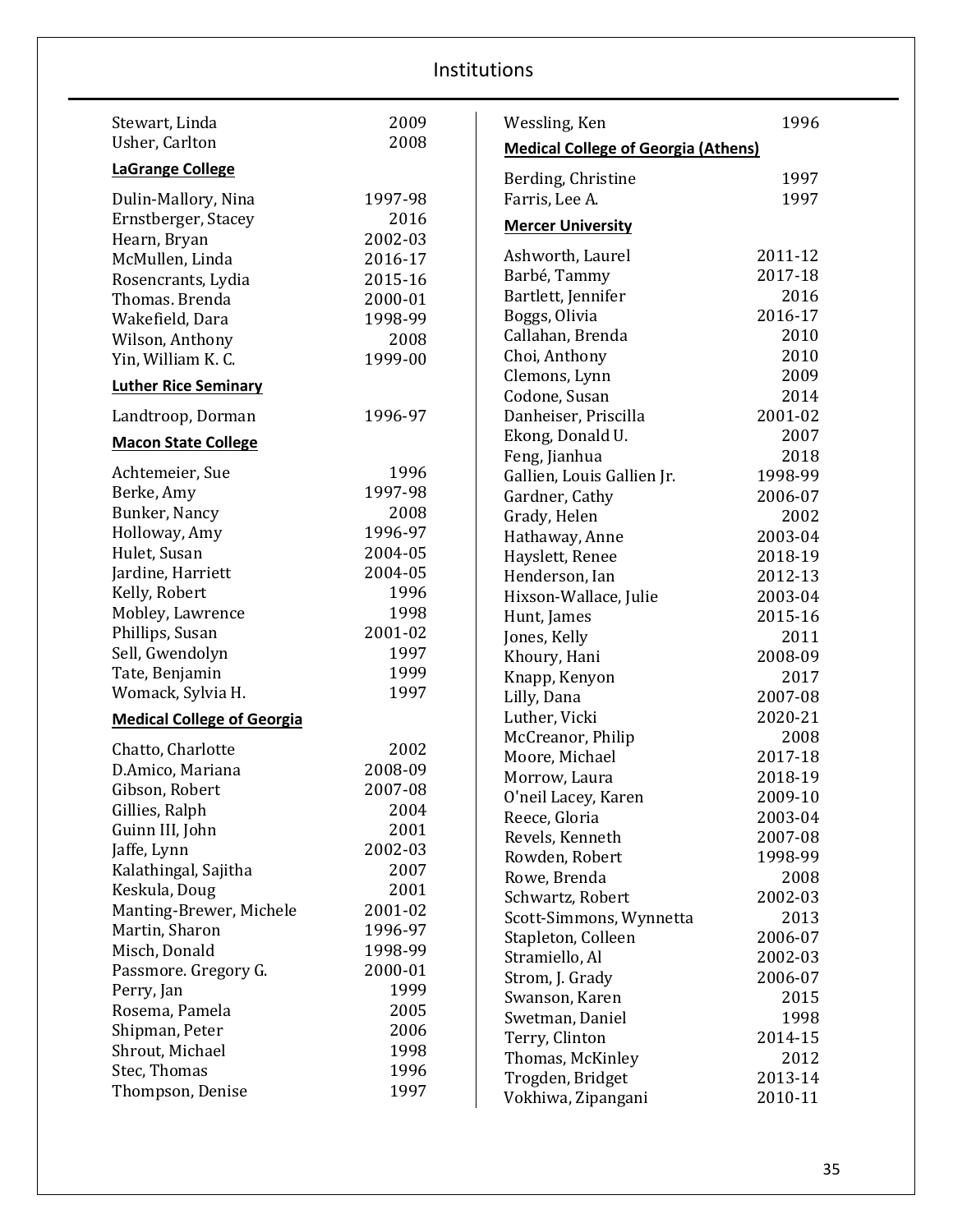| Whitfield, Bryan                                                                                                                                                                                                                                          | 2019                                                                                               |
|-----------------------------------------------------------------------------------------------------------------------------------------------------------------------------------------------------------------------------------------------------------|----------------------------------------------------------------------------------------------------|
| <b>Middle Georgia College</b>                                                                                                                                                                                                                             |                                                                                                    |
| Anderson, Jeffrey<br>Brennan, Patrick<br>Cochran-Jackson, Emmie<br>Copan, Heather<br>Fegley, Jon<br>Miller, Moncia<br>Mozley-Standridge, Sharon<br>Nicholas, Andre<br>Palumbo, Carmine D.<br>Shepard, Suzanne<br>Shikwambi, Shamani<br>Wilson, Mary Ellen | 2006<br>2014<br>2016<br>1997<br>2002<br>2018-19<br>2010<br>2020-21<br>2003<br>2004<br>2019<br>1999 |
| <b>Morehouse College</b>                                                                                                                                                                                                                                  |                                                                                                    |
| Ledman, Robert<br>Wells, Cassandra D.                                                                                                                                                                                                                     | 1998<br>2003                                                                                       |
| <b>Morris Brown College</b>                                                                                                                                                                                                                               |                                                                                                    |
| Brown, Dr Charlyn Harper<br>Brown, Joe<br>Marsh, Clifton<br>Naniuzeyi, Emmanuel                                                                                                                                                                           | 1995/96<br>1996<br>1998-99<br>2001-02                                                              |
| <b>North Georgia College and State University</b>                                                                                                                                                                                                         |                                                                                                    |
| Davis, Mark<br>Kokkala, Irene<br>Margeson, Hank<br>Merritt, Martha<br>Orwig, Bob<br>Paterline, Brent<br>Remler, Nancy<br>Richardson, Tom<br>Sumners, Ann D.<br>Tronsgard, Barbara Ann                                                                     | 1996-97<br>2001<br>1995-96<br>1995-96<br>2005-06<br>1998-99<br>1996-97<br>1995-96<br>2000<br>1999  |
| <b>North Georgia Metro Technical College</b>                                                                                                                                                                                                              |                                                                                                    |
| Blessinger, Patrick                                                                                                                                                                                                                                       | 2006-07                                                                                            |
| <b>Oconnee Fall Line Technical College</b>                                                                                                                                                                                                                |                                                                                                    |
| Poss, Lauren                                                                                                                                                                                                                                              | 2020-21                                                                                            |
| <b>Ogelthorpe University</b>                                                                                                                                                                                                                              |                                                                                                    |
| Keib, Katherine<br>Steen, Robert<br>Copeland, Cassandra<br>Shrikhande, Seema<br><b>Oxford College of Emory University</b>                                                                                                                                 | 2020-21<br>2009<br>2002<br>2006                                                                    |
|                                                                                                                                                                                                                                                           |                                                                                                    |

| Archetto, Maria A.                                   | 2003    |
|------------------------------------------------------|---------|
| Carter, Kenneth                                      | 1999-00 |
| Chen, Fang                                           | 2003    |
| Doherty, Gayle                                       | 2002    |
| Loflin, Christine                                    | 1999-00 |
| Ma, Jianmin                                          | 2005    |
| Schultz, Gretchen R.                                 | 2000    |
| Yang, Guibao                                         | 2005    |
| <b>Paine College</b>                                 |         |
| Jones, Robert                                        | 2005    |
| Makidi, Ku-Ntima                                     | 2002    |
| Nzeh, Okoroafor                                      | 2003    |
| Onisegun, Adeleri                                    | 2009    |
| Thomas, Pamela                                       | 2006    |
| Burns, Tantiana                                      | 2015-16 |
| <b>Perimeter College at Georgia State University</b> |         |
| King, John                                           | 2017    |
| <b>Philadelphia College of Osteopathic Medicine-</b> |         |
| <b>Georgia Campus</b>                                |         |
| Maris, Melinda                                       | 2014-15 |
| <b>Piedmont College</b>                              |         |
| Bailey, Elaine                                       | 2014    |
| Bewicki, Emily                                       | 2017    |
| Dondanville, Rebecca                                 | 2018    |
| Hawks, Miranda                                       | 2019    |
| Heydari, Shahryar                                    | 1999    |
| Hill, Laverne                                        | 1997-98 |
| Kassem, Cherrie                                      | 1998    |
| Vance, Cynthia L.                                    | 2000-01 |
| Webb, Carson                                         | 2018    |
| White, Max                                           | 2001-02 |
| <b>Raritan Valley Community College</b>              |         |
| Geoffroy, Cynthia                                    | 1995-96 |
| <b>Reinhardt College</b>                             |         |
| Ast, Teresa                                          | 2003-04 |
| Morlier, Margaret                                    | 2004-05 |
| <b>Savannah State University</b>                     |         |
| Crawford, Emily M.                                   | 1995-96 |
| Hardy, Nat                                           | 2012-13 |
| Jindani, Shinaz                                      | 1999-00 |
| Lewis, Michael                                       | 2011-12 |
| Logan, Linda E.                                      | 1995-96 |
| Marriott, Karla-Sue                                  | 2015    |
| Martin, Chanté B.                                    | 2013-14 |
|                                                      |         |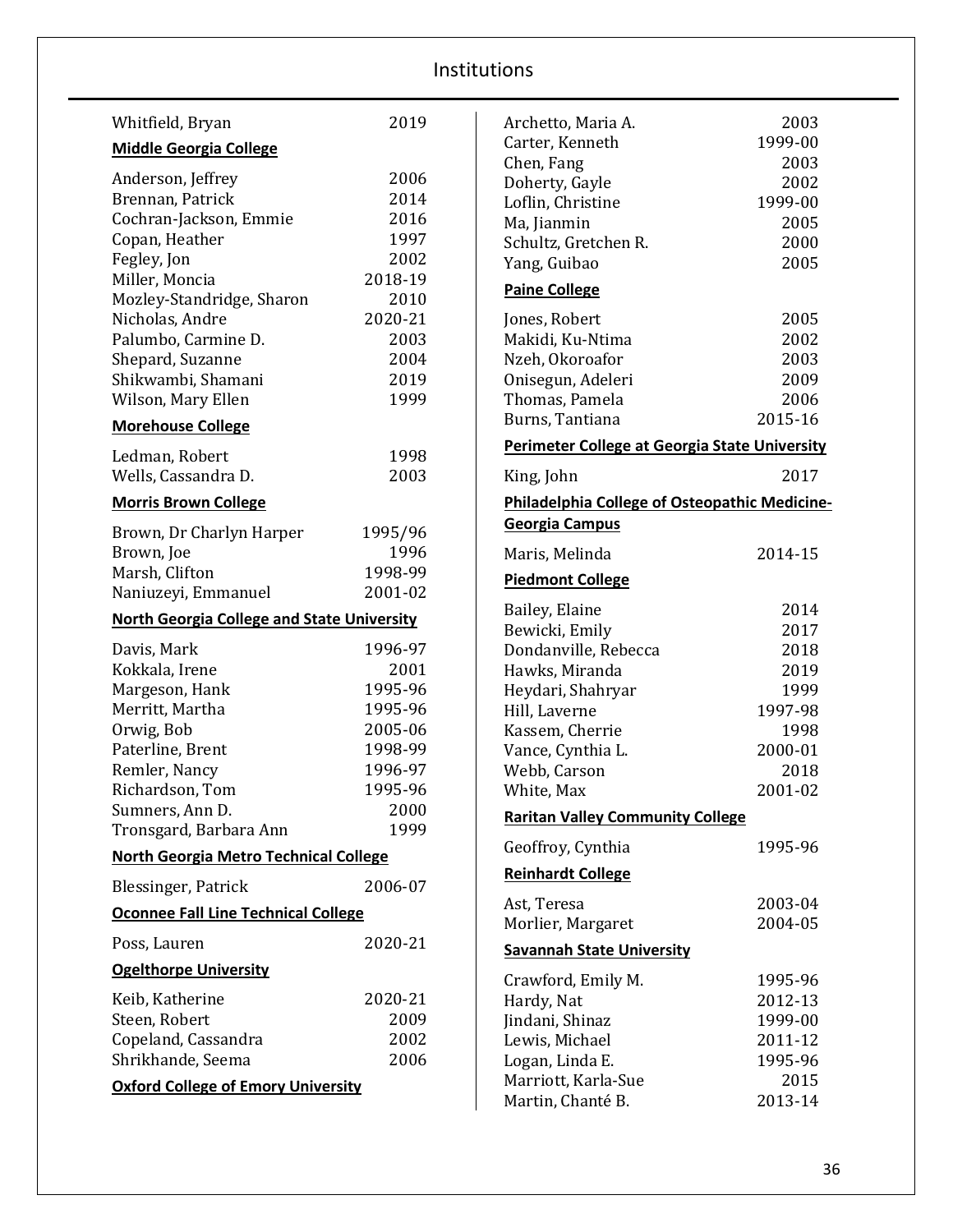| Sajwan, Kenneth<br>Shakespeare, Teresa       | 2009<br>2019 | Mizell, Jill A.<br>Reinhard, Patricia     | 2003<br>2004-05 |
|----------------------------------------------|--------------|-------------------------------------------|-----------------|
| <b>School of Christian Ministries</b>        |              | <b>Tallulah Falls School</b>              |                 |
| Luper, Michael                               | 1998         | Wren, Marlene                             | 1996            |
| <b>South Georgia College</b>                 |              | <b>Toccoa Falls College</b>               |                 |
| Fisher, Michael                              | 1997-98      | Howard, Phil                              | 2001            |
| Johnson, Charles                             | 2003-04      | McCarthy, David                           | 1995-96         |
| Reiman, Richard                              | 1997-98      | Pruitt, Randall                           | 1999            |
| Rhoads, Tim                                  | 2001         | Shelton, William Brian                    | 2008-09         |
| Seward, Lori                                 | 1997-98      | <b>Truett-McConnell College</b>           |                 |
| <b>South Georgia State College</b>           |              | Maddox, Timothy D.F.                      | 2003            |
| Caldemeyer, Dana                             | 2018-19      | McCullough, Howard                        | 1997-98         |
| Hunt, Kimberly                               | 2017-18      | <b>University of North Georgia</b>        |                 |
| <b>Southern Polytechnic State University</b> |              |                                           | 2020-21         |
|                                              | 2012         | Al Bukhari, Jaman                         | 2015-16         |
| Ariail, Don<br>Banik, Gouranga               | 2010-11      | DeSandre, Carolynn<br>Diehl, Lisa         | 2018            |
| Carter, Terry                                | 2007         | Gafarian, Ahmad                           | 2018-19         |
| Colebeck, Donna                              | 2013         | Graff, Jennifer                           | 2013-14         |
| Fadyn, Joe                                   | 1995-96      | Johnson, Lauren                           | 2017            |
| Guzman, Juan Carlos                          | 2008         | Kipp, Katherine                           | 2017-18         |
| Haimes, Korn, Kim                            | 2001         | Martin, Kenneth                           | 2016-17         |
| Halstead-Nussloch, Richard                   | 2004-05      | McDaniel, Michallene                      | 2016-17         |
| Hopper, Keith                                | 2006         | Meek, Rosaria                             | 2015            |
| Khalid, Adeel                                | 2013         | Smith, David                              | 2016            |
| Lundy, Jo                                    | 1996         | Wrisely III, George                       | 2014            |
| Newell, Julie                                | 2001         |                                           |                 |
| Obeidat, Muhammad                            | 1999-00      | <b>University of North Georgia-Oconee</b> |                 |
| Palmer, Laura                                | 2009-10      | Caughran, Tashia                          | 2020            |
| Rutherford, Rebecca                          | 1996         | Ng, Laura                                 | 2014-15         |
| Seabolt, Betty Oliver                        | 1995-96      | Williamson, Margaret                      | 2019-20         |
| Shinall, Cheryl                              | 2011         | <b>University of West Georgia</b>         |                 |
| Stevens, Mark K.                             | 1996         |                                           |                 |
| Stutzman, Beth                               | 2012         | Ashford, Susan                            | 2011-12         |
| Vasa-Sideris, Sandra                         | 2002         | Barrett, Kathleen                         | 2018            |
| Werner, Jim                                  | 2011         | Baylen, Danilo                            | 2011<br>1996    |
| <b>Spelman College</b>                       |              | Boothe, Diane<br>Bronkema, Ryan           | 2017            |
|                                              |              | Butler, Judy                              | 1999            |
| Foster-Singletary, Tikenya                   | 2019         | Dixon, Greg                               | 2015-16         |
| Jackson, Kimberly                            | 2015         | Hall-Webb, Susan                          | 2015-16         |
| McCarty, Joan                                | 1998         | Pacholl, Keith                            | 2014-15         |
| Pai, Aditi                                   | 2018-19      | Pearce, Robert J.                         | 2000            |
| Stanley, Tarshia                             | 2015-16      | Pope, Alan                                | 2010            |
| <b>State University of West Georgia</b>      |              | Smith, Andrea                             | 2020-21         |
| Chwialkowska, Agnieszka                      | 2019         | Tijan Drammeh, Sheikh                     | 2020            |
| Fuller, John                                 | 2006         | Tripp, Winston                            | 2020            |
| Lyke, Liane                                  | 2004         | Yates, Bradford                           | 2017            |
|                                              |              |                                           |                 |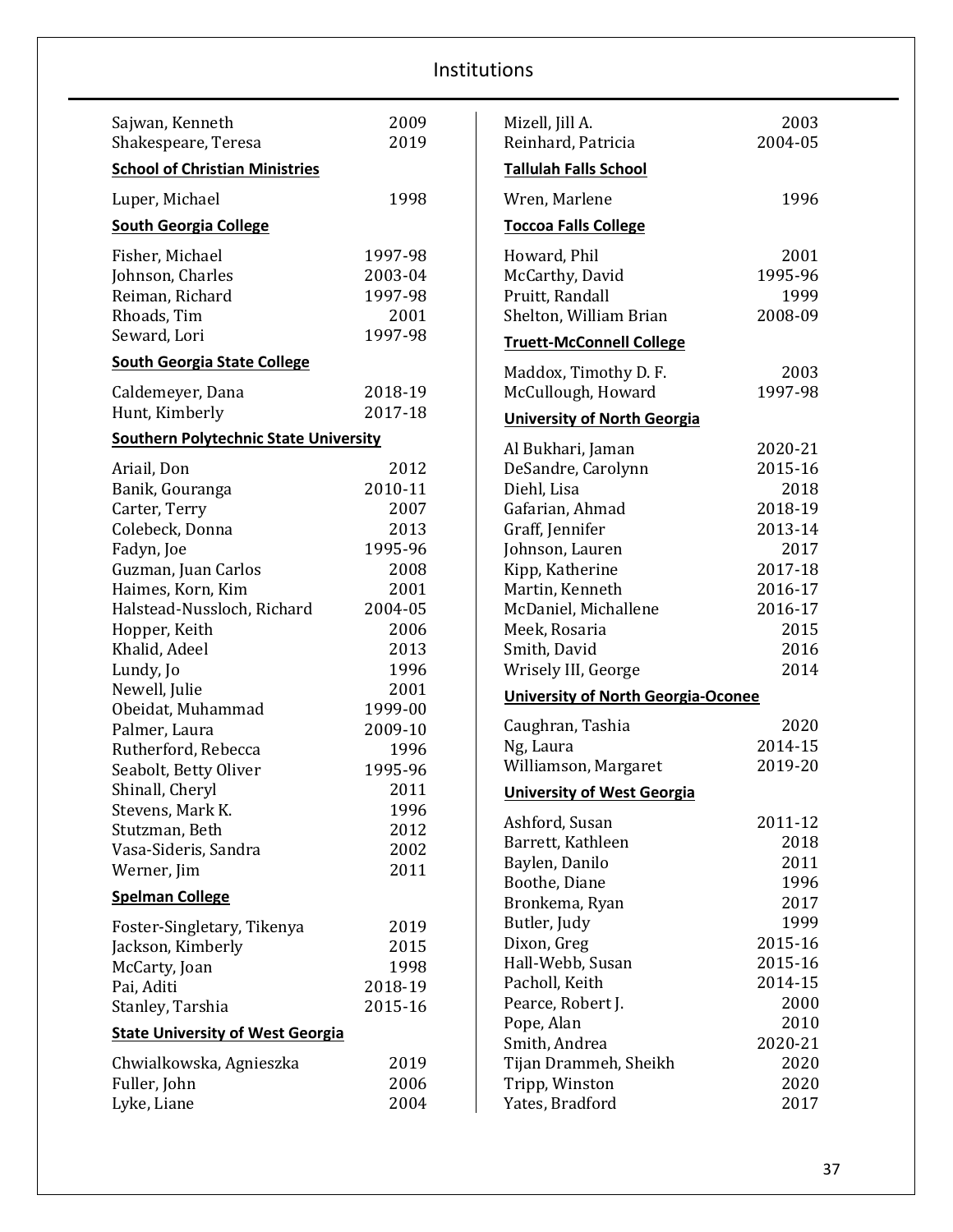# **Valdosta State University**

| Carpenter, Richard<br>Drake, Dereth<br>Frances Davidson, Kelly<br>Haggard, Dixie | 2007-08<br>2016-17<br>2019-20<br>2019 |
|----------------------------------------------------------------------------------|---------------------------------------|
| Hilgert, Larry                                                                   | 2000-01                               |
| Katawal, Uburaj                                                                  | 2018-19                               |
| Krispin, Paige                                                                   | 2017-18                               |
| Lahr, Stephen J.                                                                 | 1997-98                               |
| McCalister, Sarah                                                                | 2007-08                               |
| Miller, Nicholas                                                                 | 2020-21                               |
| Muncy Sr, James                                                                  | 2014-15                               |
| Parra, Erika                                                                     | 2020                                  |
| Scully, Larry                                                                    | 1998-99                               |
| Sewell, Donna                                                                    | 1997-98                               |
| Tillman, Cheri                                                                   | 2013                                  |
| Tori, Cynthia                                                                    | 2019-20                               |
| <b>Washington Bible College</b>                                                  |                                       |
| Rittweger, Lou                                                                   | 1995-96                               |
| <b>Waycross College</b>                                                          |                                       |
| George, Tasha K.                                                                 | 1996                                  |
| Hendrix, Anthony                                                                 | 2012-13                               |
| Lacefield, Roberta                                                               | 1996                                  |
| Ready, Clinton                                                                   | 1999-00                               |
| Reid, Brenda                                                                     | 1996                                  |
| <b>Wesleyan College</b>                                                          |                                       |
| Bailey, Libby                                                                    | 2005                                  |
| <b>Barry Rhoades</b>                                                             | 2008                                  |
| Bennett-Day, Brooke                                                              | 2011-12                               |
| Cole, Holly                                                                      | 2019-20                               |
| Crisp, Delmas                                                                    | 1998                                  |
| Curry, William                                                                   | 2000-01                               |
| Desmet, Sasralyn                                                                 | 2019                                  |
| Donmoyer, Deidra                                                                 | 2020                                  |
| Donovan, Barbara                                                                 | 2002                                  |
| Ferguson, Glenda                                                                 | 2001                                  |
| Ferrari, James                                                                   | 2006                                  |
| Gan, Chenny                                                                      | 2018                                  |
| Haberlin, Steve                                                                  | 2020-21                               |
| Huber, Karen                                                                     | 2012-13                               |
| Knight                                                                           | 1995-96                               |
| Kostick, Kara                                                                    | 2017-18                               |
| Lee, Catherine                                                                   | 2003-04                               |
| Lively, Frazer                                                                   | 2010                                  |
| Martin, Matt                                                                     | 2004                                  |
| Pritchard, Patrick                                                               | 2008                                  |
| Schilbrack, Kevin                                                                | 2007                                  |

| Schwaller, Tyler<br>Smotherman, Teresa<br>Steneck, Nicholas<br>Taylor, Lea Marcile<br>Zhen, Ying<br><b>West Georgia Technical College</b> | 2019-20<br>2014-15<br>2017-18<br>2000<br>2015 |  |
|-------------------------------------------------------------------------------------------------------------------------------------------|-----------------------------------------------|--|
| Ingham, Phyllis<br><b>Young Harris College</b>                                                                                            | 2016-17                                       |  |
| Champion, Jared<br>Massicotte, Claudie<br>Richardson, Chris<br>Starostina, Natalia                                                        | 2018<br>2018-19<br>2014-15<br>2019            |  |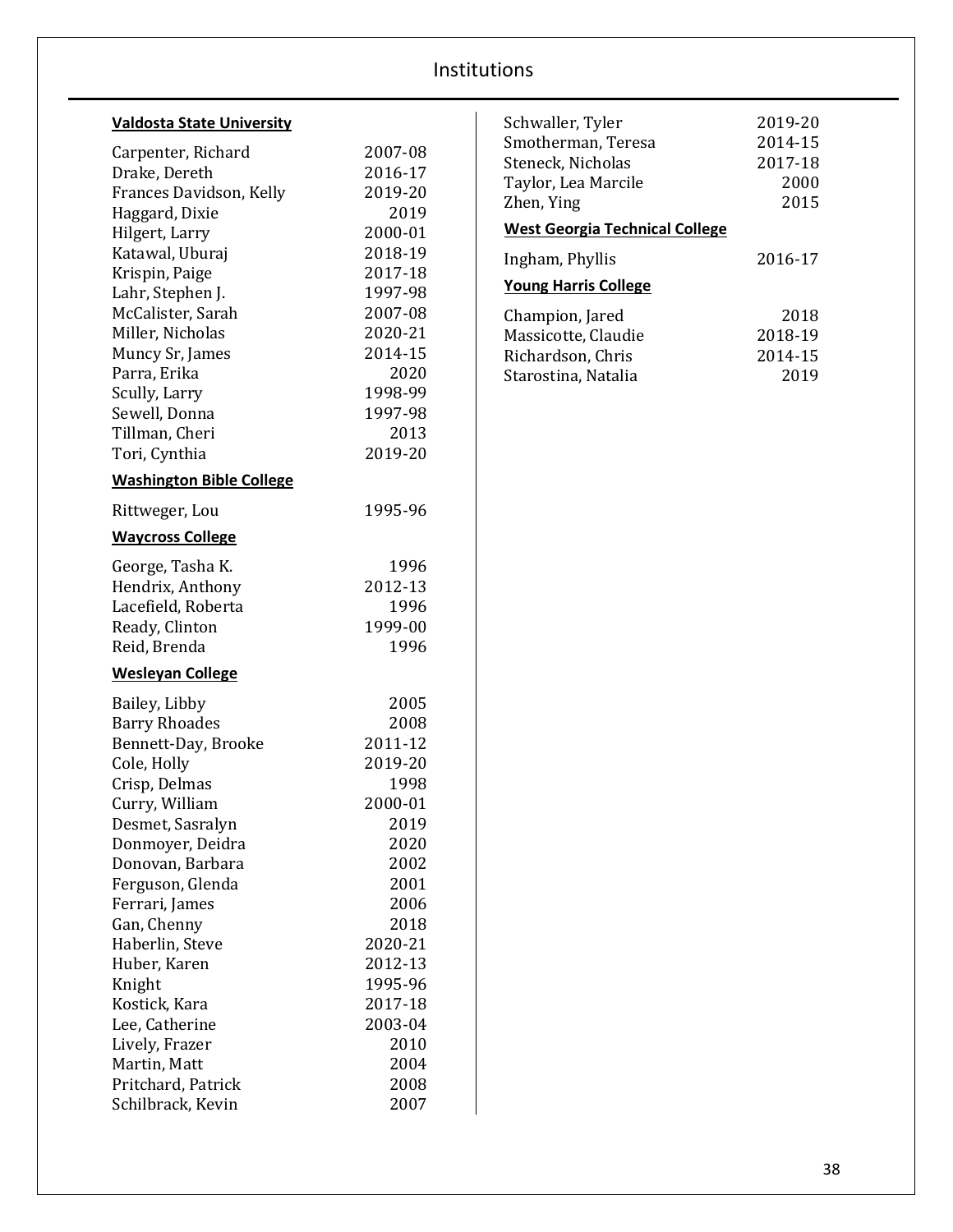| <b>Academic Affairs/Nursing</b>                 | Townsend, Tiffanie                          |
|-------------------------------------------------|---------------------------------------------|
| Connor, Sara                                    | <b>Arts and Sciences</b>                    |
| <b>Academic Coordinator</b>                     | Swofford, Joyce                             |
|                                                 | <b>Aviation</b>                             |
| Paschal, Sallie                                 |                                             |
| <b>Accountancy-Legal Studies in Business</b>    | Turner, Joseph                              |
| Thompson IV, Ben                                | <b>Biochemistry</b>                         |
| <b>Accounting</b>                               | Jackson, Kimberly<br>Maris, Melinda         |
| Ariail, Don                                     |                                             |
| Constable, Debbie                               | <b>Biology</b>                              |
| Merritt, Martha                                 | Ahanotu, Patricia                           |
| Rosencrants, Lydia                              | <b>Barry Rhoades</b>                        |
| <b>Accounting &amp; Business</b>                | Brandon Jr., Christopher<br>Burns, Tantiana |
| Goss, Natasha                                   | Carroll, Denise                             |
| <b>Agriculture Economics</b>                    | Cawthorn, Michelle                          |
|                                                 | Chenoweth, Matt                             |
| Styles, Erika K.                                | Davis, Mark                                 |
| <b>Allied Health</b>                            | Ferrari, James                              |
| Jaffe, Lynn                                     | Forresterm Juanita                          |
| Anesthesia                                      | George, Bagie                               |
|                                                 | Harnden, Thomas<br>Horton, Devin L.         |
| Rosema, Pamela                                  | Kellett, Kimberly                           |
| <b>Animal Science</b>                           | Kenworthy, Rachael                          |
| Amoah, Eugene A.                                | Kokkala, Irene                              |
| <b>Anthropology</b>                             | Lester, Army                                |
| White, Max                                      | Lugthart, Garrit John III                   |
|                                                 | Major, Margaret                             |
| <b>Anthropology &amp; History</b>               | McCullough, Howard                          |
| Sezgin, Pamela                                  | Moolenyar-Wirsiy, Pamela<br>Moore, Michael  |
| Anthropology/Sociology/African American Studies | Mozley-Standridge, Sharon                   |
| Dorsey, William H.L.                            | Nagle, Gregg                                |
| <u>Art</u>                                      | Pai, Aditi                                  |
| Bailey, Libby                                   | Pilgrim, Mark                               |
| Burke, Jessica                                  | Ready, Clinton                              |
| Casaletto, Kristin                              | Regassa, Laura<br>Rhoads, Tim               |
| Graff, Jennifer                                 | Shakespeare, Teresa                         |
| Hollingsworth, Priscilla                        | Simmons, Breana                             |
| Koffman, Stacy                                  | Shrout, Jessica                             |
| Lahr, Stephen J.                                | Smith, Essie                                |

Seabolt, Betty Oliver

**Art History**

**Biology/Chemistry**

Thornton, Beth Vives, Steve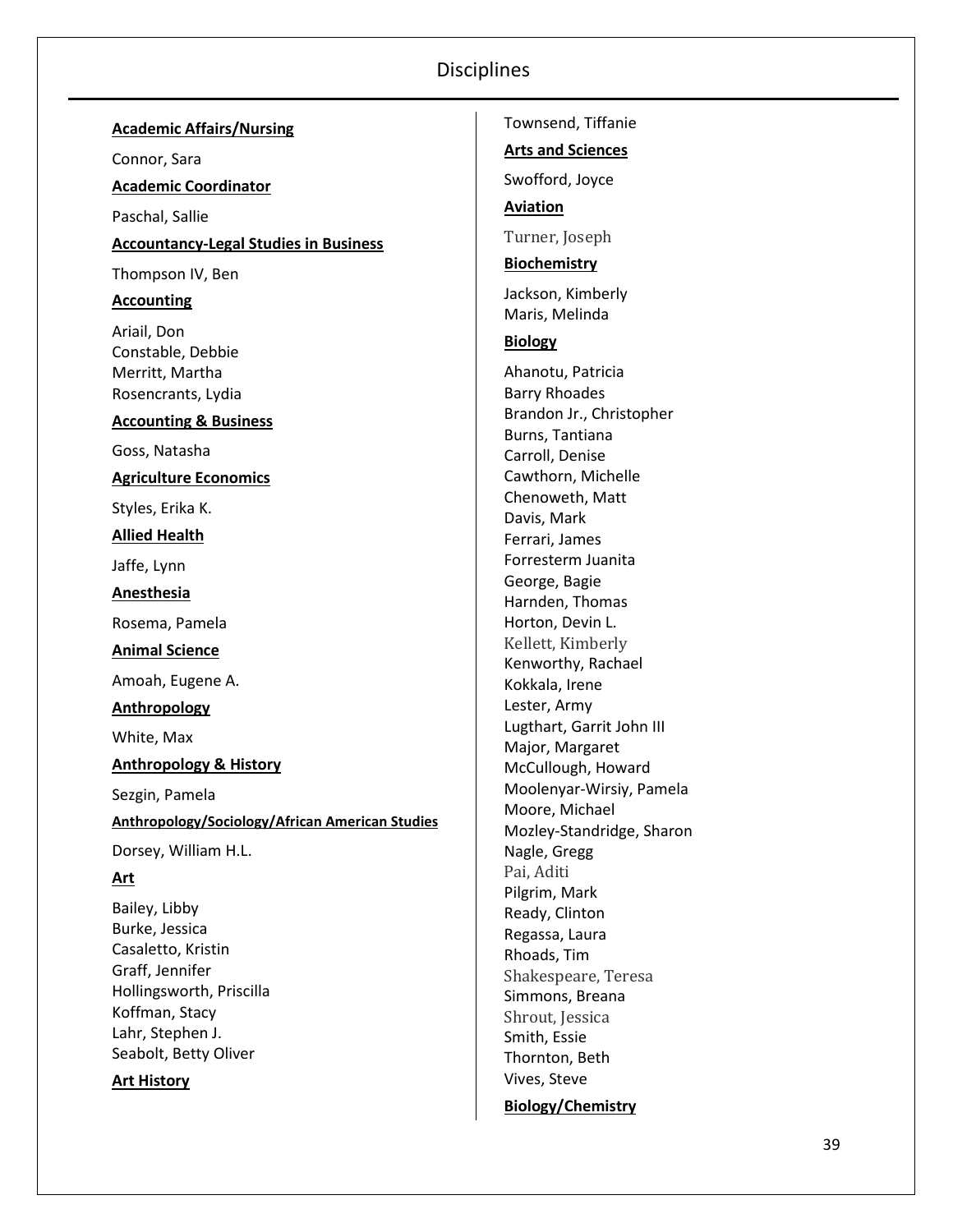| Hagan, Samuel                            | Van Tassell, Darin                          |
|------------------------------------------|---------------------------------------------|
| <b>Biology/Genetics</b>                  | <b>Center for Teaching and Learning</b>     |
| Hunt, Kimberly                           | Danheiser, Priscilla                        |
| <b>Biomedical Science</b>                | Chemistry                                   |
| Hegde, Ashok                             | Abegaz, Samuel                              |
| <b>Business</b>                          | Anfuso, Chantelle                           |
| Bagwell, James                           | Atteya, Maher                               |
| Burstein, Alan                           | Bailey, Elaine<br>Bressette, Andrew R.      |
| Gresch, Eric                             | Carpenter, Suzanne                          |
| Hollingsworth, Mary Carole               | Caughran, Tashia                            |
| LeBlanc, Louis                           | Dutta, Antara                               |
| Marshall, Victor                         | Farrar, John                                |
| McKinley, Lee                            | Ferguson, Glenda                            |
| Mullins, Linda                           | Gahr, Allan                                 |
| O'Hara, Margaret                         | Hearn, Bryan                                |
| Orwig, Bob<br>Schwartz, Robert           | Hizer, Todd                                 |
|                                          | Kim, Chulsung                               |
| <b>Business &amp; Accounting</b>         | Knight, Colleen                             |
| Kostick, Kara                            | Lee-Joyner, JoAnn<br>Marriott, Karla-Sue    |
| <b>Business Administration</b>           | Metzker, Julia                              |
| Nzeh, Okoroafor                          | Osborne, Andrew                             |
| Serafin, Christopher                     | Panu, Al M.                                 |
| <b>Business and Economics</b>            | Peek, Brian                                 |
|                                          | Richardson, Tom                             |
| Zhen, Ying                               | Rittweger, Lou                              |
| <b>Business and Social Sciences</b>      | Sloop, Joseph                               |
| Baker, Beryle                            | Todebush, Patricia<br>Trogden, Bridget      |
| <b>Business Education</b>                | Villanueva, Omar                            |
| Hall-Webb, Susan                         | <b>Chemistry and Physics</b>                |
| Sneed, Sherryl                           | Colbert, Tom                                |
| <b>Business Law &amp; Communications</b> | <b>Child &amp; Family Development</b>       |
| Moon, Debra                              | Maurer, Trent                               |
| <b>Business Law/Finance/Real Estate</b>  | <b>Christian Education</b>                  |
| Hatchett, Paul                           | Howard, Phil                                |
| <b>Business/Computers</b>                | <b>Clinical and Administrative Sciences</b> |
| Wren, Marlene                            | Gardenhire, Doug                            |
| <b>Business/Information Systems</b>      | <b>College Student Affairs</b>              |
| Smith, Stella                            | Bronkema, Ryan                              |
| <b>Center for International Studies</b>  | Communication                               |
|                                          |                                             |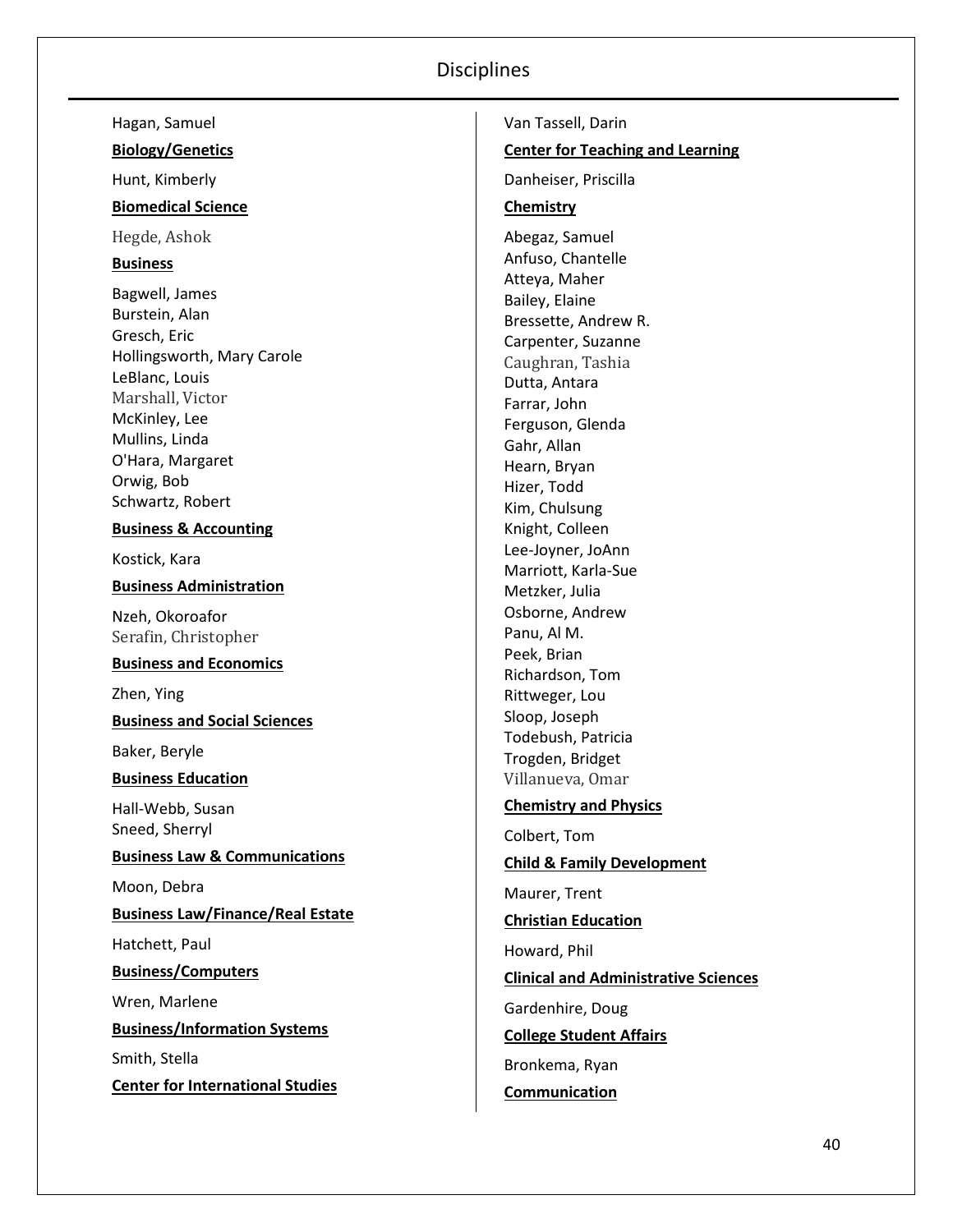Arnett, Jonathon Dixon, Paula Dunson Johnson III, Edgar Richardson, Chris Benson, Jennifer Bocchi, Joe Carroll, Brian Dominick, Joan Hayward, Pamela Henderson, Ian Hoerrner, Keisha Keib, Katherine Kinnick, Katherine Long, Ric Parton, Sebrena Pruitt, Randall Schiffman, James Shinall, Cheryl Shrikhande, Seema Simcoe, George

#### **Communication and Women's Studies**

Donmoyer, Deidra

**Communications Art**

Geyerman, Chris

**Community Health**

Butler, Scott

**Composition/Speech/Technical Writing**

Lundy, Jo

#### **Computer Science**

Bell, C. Leary Gafarian, Ahmad Guzman, Juan Carlos Miley, Jenna Rutherford, Rebecca

#### **Construction Management**

Banik, Gouranga

**Counselor Education**

Callahan, Brenda

**Counselor Educ. & Supvervision Doc. Program**

Knapp, Kenyon **Criminal Justice** Fuller, John Hunter, Ronald Kohler da Cruz, Becky Paterline, Brent

#### **Curriculum and Instruction**

Lewis, Jaime Lyke, Liane Mizell, Jill A. Ross, Sabrina Swanson, Karen

**Dance**

McCalister, Sarah

**Dental Hygiene**

Baumann, Kristen

**Dentistry**

Guinn III, John Hammond, Barry

#### **Dept. of Mathematical Sciences**

Tapia, Martha

**Dept./Photography, Printmaking, & Visual Arts**

Dibble, Valerie

**Dept. of Technical Communication**

Grady, Helen

**Developmental Studies-English Reading**

Reid, Brenda

**Division of Humanities**

Fegley, Jon

**Division of Humanities/English** Janssen, David

**Drama/Dance**

McCarty, Joan

**Drama/Dance/Theatre**

Lively, Frazer

**Early Childhood Education**

Lilly, Dana Matthews, Mona McFadden, Cheryl C.

**Early Childhood and Secondary Education**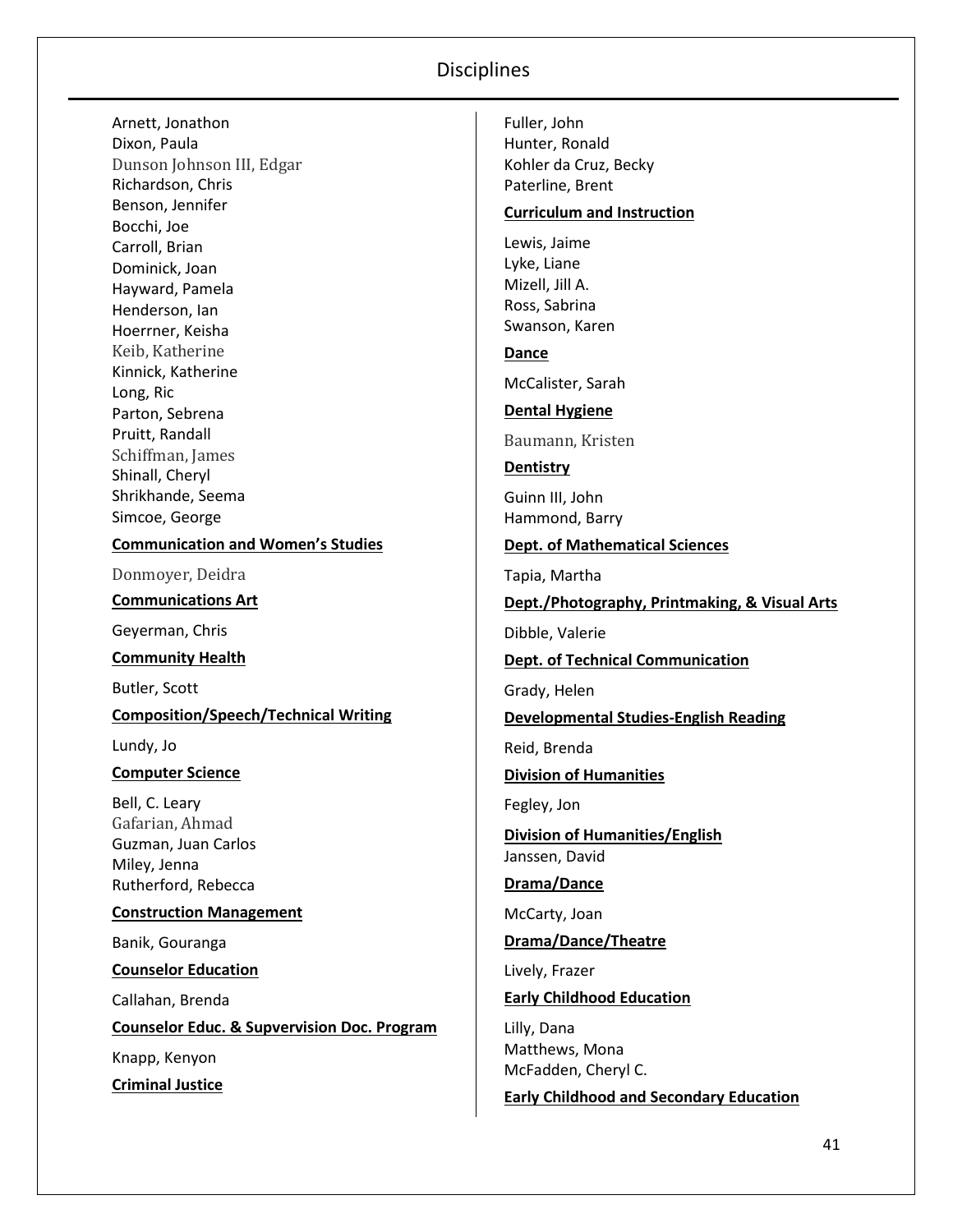Smith, Andrea

#### **Economics**

Kahiga, M. James Okoro, Gregory Remler, Nancy

### **Economics and Business Administration**

Copeland, Cassandra

**Economics and Economic Development**  Reksulak, Michael

#### **Economics and Finance**

Tori, Cynthia

#### **Education**

Adams, Latasha Boothe, Diane Coia, Lesley Emert, Toby Feng, Jianhua Ference, Ruth Gallien, Louis Gallien Jr. Gardner, Cathy Haberlin, Steve Hart, Lynn Hughes, Claire Kassem, Cherrie Luther, Vicki Medlin, Dorene Pu, Chang Scott -Simmons, Wynnetta Sorohan, Bryan Stramiello, Al Wakefield, Dara White, Lisa

#### **Education and Socialwork**

Shikwambi, Shamani

#### **Education Technology**

Funk, Leigh

#### **Educational Leadership**

Boggs, Olivia **Electrical & Computer Engineering** Holcomb, Anna Sajwan, Kenneth **Engineering** Choi, Anthony

Ekong, Donald U.

Codone, Susan Navaee, Shahnam Studies Program Goeser, Priya

#### **English**

Barnes, Chris Berke, Amy Bishop, Jessie Bozeman, Terry Brasher, Alan Brennan, Patrick Brown, Joseph Cabaniss, Dan Carpenter, Richard Cavanagh, Sheila Champion, Jared Colebeck, Donna Copeland, Susan Cox, John Crisp, Delmas Croft, Bob Dahlgren, Paul Dew, Jason Diehl, Lisa DiPaula, Lauren Dobkins, Debra Dolloff, Mat thew Dulin -Mallory, Dr.Nina Edenfield, Olivia Carr Elder, Gayle Elliott, Winter S. Foster -Singletary, Tikenya Fournier, Michael Gibson, Ebony Grant, Lynn Hair, Christopher Hall, Cyndy Hardy, Nat Holloway, Anna R. Howells, Elizabeth Katawal, Uburaj Kelly, Robert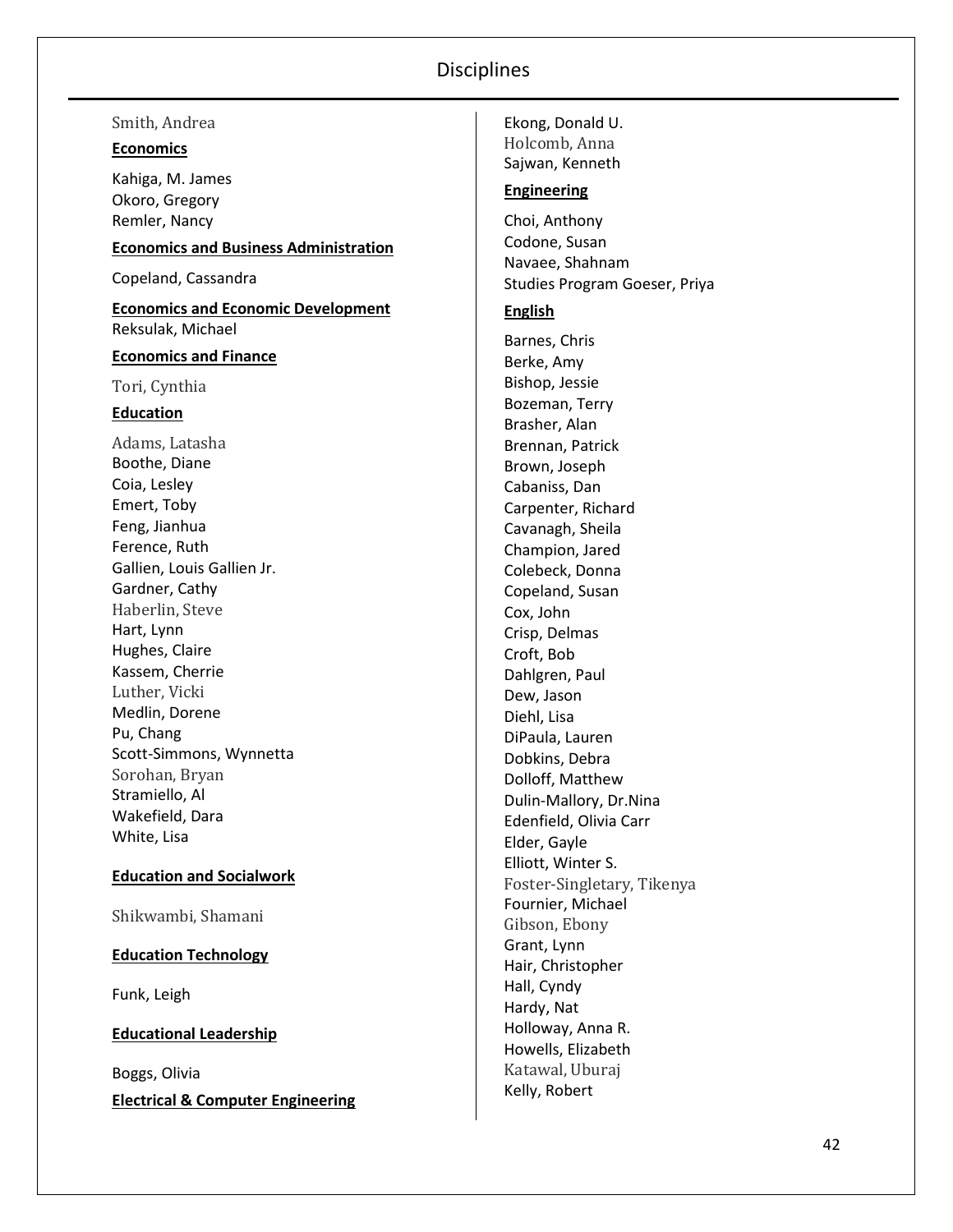Knight, Amanda Kundu, Gautam LaFace, Betty Lewis, Michael Lilly, Tom Loflin, Christine Mack, Jeffery Mallory, Lisa Martin, Chanté B. Martin, Matt Massicotte, Claudie Miller, Monica Miller , Nicholas Mobley, Lawrence Mosser, Jason Murray, Gregg Newbury, Jeffrey Ng, Laura O'neil Lacey, Karen Paproth, Matthew Parrot, Jennifer Pfeiffer, Charlotte Poss, Lauren Rose, Nicolette Russell, Kathryn Pratt Sell, Gwendolyn Sewell, Donna Shippey, Herbert Smith Jr, Jim Stanley, Tarshia Stevens, Mark K. Stevenson, Barbara Stewart, Linda Wadley, T. Wheeler, Sally Wilson, Anthony Winterhalter, Teresa **English & French** Fisher, Michael **English as a second language** Denzer, Debra Waggoner, Lisa **English Education** Dail, Jennifer **English/Academic Support**

George, Tasha K. **English/Arts/Sciences** Strong-Green, Ashley **English/Faculty Development** Logan, Linda E. **English/Humanities** Bunker, Nancy Campbell, Erin E. Rogers, Cathy **Environmental Engineering** McCreanor, Philip **Environmental Horticulture Technology** Felton, Lori **Faculty Development** Clow, Elizabeth **Faculty Development**  Colbenson, Pamela **Fashion Design** Gann-Smith, Lori **Finance** Shrikhande, Milind **Fine Arts** Koffman, David Rust, Brian **First-Year Programs** Tillman, Cheri Usher, Carlton **Foreign Languages** Steen, Robert **Foreign Languages/French** Ojo, Philip **Foundations and Secondary Education** Alby, Cynthia **French**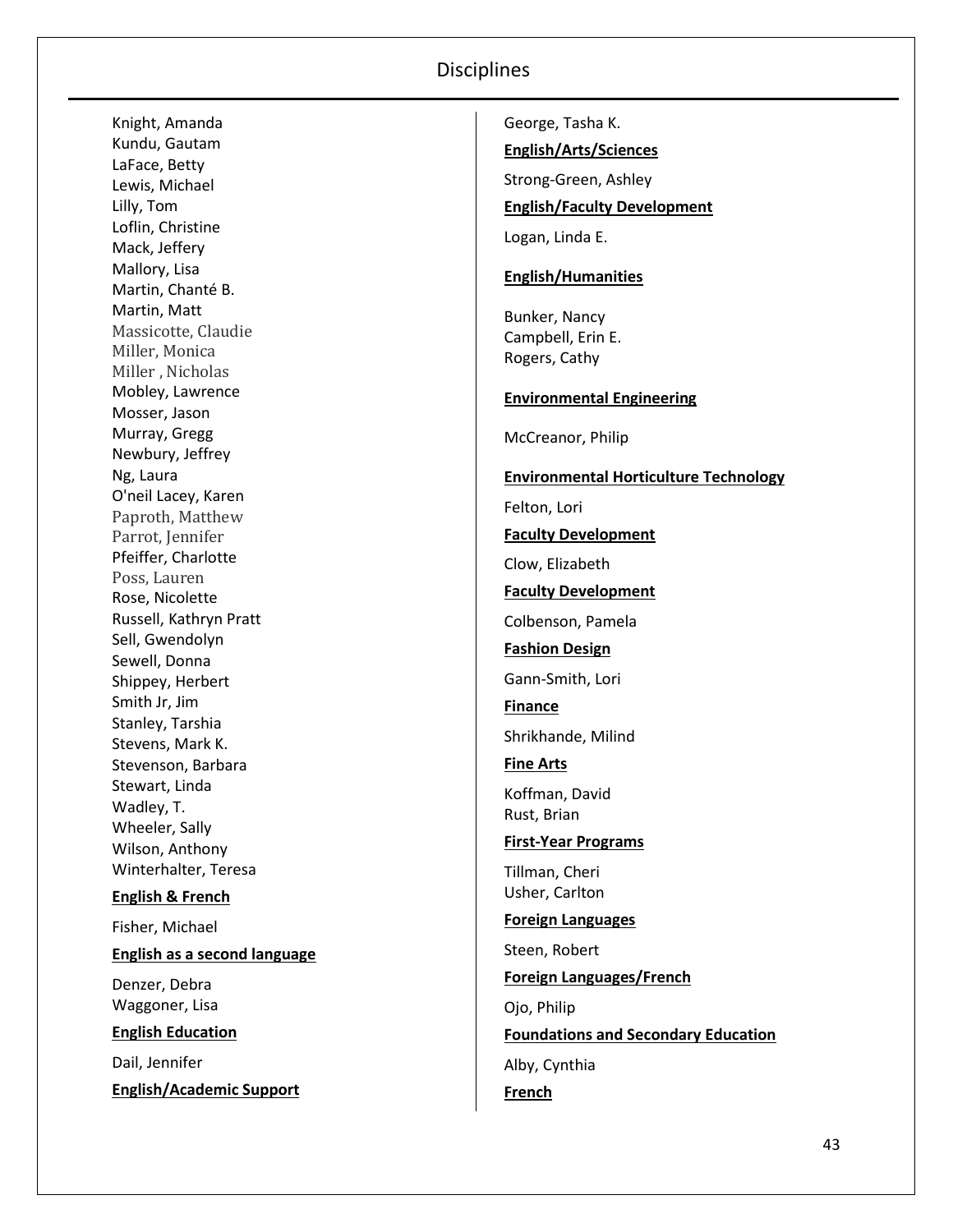DePree, Julia Frances Davidson, Kelly

#### **General Science**

Mathur, Bhavya

#### **Geography**

Rees, Amanda Sumpter, Amy

**Geology**

Ballero, Deniz

**Geology and Geography**

Tu, Wei

**German**

Bledsoe, Robert

**Global Health**

Andes, Karen

#### **Graphic Design**

Shelton, Anna

# **Health Managemen t**

Zimmerman, Chip

#### **Health Sciences**

Hawks, Miranda Ingham, Phyllis Brown, Victoria Titus, Jackie Williams, TimMarie

#### **Historical Anthropology**

Yentsch, Anne

#### **History**

Aiello, Tom Anderson, Jeffrey Ast, Teresa Bennekin, Mario Blankenship, Steve n Byron, Tammy Cain, Mary C. Caldemeyer, Dana Clow, Richard Flynn, Robert Gillespie, Michele

Haggard, Dixie Harris, Robin Herd -Clark, Dawn Hopkins, June Howell, Jeffery Huber, Karen Huddle, Mark Jones, Robert Lynn, Michael R. Melton, Maurice Pacholl, Keith Parry, Seth Pascoe, Craig Reiman, Richard Stahle, Patrizia Starostina, Natalia Terry, Clinton vanHartesveldt, Fred Way, Ivy Holliman Wilson, Mary Ellen Wu, Shu -chin Young, Jeffrey Zayac, Marc

#### **History & Political Science**

Busch, Beverly Steneck, Nicholas

#### **History, Politics & Socio Cultural Studies**

Taylor, Lea Marcile

#### **History/Geography**

Engram, Ann Welborn, James

#### **Humani t ies**

Allison, Harriet DeRocher, Cecile Dillard, Gail Jones, Lee McLeod, Glenda Palumbo, Carmine D. Reynolds, Billy Schultz, Gretchen R.

#### **Humanities and Technical Communication**

Haimes, Korn, Kim **Humanities/English**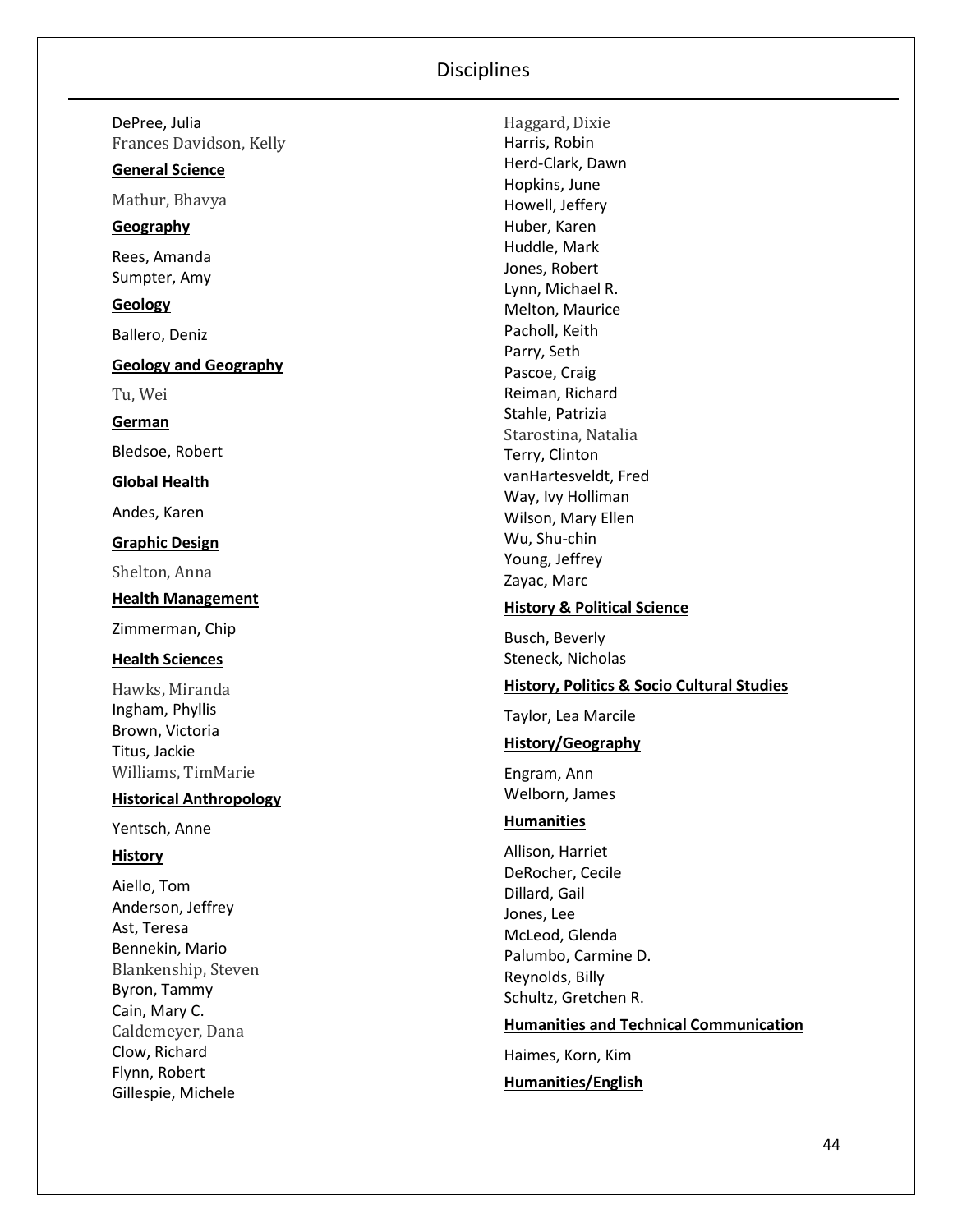Prestridge, Samuel Robinson, Bobbie Thomas, Brenda

#### **Information Systems**

Dekhane, Sonal Napier, Nannette Rahman, Muhammad Reece, Gloria Revels, Kenneth

**Insect Ecology/Biology**

Mondor, Edward

#### **Interdiscplinary Studies**

Farmer, Elnora

#### **Instructional Design**

Baylen, Danilo Jones, Kelly

**International Relations**

da Cruz, Jose

**Journalism**

Holloway, Amy

**Journalism and Communication**

Westfall, Susan

**Judicial Affairs**

Murphy, Dennis

**Kinesiology**

Elmer, David

#### **Law**

Hunt, James Pinder, Kamina

**Leadership Studies**

Smith, Deborah

**Learning Support**

Josten, Denice Phillips, Susan

**Legal Studies and Accounting**

Chapman, Jennifer

#### **Library**

Hepler, Sarah

#### **Library & Information Studies**

Shipman, Peter

**Library Director**

Lee, Catherine

**Linguistics**

Albertson, Kathy

**Management**

Johnson, Douglas McMullen, Linda Morrow, Laura Obeidat, Muhammad Rowden, Robert Yang, Nini

#### **Management & Business Systems**

Pearce, Robert J.

#### **Management Program**

Vasa-Sideris, Sandra

#### **Management, Marketing and Logistics**

Mullen, Linda

**Marketing**

Crawford, Emily M. Chwialkowska, Agnieszka Muncy Sr, James Okpara, Rosa Wells, Cassandra D.

#### **Marketing and Management**

Blessinger, Patrick

#### **Mass Communications**

Clay, Julia English, Kristin Yates, Bradford

#### **Math & Science**

Ma, Jianmin

**Math Education**

Swetman, Daniel

#### **Math/Computer Science**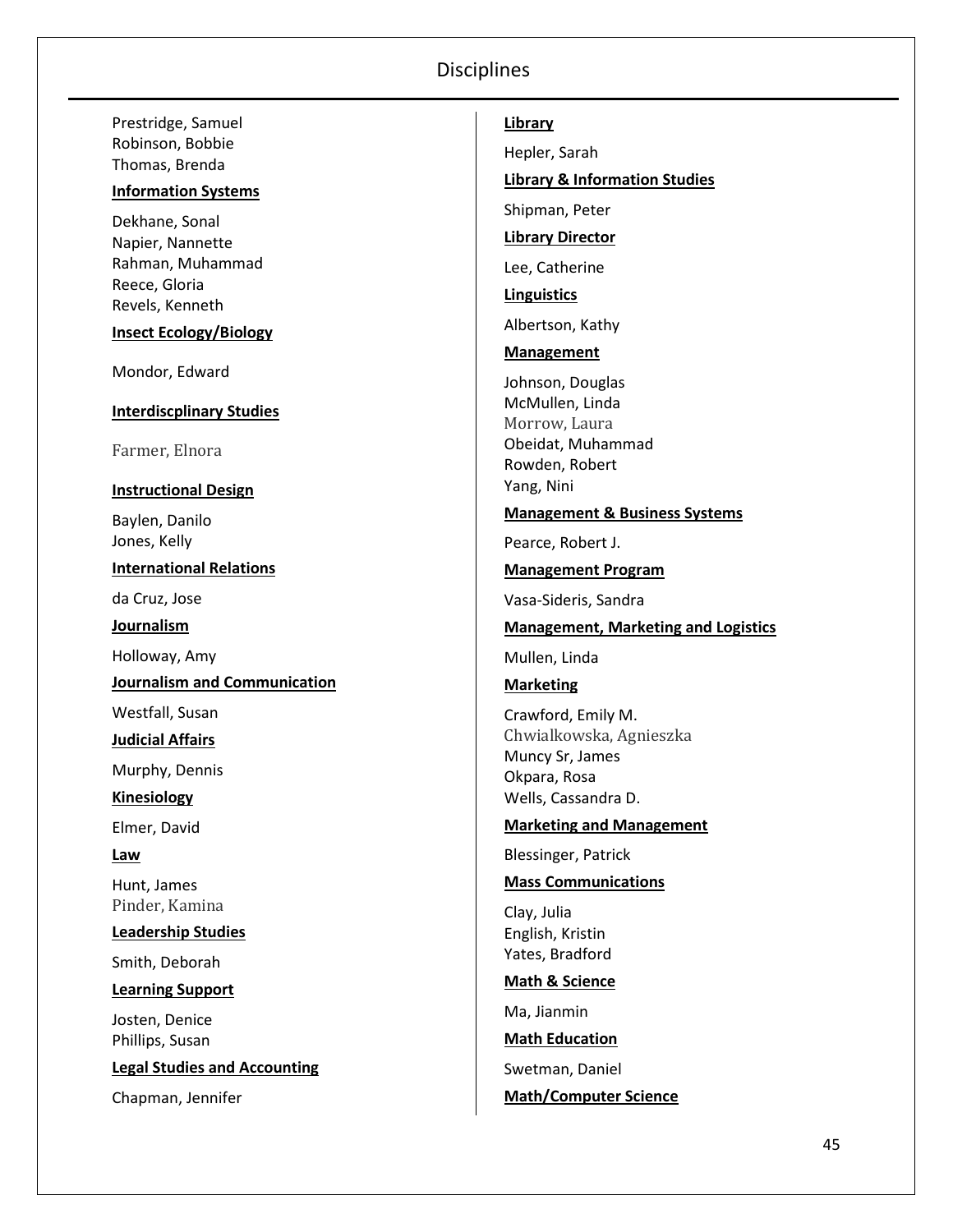Basnayake, Eraj

#### **Math/Science**

Veneble, Margaret H.

#### **Mathematics**

Achtemeier, Sue Anderson, Bernard Bennekin, Kim Berhow, Katie Boindala, Priya Brewley, Natasha Brown, Tricia Callahan, Kadian Chen, Fang Chiorescu, Marcela Davis, Mary Ellen Edwards, Belinda Eisenreich, Heidi Ernstberger, Stacey Fadyn, Joe Geoffroy, Cynthia Gore, Libby Henderson, Sue W. Heydari, Shahryar Holcombe, Stephanie Kar, Avi Khoury, Hani King, John Knight Lacefield, Roberta Lewin, Myrtle Lynn, Candace McCrimmon, Suella Rouhani, Behnaz Yin, William K. C.

#### **Mathematics and Computer Science**

Anderson, Bernard **Mathematics and Natual Sciences** Vora, Mina

**Mechanical Engineering**

Genzale, Caroline Khalid, Adeel Ranjan, Davesh

**Media Arts**

Palmer, Laura Smith, David Werner, Jim

#### **Medical Technology**

Aziz, Hassan Hardegree, Lester Martin, Sharon **Medical Illustration**

Andrews, William

**Medicine**

Thomas, McKinley

#### **Middle Grades and Secondary Education**

Behizadeh, Nadia Butler, Judy

#### **Middle Grades Education**

Hathaway, Anne

**Modern and Classical Languages**

Al Bukhari, Jaman Parra, Erika

#### **Modern Foreign Languages**

Wieshofer, Ingrid

#### **Modern Language**

Bellew, R. Shelton Smotherman, Teresa

#### **Music**

Archetto, Maria A. Beazley, Herschel Flory, Jennifer Gan, Chenny Johnson, Cal Laird, Tracey Scully, Larry Shotwell, Clayton Stark, Deborah Stutzman, Beth

#### **Natural Sciences and Math**

Meyer, Andy **Natural Sciences/Biology Department**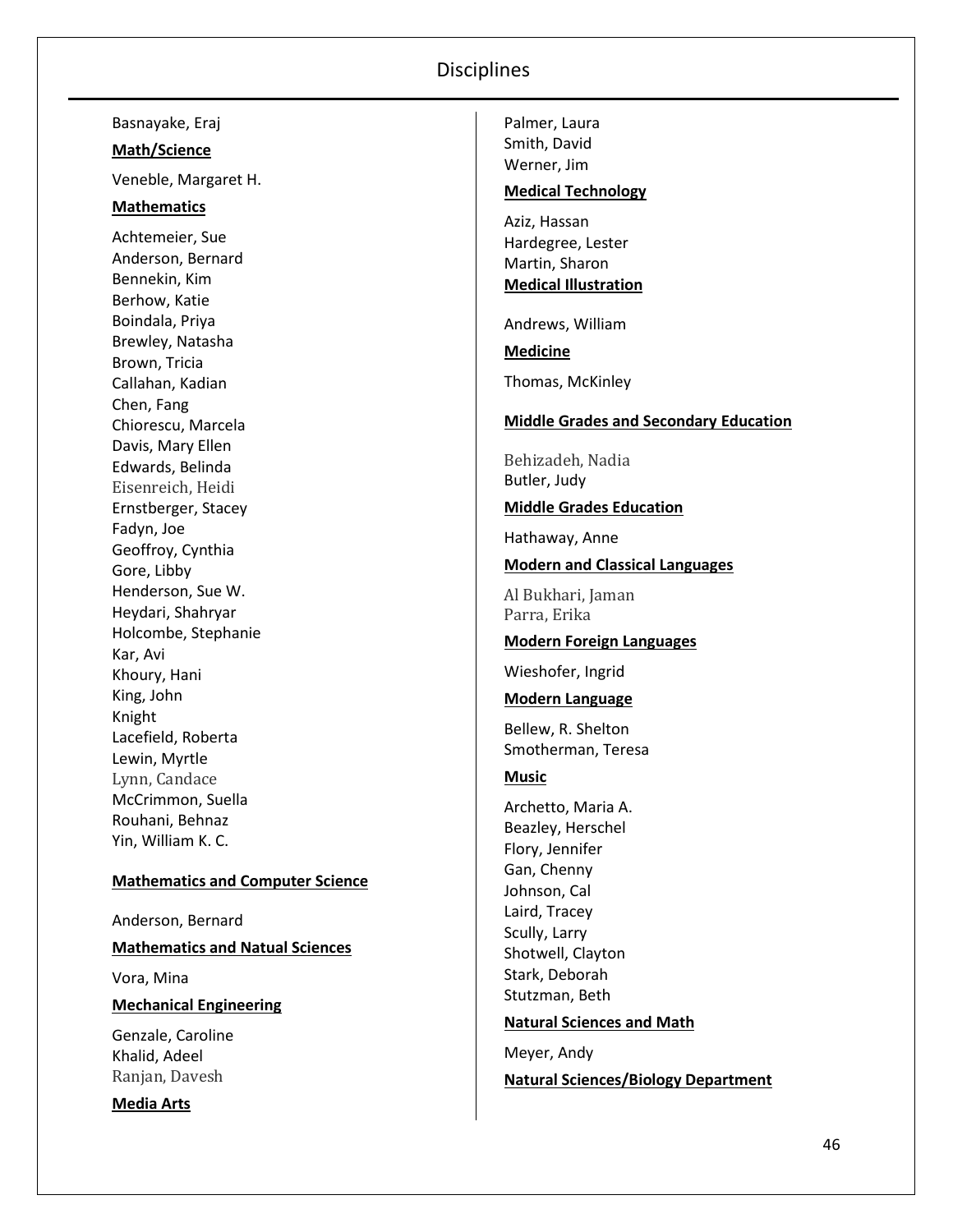Bewicki, Emily **New Media and Communication** Nicholson, André **Nursing** Ashford, Susan Barbé, Tammy Bartlett, Jennifer Berding, Christine Call, Marlene Clark, Jasmine Crawford, Jeanette DeSandre, Carolynn Farris, Lee A. Goyne, June Hartley, Priscilla Hawkins, Amanda Lewis, Stephanie Malachowski, Judith Mahan, Pamela Noviello, Sheri Odom, Sue Phillips, Barbara Rowe, Brenda Summerville, John Sumners, Ann D. Tronsgard, Barbara Ann Womack, Sylvia H. **Nursing and Health Science** Dondanville, Rebecca Krispin, Paige **Obstetrics and Gynecology** Manting -Brewer, Michele **Occupational Therapy** D.Amico, Mariana Gibson, Robert **Oral Diagnosis** Kalathingal, Sajitha **Oral Diagnosis and Patient Care** Shrout, Michael **Organizational Leadership** Clemons, Lynn **OTA Program Director**

Copan, Heather **Paralegal Studies** Carter, Karen **Pediatrics** Mehta, Renuka **Performance Studies** Gentile, John **Pharmacy** Ashworth, Laurel Hayslett, Renee Strom, J. Grady **Philosophy** Nichols, Alan Wrisely III, George **Philosophy and Religious Studies** Schilbrack, Kevin **Philosophy and Theology** Maddox, Timothy D. F. **Philosphy and Religion** Bradley, Michael **Photography** Margeson, Hank Onofrio, Jennifer **Physical Education** Yang, Guibao **Physical Education and Dance** Doherty, Gayle **Physical Science** Stapleton, Colleen **Physical Therapy** Chatto, Charlotte Cortez -Cooper, Miriam Keskula, Doug Mincer, Andi Beth Novak, Malorie Perry, Jan Puffer, Stephanie Stec, Thomas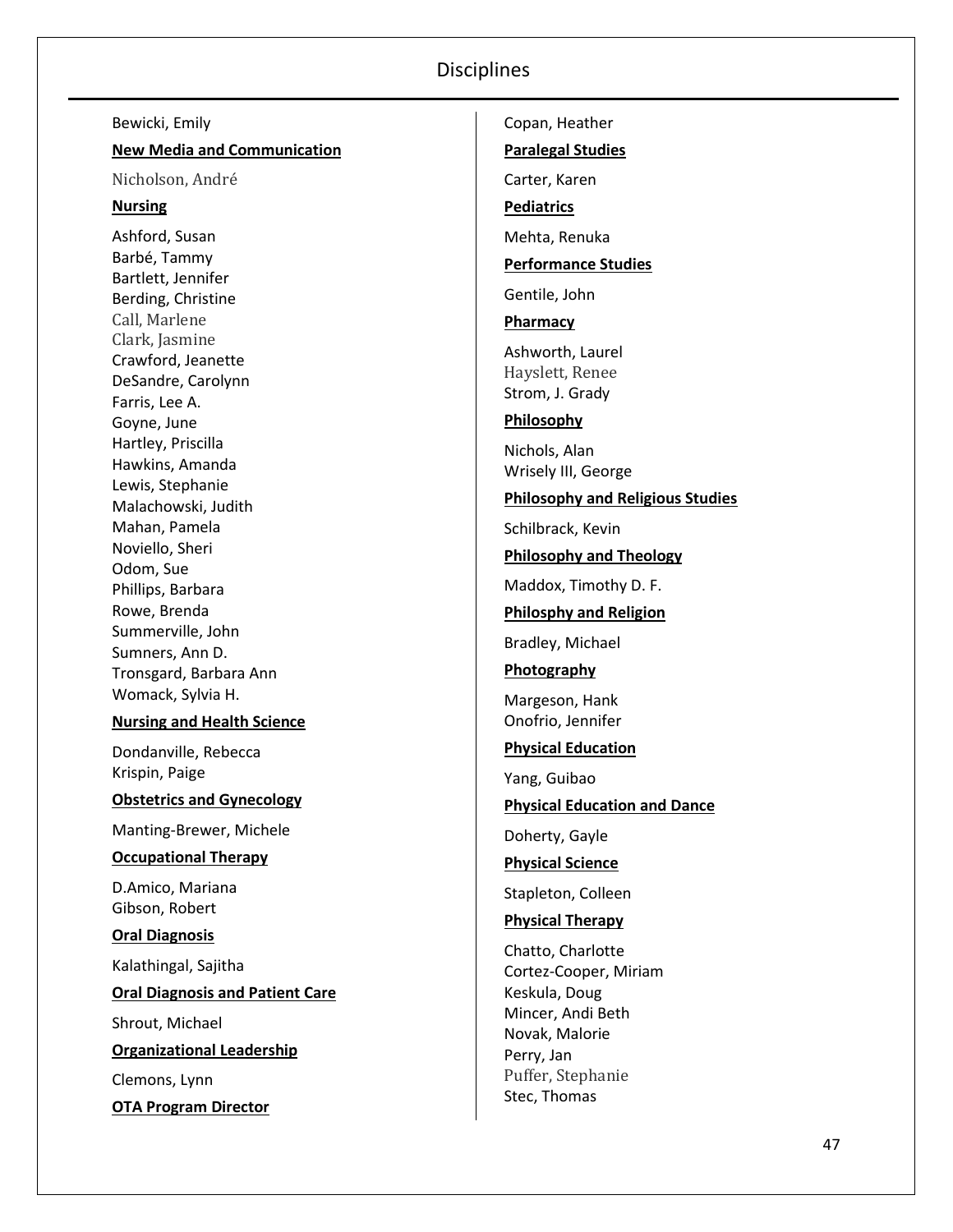#### Wessling, Ken

#### **Physics**

Bell Gatch, Delena Drake, Dereth Fenton , Flavio Mahabaduge, Hasitha Sharma, J.B. White, Yelena

# **Physics & Astronomy**

Blair, Samantha

#### **Political Science**

Albert, Craig Barrett, Kathleen Busch, Beverly Dixon, Greg Donovan, Barbara Garrett, Crystal Herbel, Jerry Hipps, Matthew Hollimon, Heather Kearnes, John LeJeune, John Milewicz, Mark Morris, Eleanor Tate, Benjamin Tijan Drammeh, Sheikh Whiting, Raymond Young, Douglas

#### **Political Science and Sociology**

Naniuzeyi, Emmanuel

#### **Political Science/Professional Development**

Steele, Kandis Ortgies-Young, Tamra

#### **Political Science/Sociology**

Hill, Laverne

#### **Professional Studies**

Burton, Christie

#### **Psychology**

Adams, Aisha Beaumont, James Bendersky, Karen Bennett-Day, Brooke

Brown, Dr Charlyn Harper Cole, Holly Carter, Kenneth Clinard, Catherine da Silva, Stephanie Elcoro, Mirari Harris, Charlie Hendrix, Anthony Kipp, Katherine Knighton, C. Jeffrey Moore, Michael Onisegun, Adeleri Palmer, Debbie Parks, Elizabeth Pope, Alan Riser, Diana Robinson, Barbara Rux, Julia Scarborough, Roscoe Thomas, Pamela Vance, Cynthia L. Wilson, Janie

#### **Psychology & Health Behavior**

Misch, Donald

### **Psychology and Sociology**

Briganti Causey, Alicia Cotter Ellen

#### **Psychology, Social Science**

Dukes, Roxanne

#### **Psychology/Counseling**

Hilgert, Larry

#### **Psychology/Dept. of Family Medicine**

Gillies, Ralph

#### **Public Health**

Alfonso, Moya Plaspohl, Sara

#### **Public Health/Health Sciences Department**

Marshall, Nandi

#### **Publi Policy**

Rodriguez, Darlene **Radiography**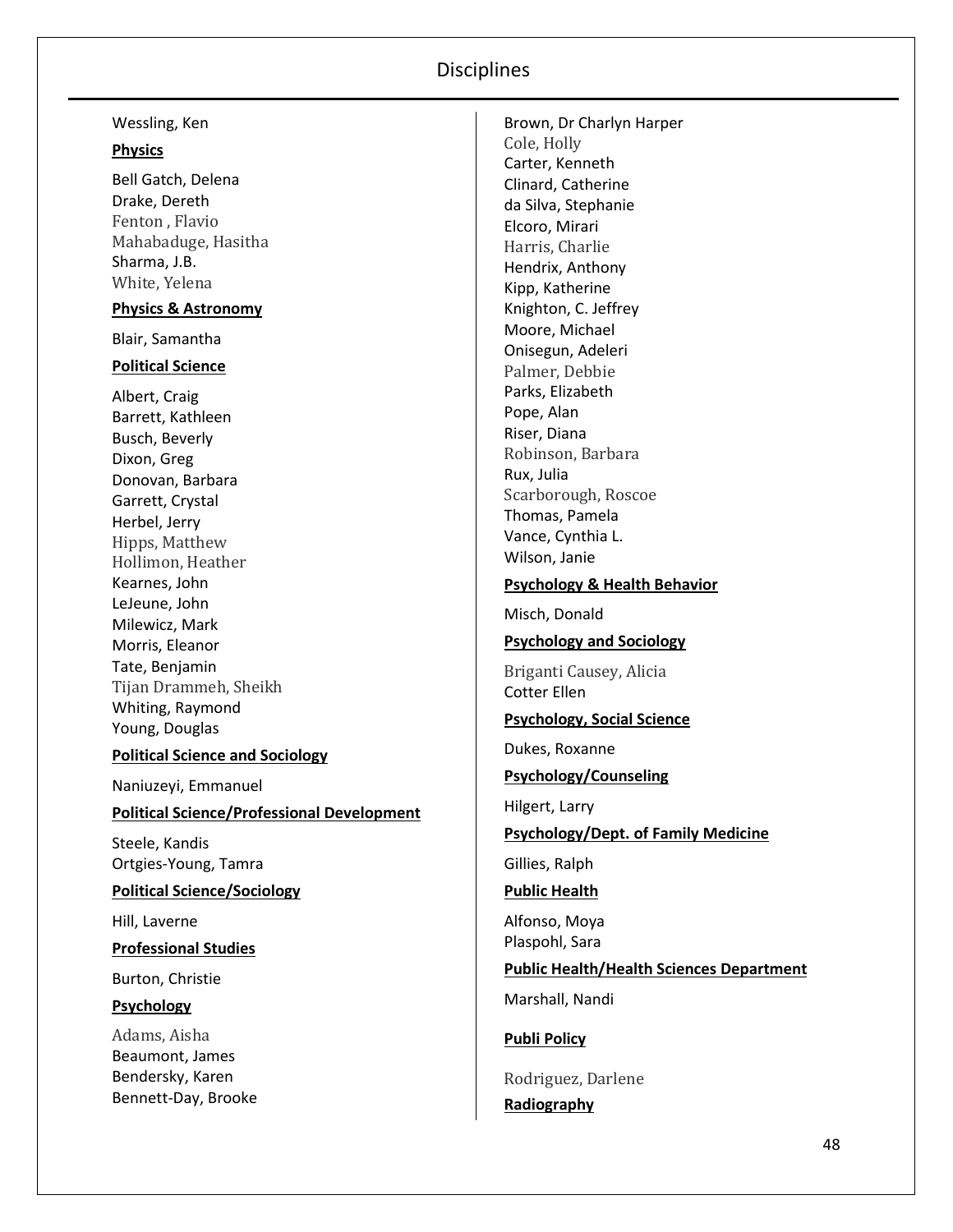Drerup, Jill

**Radiology Sciences/Nuclear Medicing Technology**

Passmore. Gregory G.

**Reading and Language Development**

Katz, Anne

**Religion**

Hancock, Elizabeth Ledman, Robert Luper, Michael Schwaller, Tyler Whitfield, Bryan

#### **Religious Studies**

Landtroop, Dorman Webb, Carson

#### **Research/Graduate Studies**

Carmichael, Carol

**Rhetoric**

Burt, Amy

**Romance Languages**

Desmet, Saralyn

#### **Science**

Sajwan, Kenneth Vokhiwa, Zipangani Williams, Sheryl

**Science Education**

Hatcher, Betty **Science, Math and Physical Education** Chattopadhyay, Soumitra **Social and International Studies** Newell, Julie **Social Foundations of Educations, Teacher Ed**

Johnson, Lauren

**Social Science/Psychology**

Curry, William

#### **Social Sciences**

Makidi, Ku-Ntima Mills, Penny Pardue, Jeff

#### **Social Sciences & Education**

Robinson-Dooley, Vanessa Shepard, Suzanne

**Social Work**

Jindani, Shinaz

**Sociology**

Cochran-Jackson, Emmie Dolan, Kathy Duchae II, Neil Goodwin, Sandra Marsh, Clifton McDaniel, Michallene O'Sullivan, John Rivers Jr., Jewrell Tripp, Winston Warren, Elizabeth Watts Watkins, Ralph C. Wolfe, Christina

#### **Sociology, Criminal Justice & Social Work**

Artelt, Thomas Emerson, Michelle

#### **Sociology and Human Services**

Williamson, Margaret

**Spanish**

Martin, Kenneth Meek, Rosaria

#### **Special Education**

Carter-Hicks, Joya

#### **Speech Communications**

Hoffmann, Janet M. Kline, Brian

#### **Speech/Humanities**

Hebestreet, John

**Speech/Theater**

Seward, Lori

#### **Sustainable Agriculture**